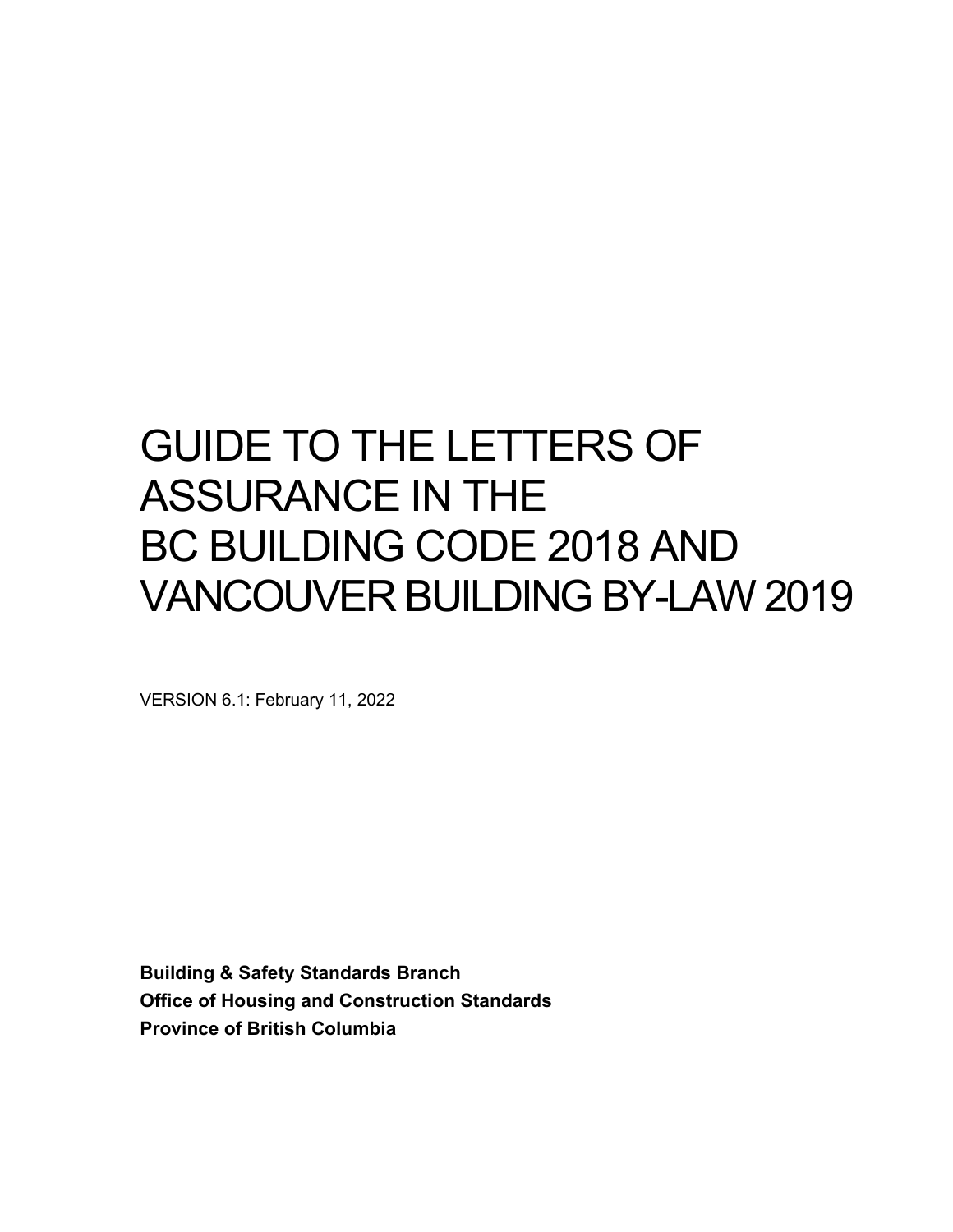# Table of Contents

|    | 1. Foreword                                                                                                       |                                                                                                                                                     |                |
|----|-------------------------------------------------------------------------------------------------------------------|-----------------------------------------------------------------------------------------------------------------------------------------------------|----------------|
|    | 2. Purpose of the Guide                                                                                           |                                                                                                                                                     |                |
| 3. | <b>Defined Terms</b>                                                                                              |                                                                                                                                                     |                |
|    | 3.1                                                                                                               | Legend                                                                                                                                              | 5              |
| 4. |                                                                                                                   | <b>Scope of Letters of Assurance</b>                                                                                                                | 6              |
|    | 4.1                                                                                                               | Building Code Requirements for Design and Field Review                                                                                              | 6              |
|    | 4.2                                                                                                               | What Letters of Assurance Are                                                                                                                       | $\overline{7}$ |
|    | 4.3                                                                                                               | What Letters of Assurance Are Not                                                                                                                   | 10             |
|    | 4.4                                                                                                               | Components That Are Not Regulated by the Building Code or Plumbing Code                                                                             | 10             |
| 5. |                                                                                                                   | The Community Charter and Other Means of Achieving Accountability                                                                                   | 11             |
| 6. |                                                                                                                   | Roles and Responsibilities for Letters of Assurance                                                                                                 | 11             |
|    | 6.1                                                                                                               | Key Participants in Design and Field Review                                                                                                         | 11             |
|    | 6.2                                                                                                               | <b>Owner Responsibilities</b>                                                                                                                       | 16             |
|    | 6.3                                                                                                               | <b>Coordinating Registered Professional Responsibilities</b>                                                                                        | 17             |
|    |                                                                                                                   | 6.3.1 When is a Coordinating Registered Professional Required                                                                                       | 18             |
|    | 6.4                                                                                                               | Registered Professional of Record and Supporting Registered Professional Responsibilities                                                           | 19             |
|    | 6.5                                                                                                               | Authority Having Jurisdiction Responsibilities                                                                                                      | 20             |
| 7. |                                                                                                                   | How to Complete and Submit Letters of Assurance                                                                                                     | 21             |
| 8. | Dealing with Changes in Registered Professionals of Record Before and After a<br><b>Building Permit is Issued</b> |                                                                                                                                                     | 22             |
|    | 8.1                                                                                                               | When There is a Change of a Registered Professional of Record Just Prior to a Building Permit<br>Application                                        | 25             |
|    | 8.2                                                                                                               | When There is a Change of a Registered Professional of Record after the Building Permit Application<br>but Prior to Issuance of the Building Permit | 25             |
|    | 8.3                                                                                                               | When an Additional Registered Professional Becomes Involved after Issuance of the Building Permit 26                                                |                |
|    | 8.4                                                                                                               | When There is a Change of Coordinating Registered Professional or Registered Professional of Record<br><b>During Construction</b>                   | 26             |
|    |                                                                                                                   | 8.4.1 Responsibilities of the Outgoing Coordinating Registered Professional or Registered Professional<br>of Record                                 | 26             |
|    |                                                                                                                   | 8.4.2 Responsibilities of the Incoming Coordinating Registered Professional                                                                         | 27             |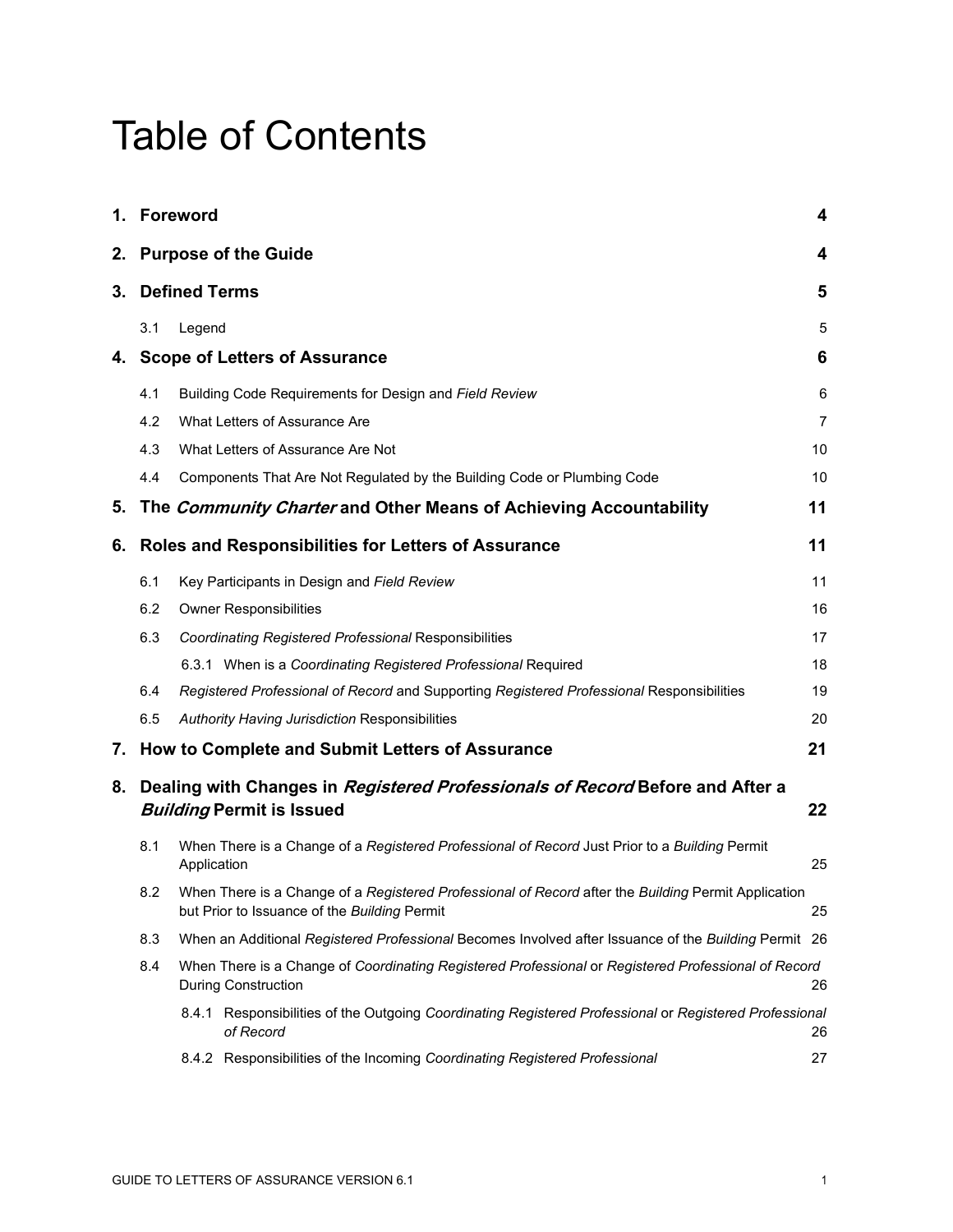|               | 8.4.3 Responsibility of the Incoming Registered Professional of Record                                                        | 28 |
|---------------|-------------------------------------------------------------------------------------------------------------------------------|----|
| 8.5           | Change of Supporting Registered Professional During Construction                                                              | 29 |
| <b>Record</b> | 9. Design and Field Review Conducted by Different Registered Professionals of                                                 | 30 |
|               | 10. Project Abandonment                                                                                                       | 31 |
|               | 11. Application of Letters of Assurance to Part 5 Environmental Separation                                                    | 32 |
|               | 12. Application of Letters of Assurance to Part 6 Heating, Ventilating and Air-<br>conditioning                               | 33 |
|               | 12.1 NFPA 96 - Ventilation Control and Fire Protection of Commercial Cooking Operations                                       | 33 |
|               | 13. Application of Letters of Assurance to Part 7 Plumbing Services                                                           | 34 |
|               | 14. Application of Letters of Assurance to Part 9 Housing and Small Buildings                                                 | 34 |
|               | 14.1 Factory-Built Roof Trusses                                                                                               | 35 |
|               | 14.2 Beams                                                                                                                    | 35 |
|               | 14.3 Alterations                                                                                                              | 36 |
|               | 15. Application of Letters of Assurance to Part 10 Energy Efficiency                                                          | 36 |
|               | 16. Application of Letters of Assurance to Requirements for Existing <i>Buildings</i>                                         | 36 |
|               | 17. Application of Letters of Assurance to Geotechnical Components                                                            | 37 |
|               | 17.1 Terms Used in Letters of Assurance for Geotechnical Components                                                           | 38 |
|               | 18. Application of Letters of Assurance to Landscape Design and Field Review and<br><b>Development Permits and Conditions</b> | 39 |
|               | 19. Application of Letters of Assurance to <i>Building Alterations</i> and Tenant<br><b>Improvements</b>                      | 40 |
|               | 20. Application of Letters of Assurance to Phased (Staged) Building Permits and<br><b>Phased (Staged) Occupancies</b>         | 41 |
|               | 20.1 Acceptable Use of Letters of Assurance for Phased (Staged) Building Permits                                              | 41 |
|               | 20.2 Acceptable Use of Letters of Assurance for Phased (Staged) Occupancies                                                   | 42 |
|               | 20.3 Unacceptable Use of Letters of Assurance for Phased (Staged) Occupancies                                                 | 43 |
|               | 20.4 Delayed Completion of Landscaping and Other Development Permit Conditions                                                | 43 |
|               | 21. Application of Letters of Assurance to Civil Works                                                                        | 44 |
|               | 21.1 Roadways, Sidewalks, Fire Access Routes                                                                                  | 44 |
|               | 21.2 Civil Plumbing Systems for On-Site Services                                                                              | 44 |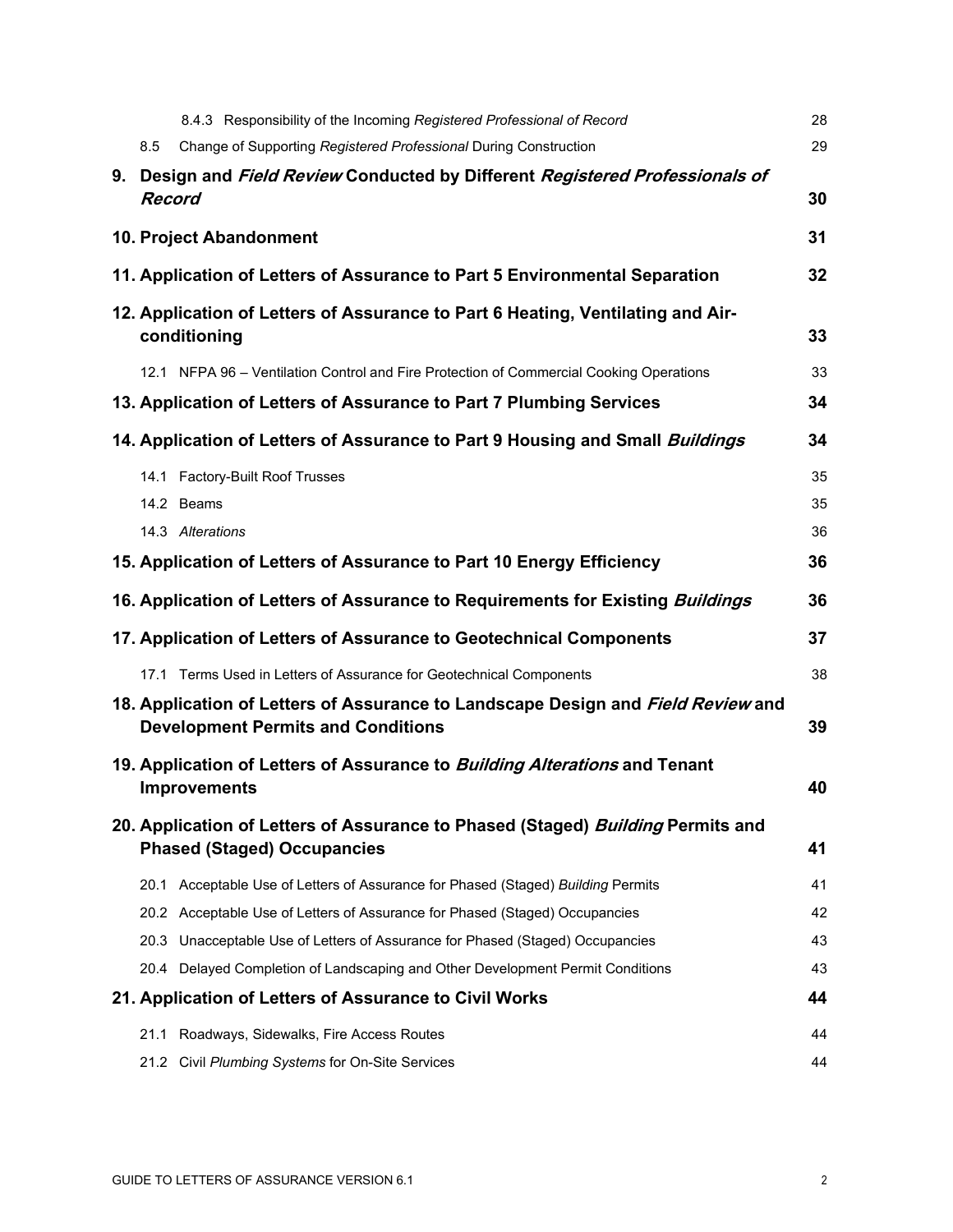|                           |                                     | 21.3 Off-Site Civil Works                                                                 | 45 |
|---------------------------|-------------------------------------|-------------------------------------------------------------------------------------------|----|
|                           | 22. Anchorage and Seismic Restraint |                                                                                           |    |
| 23. Alternative Solutions |                                     |                                                                                           | 46 |
|                           |                                     | 23.1 What the Building Code Requires                                                      | 46 |
|                           |                                     | 23.2 How do Letters of Assurance Apply to Alternative Solutions?                          | 47 |
|                           | 24. Use of Professional Seal        |                                                                                           | 47 |
|                           |                                     | 24.1 Professional Seals Using AIBC or Engineers and Geoscientists BC Digital Certificates | 47 |
|                           |                                     | 24.2 Delegation of Signing Authority                                                      | 48 |
|                           |                                     | 25. References                                                                            | 49 |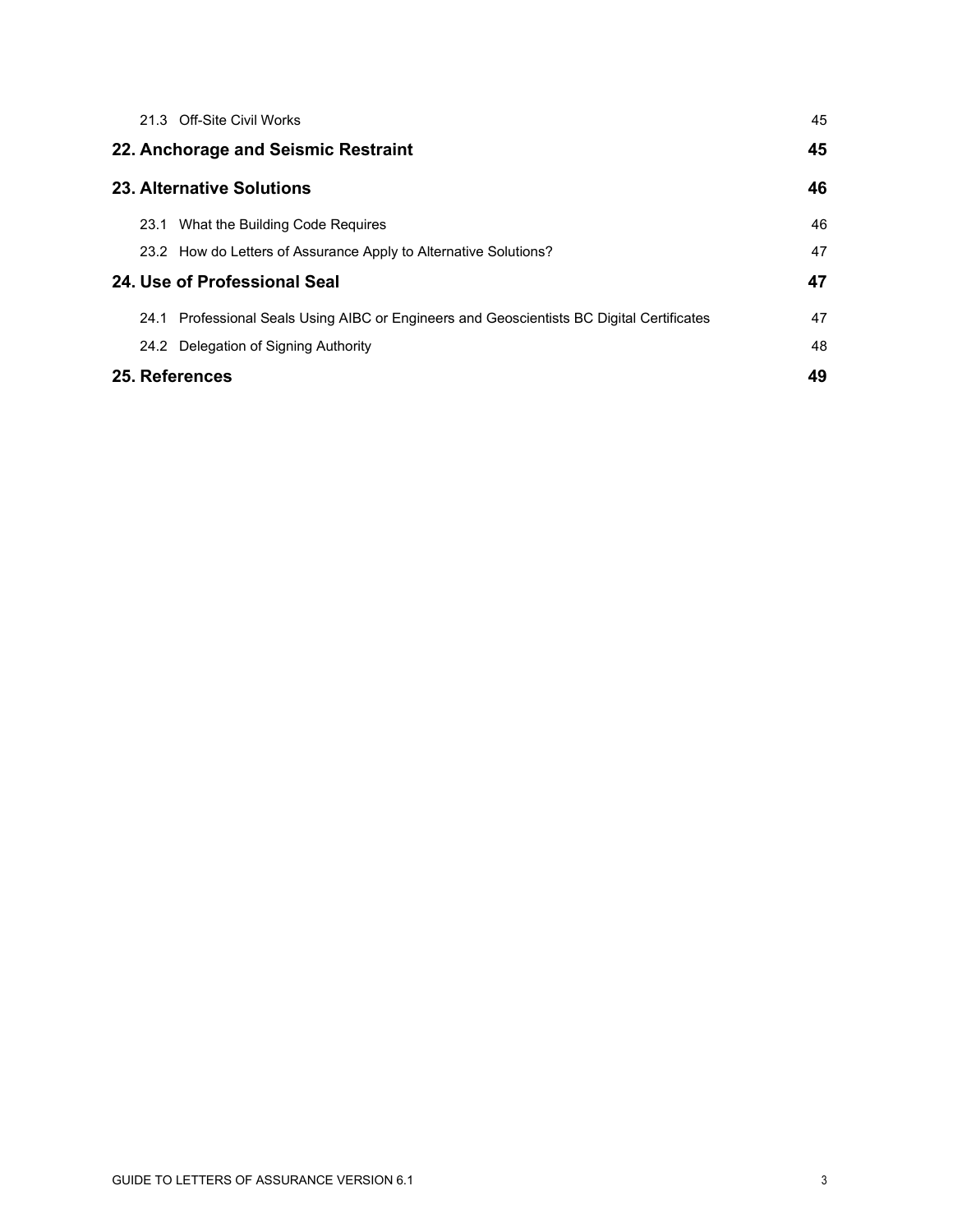# <span id="page-4-0"></span>1. Foreword

This Guide to the Letters of Assurance in the BC Building Code 2018 (BCBC 2018) and Vancouver Building By-law 2019 (VBBL 2019) is jointly endorsed by the Architectural Institute of BC (AIBC) and Engineers and Geoscientists BC and was developed with the cooperation and assistance of the Building Officials' Association of BC, the Union of BC Municipalities, the City of Vancouver and the Building and Safety Standards Branch of the Province of British Columbia.

The Letters of Assurance are only endorsed for use in accordance with the British Columbia Building Code and the Vancouver Building By-Law.

Questions relating to this Guide should be addressed to the Building and Safety Standards Branch [\[Building.Safety@gov.bc.ca\]](mailto:Building.Safety@gov.bc.ca) or for projects located in the City of Vancouver, addressed to City of Vancouver [\[infoVBBL@vancouver.ca\]](mailto:infoVBBL@vancouver.ca).

Questions relating to professional practice of engineers or architects should be directed respectively to:

Practice Advisor Professional Practice, Standards & Development Department Engineers and Geoscientists BC 200 – 4010 Regent Street Burnaby, BC V5C 6N2 Telephone: 604-430-8035<br>Email: PracticeAdvisc [PracticeAdvisor@egbc.ca](mailto:PracticeAdvisor@egbc.ca)

Practice Advisor Architectural Institute of BC 100 – 440 Cambie Street Vancouver, BC V6B 2N5 Telephone: 604-683-8588 Email: [PracticeAdvice@aibc.ca](mailto:PracticeAdvice@aibc.ca)

# <span id="page-4-1"></span>2. Purpose of the Guide

The purpose of this Guide to the Letters of Assurance in the BC Building Code 2018 and the Vancouver Building By-law 2019 is to foster the appropriate and consistent use and application of Letters of Assurance. It provides guidance on:

- the scope and intent of Letters of Assurance;
- roles and responsibilities of persons executing Letters of Assurance; and
- when and how Letters of Assurance should be completed.

This Guide provides guidance only on BCBC 2018 and VBBL 2019 requirements for Letters of Assurance. It does not address scope of practice or other issues for which the regulatory bodies for *registered professionals*, the AIBC and Engineers and Geoscientists BC, are responsible. Readers should be aware that there are additional requirements in the *Architects Act* and the *Professional Governance Act* and Engineers and Geoscientists BC bylaws that determine when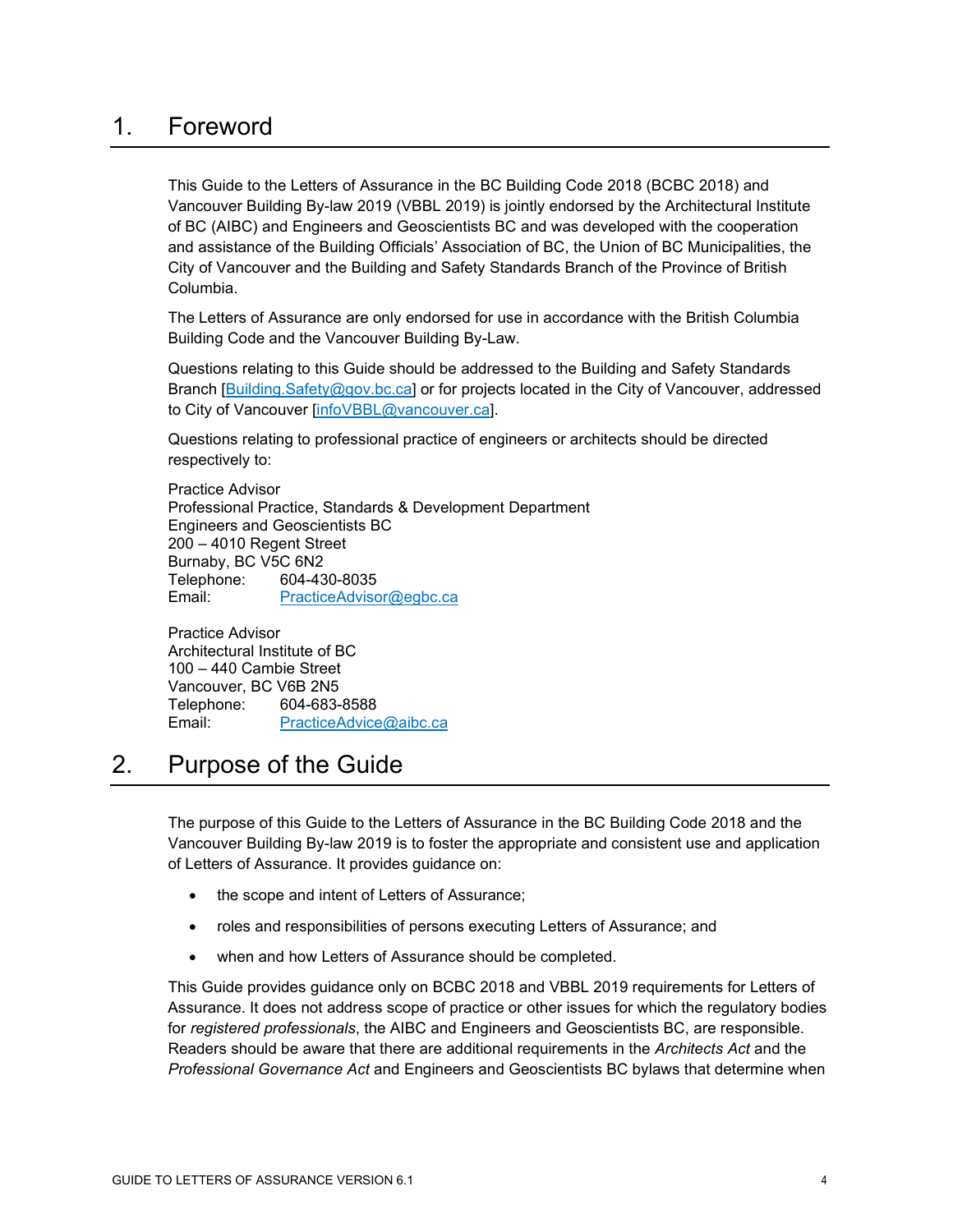and on what type of projects such *registered professionals* are required by law to provide services.

Under the *Professional Governance Act*, firms practicing engineering are required to register with Engineers and Geoscientists BC and obtain a permit to practice number which must be applied once to all documents signed, sealed, and dated by an engineering *registered professional*. For more information, see the [Firm Practice page](https://www.egbc.ca/Practice-Resources/Firm-Practice/Firm-Practice) of the Engineers and Geoscientists BC website.

### <span id="page-5-0"></span>3. Defined Terms

The following defined terms are used throughout this document:

**Letters of Assurance**, otherwise known as Schedules A, B, C-A and C-B, are legal accountability documents under Subsection 2.2.7. in Part 2 of Division C of the Building Code. All italicized words in the Letters of Assurance are defined terms in the Building Code and have the same meaning set out in that regulation.

**Building Code** means the BC Building Code 2018 (BCBC 2018) for projects in British Columbia that are located outside of the City of Vancouver, and the Vancouver Building By-Law 2019 (VBBL 2019) for projects located within the City of Vancouver. Note there are some projects within British Columbia and within the City of Vancouver where the BCBC 2018 or VBBL 2019 do not apply. Refer to Division A Sentence 1.1.1.1.(2) for the exemptions.

**Plumbing Code** means the BC Plumbing Code 2018 (BCPC 2018) which is Book II (Plumbing Systems) of the BC Building Code 2018 (BCBC 2018) and applies to the design, construction, extension, *alteration*, renewal or repair of *plumbing systems* for projects in British Columbia that are located outside of the City of Vancouver, and the Vancouver Plumbing By-law 2019 (VPBL 2019) which is Book II (Plumbing Systems) of the Vancouver Building By-Law 2019 (VBBL 2019) for projects located within the City of Vancouver.

**Fire Code** means the BC Fire Code 2018 (BCFC 2018) for projects in British Columbia that are located outside of the City of Vancouver and the Vancouver Fire By-law 2019 (VFBL 2019) for projects located within the City of Vancouver.

Any italicized words throughout the document are defined terms in the Building Code and have the same meaning set out in those regulations. Definitions are therefore not repeated in this document.

### <span id="page-5-1"></span>**3.1 Legend**

Words which are simultaneously bolded, underlined, and preceded by a number are clickable chapter markers. When viewed digitally, these links will take the reader to the relevant parts of this document.

Words which are simultaneously blue and underlined are external links, usually to other relevant documents such as professional practice guides. Readers are responsible for ensuring they are viewing the latest version of such guides.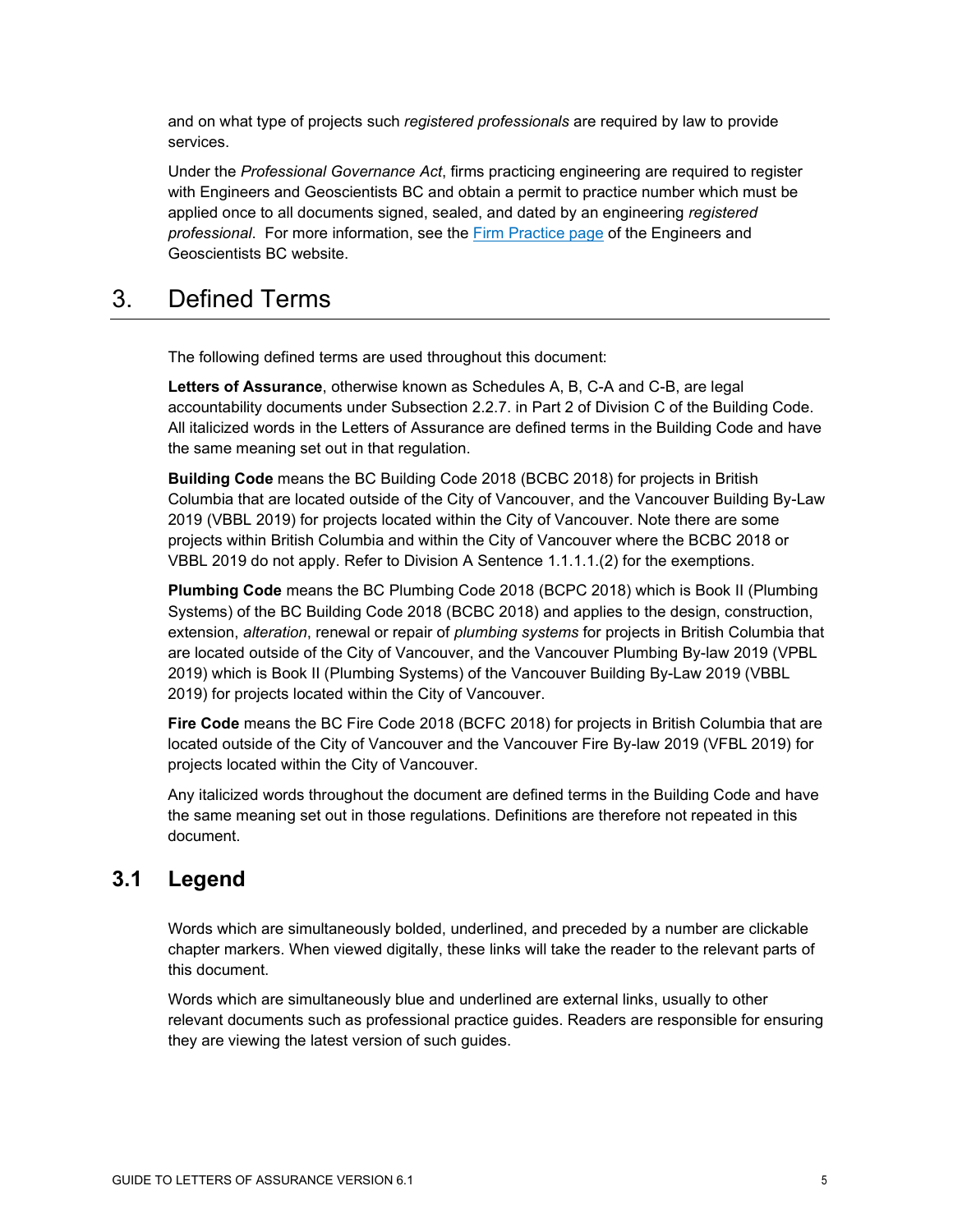Excerpts from Building Codes will be placed in a grey text box to visually distinguish them from other text.

To avoid confusion with defined terms, BC Building Code 2018 (BCBC 2018), BC Plumbing Code (BCPC 2018), and BC Fire Code 2018 (BCFC 2018) will not be italicized despite being provincial regulations.

### <span id="page-6-0"></span>4. Scope of Letters of Assurance

#### <span id="page-6-1"></span>**4.1 Building Code Requirements for Design and** *Field Review*

Subsection 2.2.7. in Part 2 of Division C of the Building Code specifies when Letters of Assurance are required. The VBBL 2019 lists a number of additional circumstances for which Letters of Assurance are required.

Note: the excerpt reproduced below is from BCBC 2018. Refer to Subsection 2.2.7. in Part 2 of Division C of the VBBL 2019 for the VBBL requirements.

#### **2.2.7. Professional Design and Review**

(See Note A-2.2.7.)

#### **2.2.7.1. Application**

1) The requirements of this Subsection apply to

a) *buildings* within the scope of Part 3 of Division B,

b) *buildings* within the scope of Part 9 of Division B that are designed with common egress systems for the occupants and require the use of *firewalls* according to Article 1.3.3.4. of Division A, and

c) the following, in respect of *buildings* within the scope of Part 9 of Division B other than *buildings* described in Clause (b),

i) structural components that are not within the scope of Part 9 of Division B (See Note A-2.2.7.1.(1)(c)(i).),

ii) geotechnical conditions at *building* sites that fall outside the scope of Part 9 of Division B,

iii) sprinkler systems designed to NFPA 13, "Installation of Sprinkler Systems", and

iv) standpipe and hose systems designed to NFPA 14, "Installation of Standpipe and Hose Systems".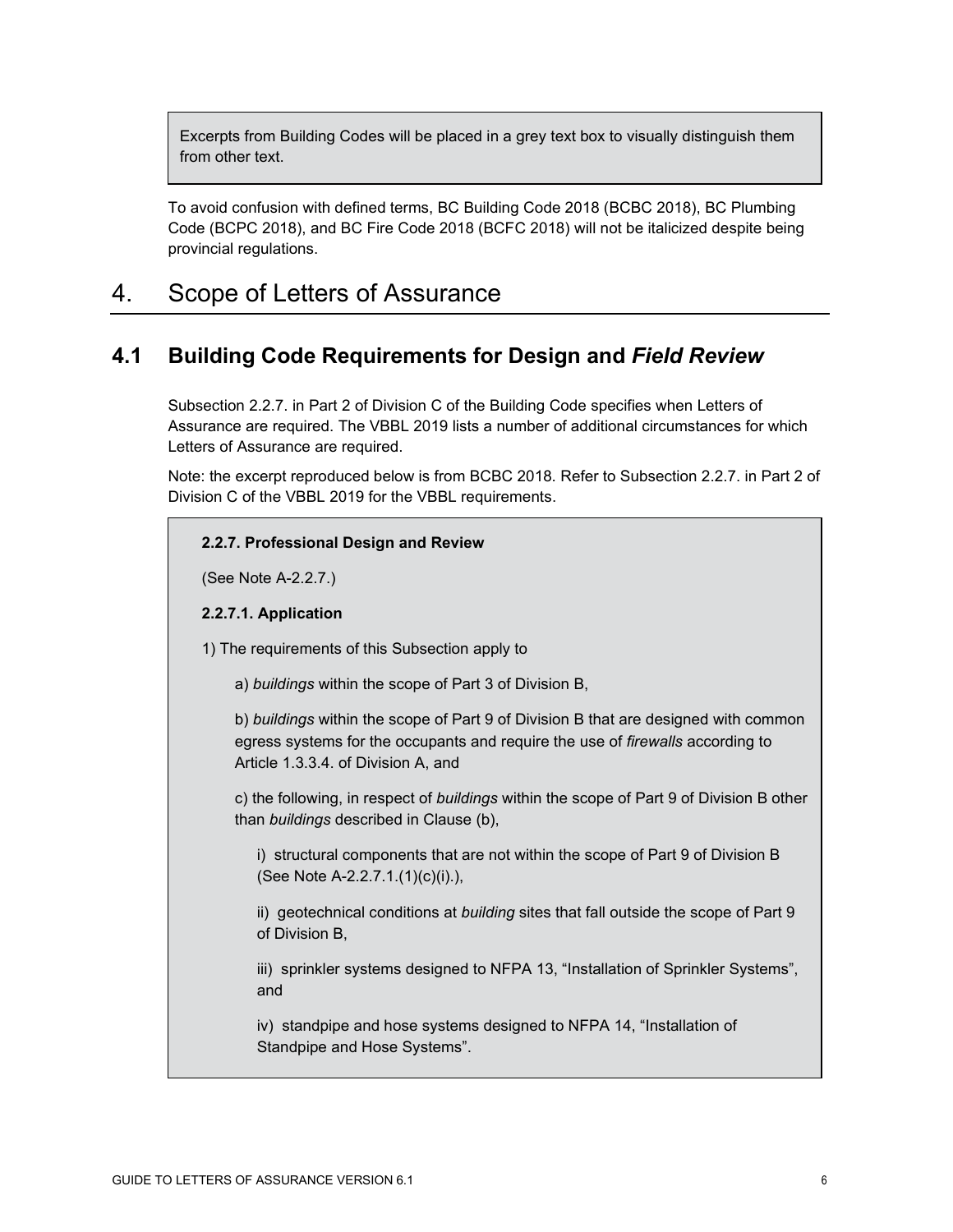The Building Code Letters of Assurance apply to all Part 3 *buildings*. Letters of Assurance do not apply to Part 9 *buildings*, except for Part 9 *buildings* or their components that fall within the scope of Subsection 2.2.7. in Part 2 of Division C.

**14 [Application of Letters of Assurance to Part 9](#page-34-1)** *Buildings* provides information and guidance on aspects of Part 9 projects to which Letters of Assurance may apply.

**19 [Application of Letters of Assurance to](#page-40-0)** *Building Alterations* **and Tenant Improvements** provides information on the application of the Building Code Letters of Assurance to *alterations* and tenant improvements to existing *buildings*. *Alterations* to existing *buildings*, including tenant improvements, will require Letters of Assurance if the work involves components that fall within the scope of Subsection 2.2.7. in Part 2 of Division C.

**20 [Application of Letters of Assurance to Phased](#page-41-0) (Staged)** *Building* **Permits and Phased [\(Staged\) Occupancies](#page-41-0)** provides information on the application of the Building Code Letters of Assurance to phased (staged) *building* permits and phased (staged) occupancies.

#### <span id="page-7-0"></span>**4.2 What Letters of Assurance Are**

Letters of Assurance are legal accountability documents that are required under the Building Code, intended to clearly identify the responsibilities of key participants in a construction project. Uniform, mandatory Letters of Assurance have been included as Schedules in the BC Building Code since December 1992 and in the Vancouver Building By-law since 1987.

The Building Code requires Letters of Assurance in specific instances to document the parties responsible for design and *field review* of construction, and to obtain their professional assurances that the design and the work substantially comply with the requirements of the Building Code and other applicable enactments respecting safety, except for construction safety aspects, and that the requisite *field reviews* will be and have been completed.

Letters of Assurance are signed and sealed by individual *coordinating registered professional*s and *registered professionals of record*, so the roles and responsibilities described in the Letters of Assurance rest with the individual rather than the firm.

Construction safety is the responsibility of the *constructor*. Refer to **[17 Application of Letters](#page-37-0)  [of Assurance to Geotechnical Components](#page-37-0)** for the application of Article 8.2.2.2. regarding protection of adjoining property during construction.

Letters of Assurance, located in Part 2 of Division C of the Building Code, consist of the following Schedules:

#### **Schedule A: Confirmation of Commitment by Owner and** *Coordinating Registered Professional*

This assurance by the owner and the *coordinating registered professional* must be submitted to the *authority having jurisdiction* before issuance of a *building* permit; submission of Schedule A is a pre-condition for issuing a *building* permit.

In jurisdictions where *building* permits are required, *authorities having jurisdiction* require the submission of Schedule A as part of the *building* permit process.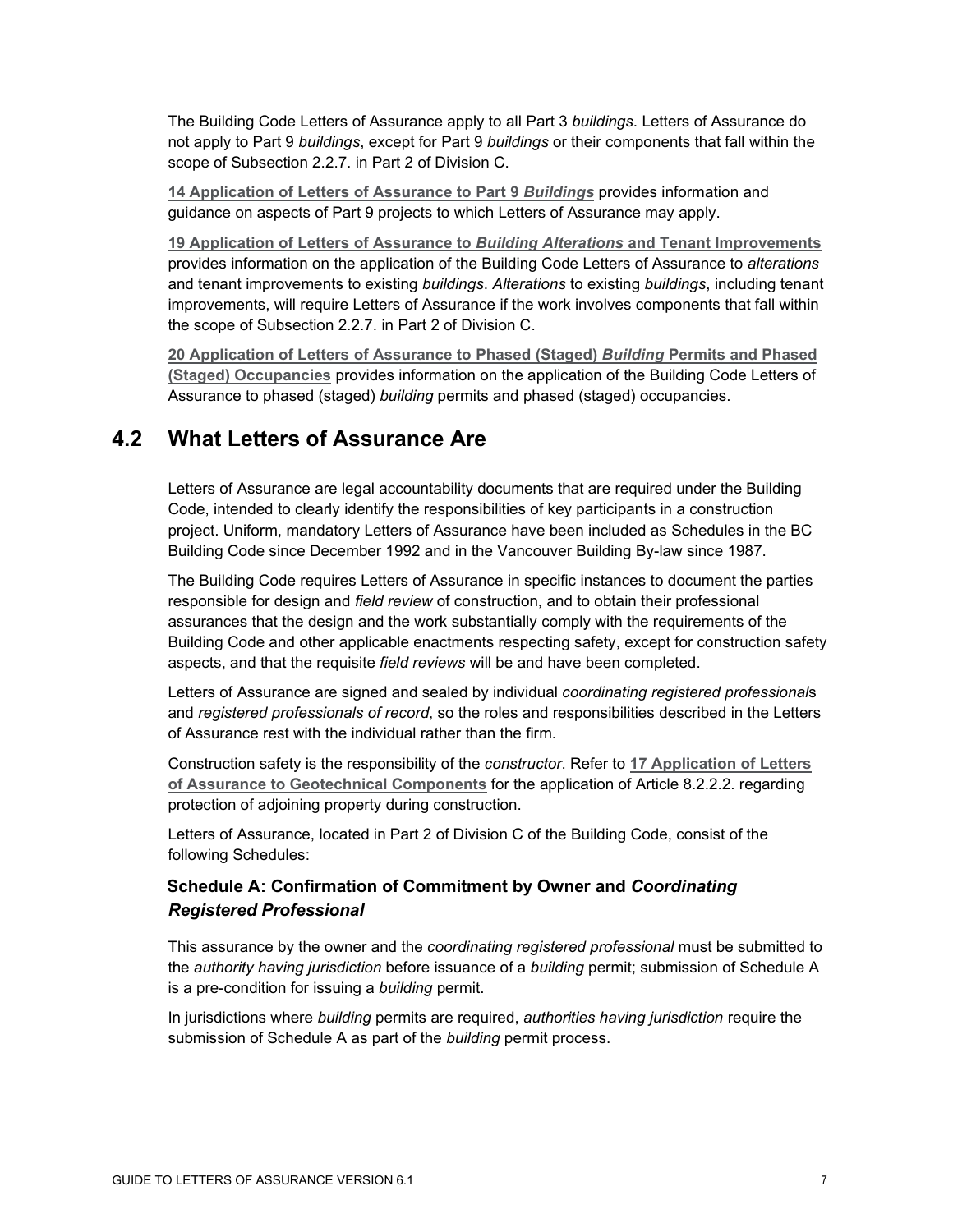Note that in jurisdictions that do not issue *building* permits, Letters of Assurance are still required if the project falls within the scope of Subsection 2.2.7. in Part 2 of Division C of the Building Code. In such cases the Letters of Assurance should be collected and retained by the *coordinating registered professional*.

Schedule A confirms that the owner has retained a *coordinating registered professional* who will:

- ascertain which disciplines are required on the project, and which *registered professionals of record* will need to be retained; and
- coordinate design work and *field reviews* including coordination of functional testing of fire protection and life safety systems by all *registered professionals of record* required on the project.

See **[6 Roles and Responsibilities for Letters of Assurance](#page-11-1)** for further details on the responsibilities of owners and *coordinating registered professionals* with respect to Schedule A.

#### **Schedule B: Assurance of Professional Design and Commitment for** *Field Review* **& Summary of Design and** *Field Review* **Requirements**

The Schedule B for each *registered professional of record* retained on the project must be submitted to the *authority having jurisdiction* prior to the commencement of construction activities of the components identified. Submission of the full suite of Letters of Assurance (one Schedule A, and a Schedule B for each discipline of *registered professionals of record*) is a necessary condition for construction to commence.

In jurisdictions where *building* permits are required, *authorities having jurisdiction* require the submission of Schedule Bs as part of the *building* permit process.

Note that in jurisdictions that do not issue *building* permits, Letters of Assurance are still required if the project falls within the scope of Subsection 2.2.7. in Part 2 of Division C of the Building Code. In such cases the Letters of Assurance should be collected and retained by the *coordinating registered professional*. The complete set of Schedule Bs serves to document all the *registered professionals of record* who have taken responsibility for an applicable discipline on a project.

Schedule B confirms that the design substantially complies with the Building Code and with other applicable enactments respecting safety and that the *registered professional of record* signing and sealing it will be responsible for *field review* within the discipline which they initialed.

The Schedule B also serves to document the specific Building Code items within each discipline for which a r*egistered professional of record* will be undertaking design, *field review* and functional testing.

See **6 [Roles and Responsibilities for Letters](#page-11-1) of Assurance** for further details on the responsibilities of *coordinating registered professionals* and *registered professionals of record*  with respect to Schedule B.

Refer to Engineers and Geoscientists BC Building Code related practice guidelines for further information of the items listed on Schedule B within each discipline.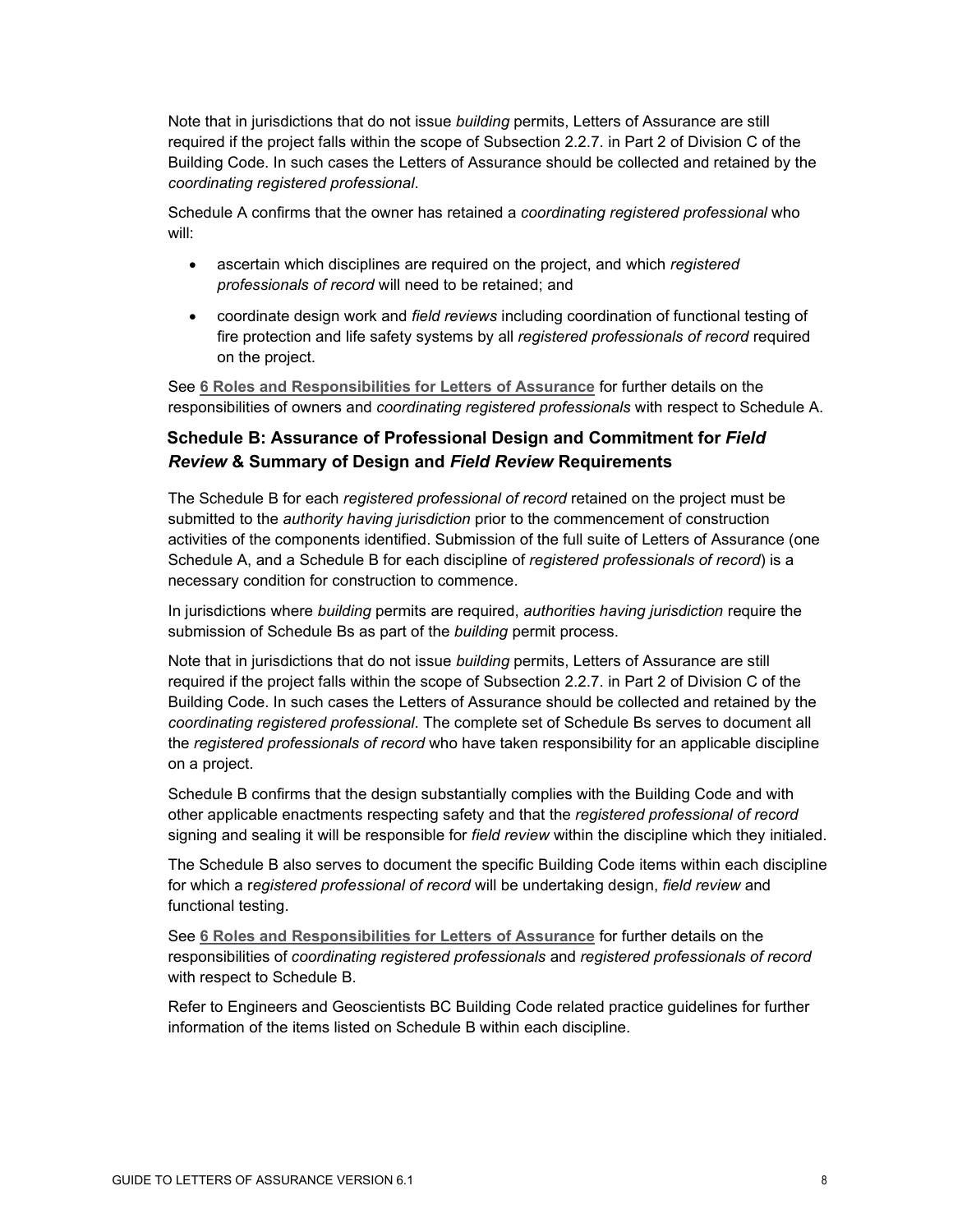#### **Schedule C-A: Assurance of Coordination of Professional** *Field Review*

A Schedule C-A must be submitted by the *coordinating registered professional* after completion of the project but before an occupancy permit is issued or a final inspection is made by the *authority having jurisdiction*.

Schedule C-A provides assurance that the *coordinating registered professional* has done what they undertook to do on the Schedule A, specifically that they:

- fulfilled their obligation for coordination of *field reviews* of the *registered professionals of record* retained on the project;
- coordinated the functional testing of the fire protection and life safety systems to ascertain that they substantially comply in material respects with:
	- o the Building Code and other enactments respecting safety except for construction safety aspects, and
	- o the plans and documents submitted for *building* permit application; and
- coordinated the *field reviews* to ascertain that the project substantially complies with:
	- o the applicable requirements of Part 10, and
	- $\circ$  the plans and supporting documents submitted in support of the application for the *building* permit.

See **[6 Roles and Responsibilities for Letters of Assurance](#page-11-1)** for further details on the responsibilities of owners and *coordinating registered professionals* with respect to Schedule C-A.

See **20 [Application of Letters of Assurance to Phased](#page-41-0) (Staged)** *Building* **Permits and [Phased \(Staged\) Occupancies](#page-41-0)** for information on the acceptable use of Letters of Assurance when occupancy permits are sought for portions of a *building* project.

#### **Schedule C-B: Assurance of Professional** *Field Review* **and Compliance**

A separate Schedule C-B must be completed for each Schedule B and submitted to the *authority having jurisdiction* after completion of the project but before the *authority having jurisdiction* issues an occupancy permit or makes a final inspection.

The Schedule C-B provides assurance that the *registered professional of record* for that discipline has done what they undertook to do on the Schedule B, specifically that they:

- fulfilled their obligations for *field review* of the components under their respective Schedule B discipline;
- provided assurance that the components initialed on Schedule B substantially comply in all material respects with:
	- $\circ$  the Building Code and other applicable enactments respecting safety except for construction safety aspects, and
	- o the *registered professional of record's* design (the plans and documents submitted in support of the *building* permit application).

See **[6 Roles and Responsibilities for Letters of Assurance](#page-11-1)** for further details on the responsibilities of *coordinating registered professionals* and *registered professionals of record* with respect to Schedule C-B.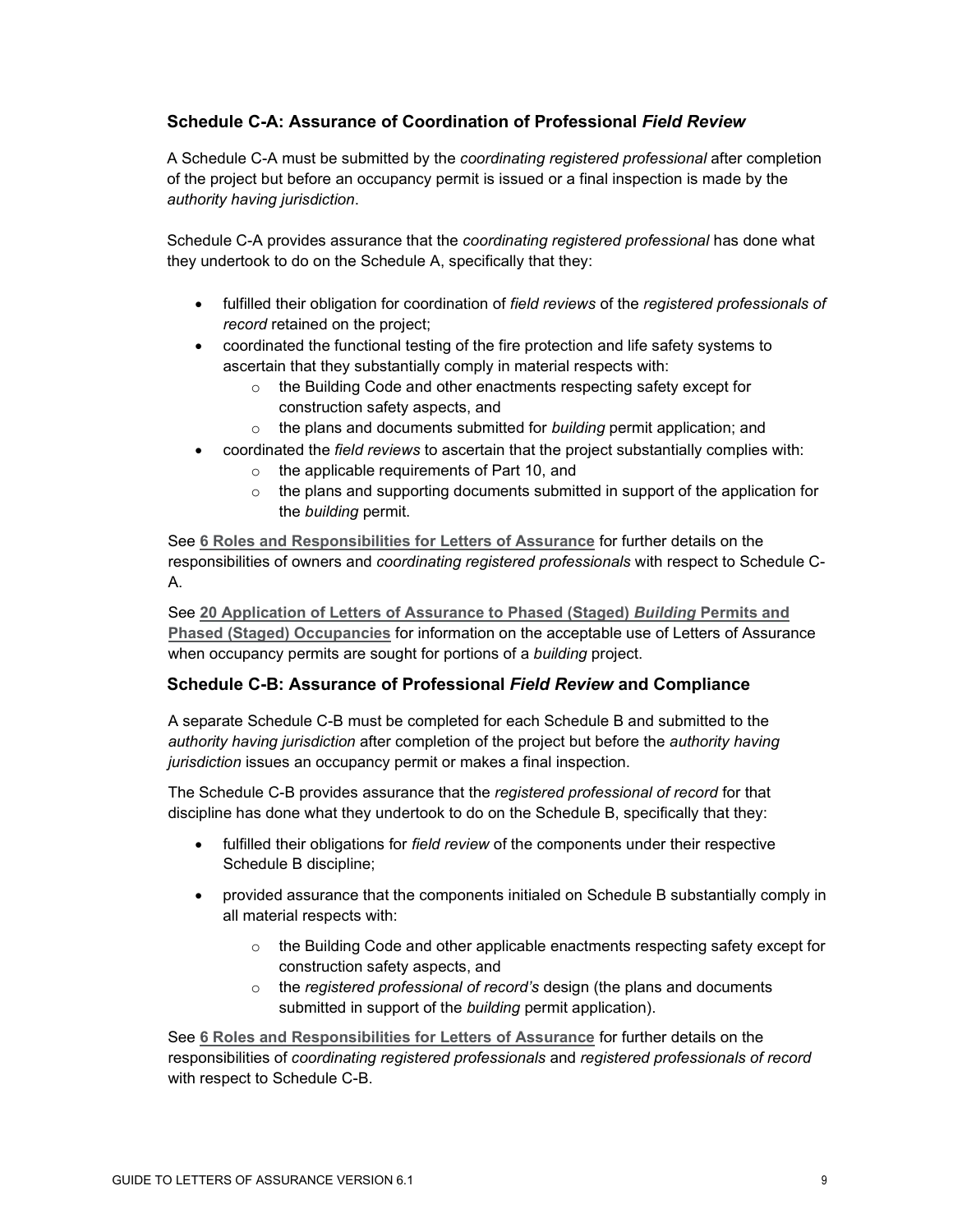See **20 [Application of Letters of Assurance to Phased](#page-41-0) (Staged)** *Building* **Permits and Phased (Staged) [Occupancies](#page-41-0)** for information on the acceptable use of Letters of Assurance when occupancy permits are sought for portions of a *building* project.

#### <span id="page-10-0"></span>**4.3 What Letters of Assurance Are Not**

The Schedules A, B, C-A and C-B outlined above are the full extent of Building Code Letters of Assurance. Other types of accountability documents, including those provided by individual *authorities having jurisdiction* and commonly referred to as "Owner's Undertaking Letters"; "Schedule D" or "Schedule E" should not be confused with Building Code Letters of Assurance. Similarly, Building Code Letters of Assurance should not be confused with other accountability documents that may be employed between *registered professionals of record* and supporting *registered professionals*, or by *authorities having jurisdiction* on matters that are outside the scope of Subsection 2.2.7. in Part 2 of Division C of the Building Code (Refer to **[5 The](#page-11-0)**  *Community Charter* **[and Other Means of Achieving Accountability](#page-11-0)**). Additionally, Letters of Assurance are not appropriate accountability documents for the author of an Alternative Solution. Refer to **23 [Alternative](#page-46-0) Solutions** for further information.

Other accountability documents that should not be confused with Letters of Assurance include written commitments by *registered professionals* with respect to enhanced *building* envelope services, professional liability insurance, and structural concept review, as well as some standardized forms of written commitment for use between *registered professionals of record*  and supporting *registered professionals* such as Schedules S-B and S-C prepared by AIBC and Engineers and Geoscientists BC. Schedules S-B and S-C and guidance on their use can be obtained from the AIBC or the Engineers and Geoscientists BC, the regulatory bodies for *registered professionals*. Refer to the [Joint Professional Practice Guideline –](https://aibc.ca/resources/aibc-resources/practice-guidelines/) Professional [Design and Field Review by Supporting Registered Professionals](https://aibc.ca/resources/aibc-resources/practice-guidelines/) (AIBC and Engineers and Geoscientists BC 2020b) for further information on Schedules S-B and S-C.

These other forms of written commitment are not part of the Building Code requirements for Letters of Assurance and are not addressed in this Guide. As well, Building Code Letters of Assurance do not replace any third-party monitoring activities (e.g., plan reviews and site inspections) that may be provided by *authorities having jurisdiction*.

### <span id="page-10-1"></span>**4.4 Components That Are Not Regulated by the Building Code or Plumbing Code**

Certain components contained within *buildings* are regulated by means other than the Building Code and Plumbing Code. Letters of Assurance are not appropriate for providing professional assurances for such components.

Examples include the following:

• Fuel tanks and fuel piping systems for gas stations (refer to BC Fire Code 2018 and Vancouver Fire By-law 2019)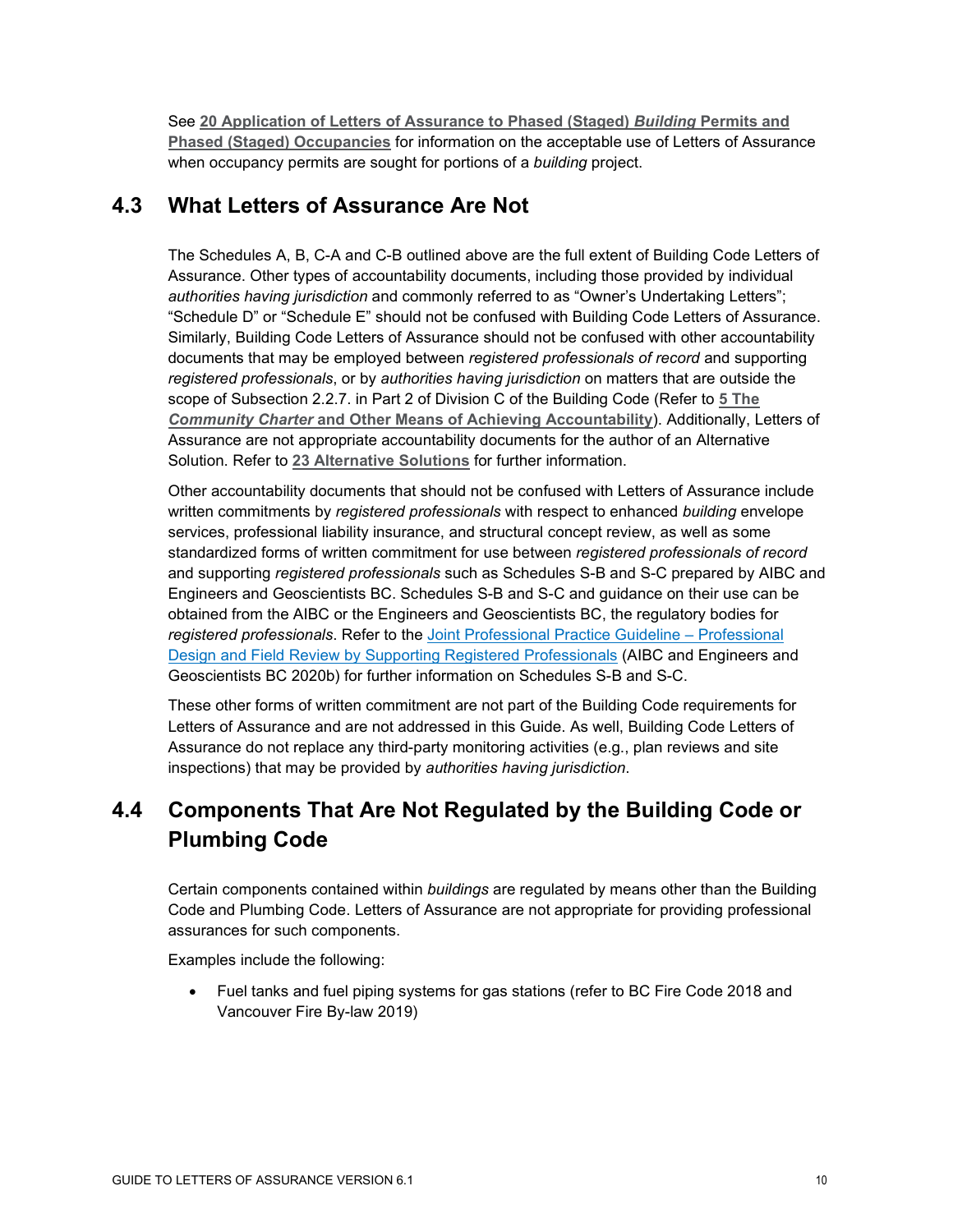# <span id="page-11-0"></span>5. The *Community Charter* and Other Means of Achieving Accountability

*Authorities having jurisdiction* are accorded specific powers with respect to *building* regulation under the *Local Government Act* and the *Community Charter*. Note that the *Local Government Ac*t and the *Community Charter* do not apply to the City of Vancouver. Refer to the *Vancouver Charter* for the City of Vancouver's *building* regulation authority.

The *Community Charter* and the *Local Government Act* authorize local governments to require means of accountability on specific matters that are not addressed within the BCBC 2018. Some local governments, on the basis of site conditions, complexity of developments, or aspects of developments, require by bylaw that applicants for *building* permits provide "certifications" (i.e. assurances) from *registered professionals* that plans submitted with a permit application comply with the BCBC 2018 or other applicable laws with respect to safety except for construction safety aspects.

The City of Vancouver is regulated under the *Vancouver Charter*, a provincial statute that provides Vancouver City Council the authority to pass bylaws including the Vancouver Building By-law, as well as establish the process and requirements for applying for *building* permits. The Vancouver Building By-law requires that *registered professionals* provide assurance that plans submitted in support of a permit application comply with the VBBL 2019 or other applicable laws with respect to safety except for construction safety aspects.

Under the applicable legislation, local governments may also require the involvement of *registered professionals* in matters that do not involve *buildings*. The Building Code Letters of Assurance cannot be used for these purposes.

The Building Code Letters of Assurance are only required for projects, or components of projects, that fall within the scope of Subsection 2.2.7. in Part 2 of Division C of the Building Code.

Questions regarding means of accountability that are outside the scope of Building Code Letters of Assurance should be directed to the relevant local government or the AIBC or Engineers and Geoscientists BC.

# <span id="page-11-1"></span>6. Roles and Responsibilities for Letters of Assurance

#### <span id="page-11-2"></span>**6.1 Key Participants in Design and** *Field Review*

Most *building* projects described in Subsection 2.2.7. in Part 2 of Division C involve more than one *registered professional* in more than one discipline, and often more than one *registered professional* within a single discipline. Each *registered professional* is responsible for the design and *field review* of the components of the plans and supporting documents that they prepared.

- The *coordinating registered professional*
- The *registered professionals of record* for each discipline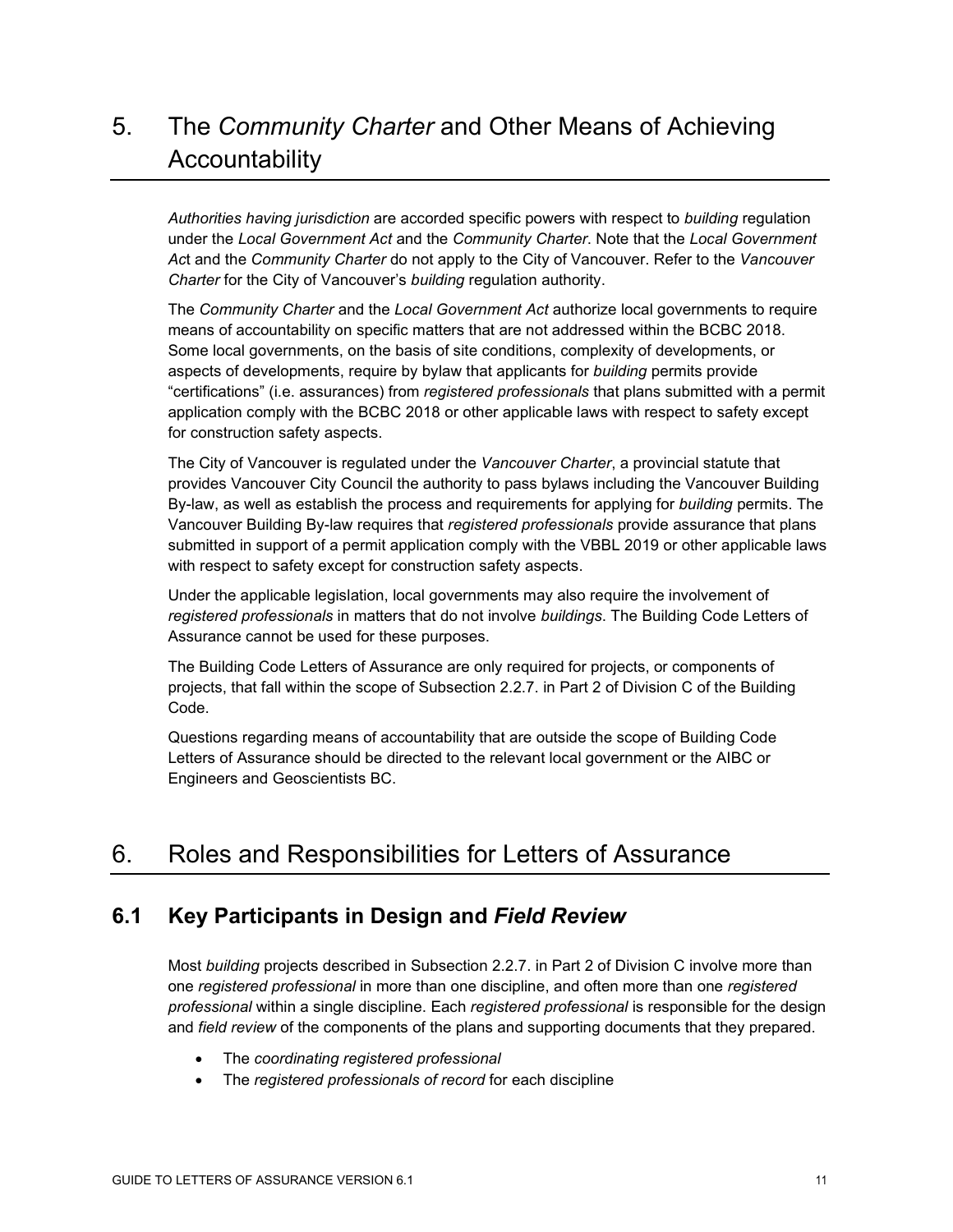• The supporting *registered professionals* who may be retained within each discipline

The *coordinating registered professional* is responsible for coordinating design and *field reviews* by all the various *registered professionals of record* retained on the project, and advising the *constructor* and the *registered professionals of record* that *field review* reports should be made available for examination by the *authority having jurisdiction* upon request, as required by Sentence 2.2.7.3.(2) in Part 2 of Division C.

The *registered professional of record* is responsible for the design and *field review* of the components of the plans and supporting documents that they prepared. The *registered professional of record* is also responsible for reviewing the shop drawings prepared under the direction of any supporting *registered professionals* within that discipline, and either performing the *field review* of those components or satisfying themselves that the necessary *field reviews* have been performed by the supporting *registered professional*.

The *registered professionals of record* document their commitment to provide *field review,* and provide assurance that *field reviews* within their particular disciplines have been completed, by submitting Letters of Assurance (Schedules B and C-B) to the *coordinating registered professional*.

Supporting *registered professionals* do not complete the Building Code Letters of Assurance, but, at the discretion of the *registered professional of record*, may be required to provide the *registered professional of record* for that discipline with sealed design documents, *field review* reports or other appropriate documentation such as Schedules S-B and S-C showing that they have *field reviewed* the work related to their design and have determined that it substantially complies with applicable Building Code requirements and their design.

Schedules S-B and S-C have been developed cooperatively by the AIBC and Engineers and Geoscientists BC for use by supporting *registered professionals*, and their use is strongly encouraged.

*Field review* is a defined term in the Building Code as follows:

*Field review* means a review of the work

- a) at a *building* site, and
- b) where applicable, at locations where *building* components are fabricated for use at the *building* site

that a *registered professional* in his or her professional discretion considers necessary to ascertain whether the work substantially complies in all material respects with the plans and supporting documents prepared by a *registered professional*.

The following flowcharts provide an overview of the functional relationships among the three tiers of *registered professional* that may be retained on a given project. These functional relationships are independent and do not necessarily indicate the business (i.e. contractual) relationships among the parties, which may vary.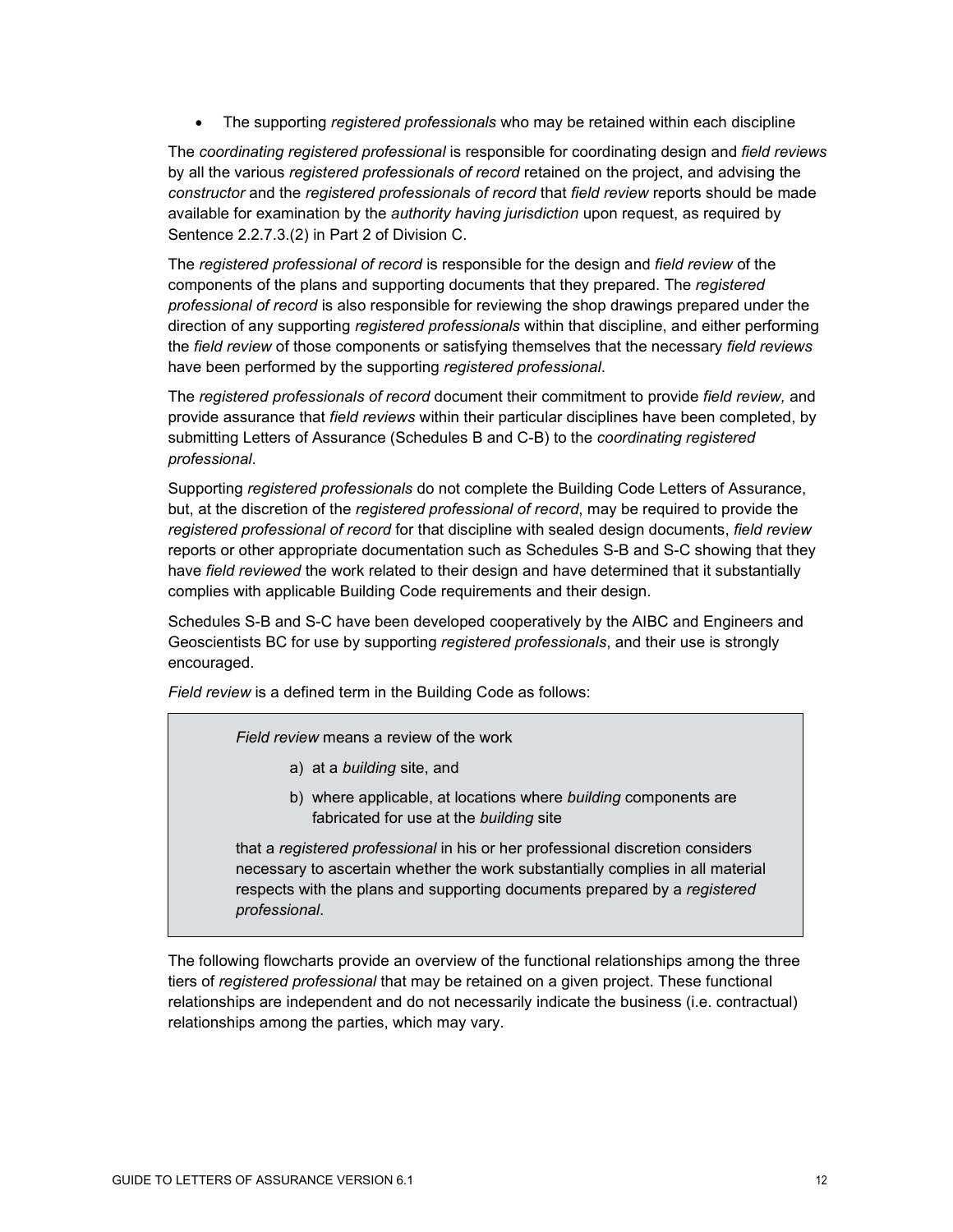

|  |  | <b>Schedule A: Functional Relationships</b> |
|--|--|---------------------------------------------|
|--|--|---------------------------------------------|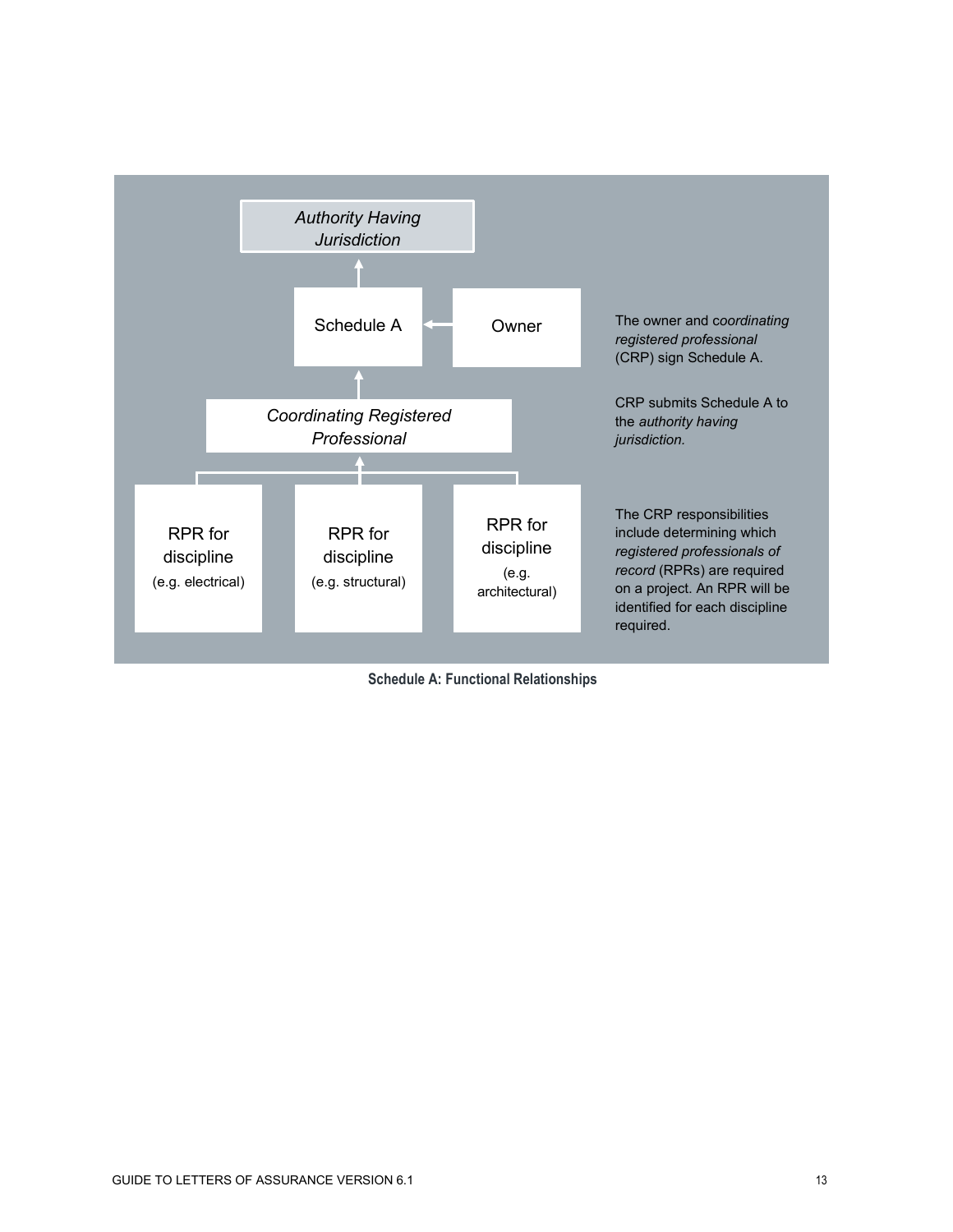

**Schedule B: Functional Relationships**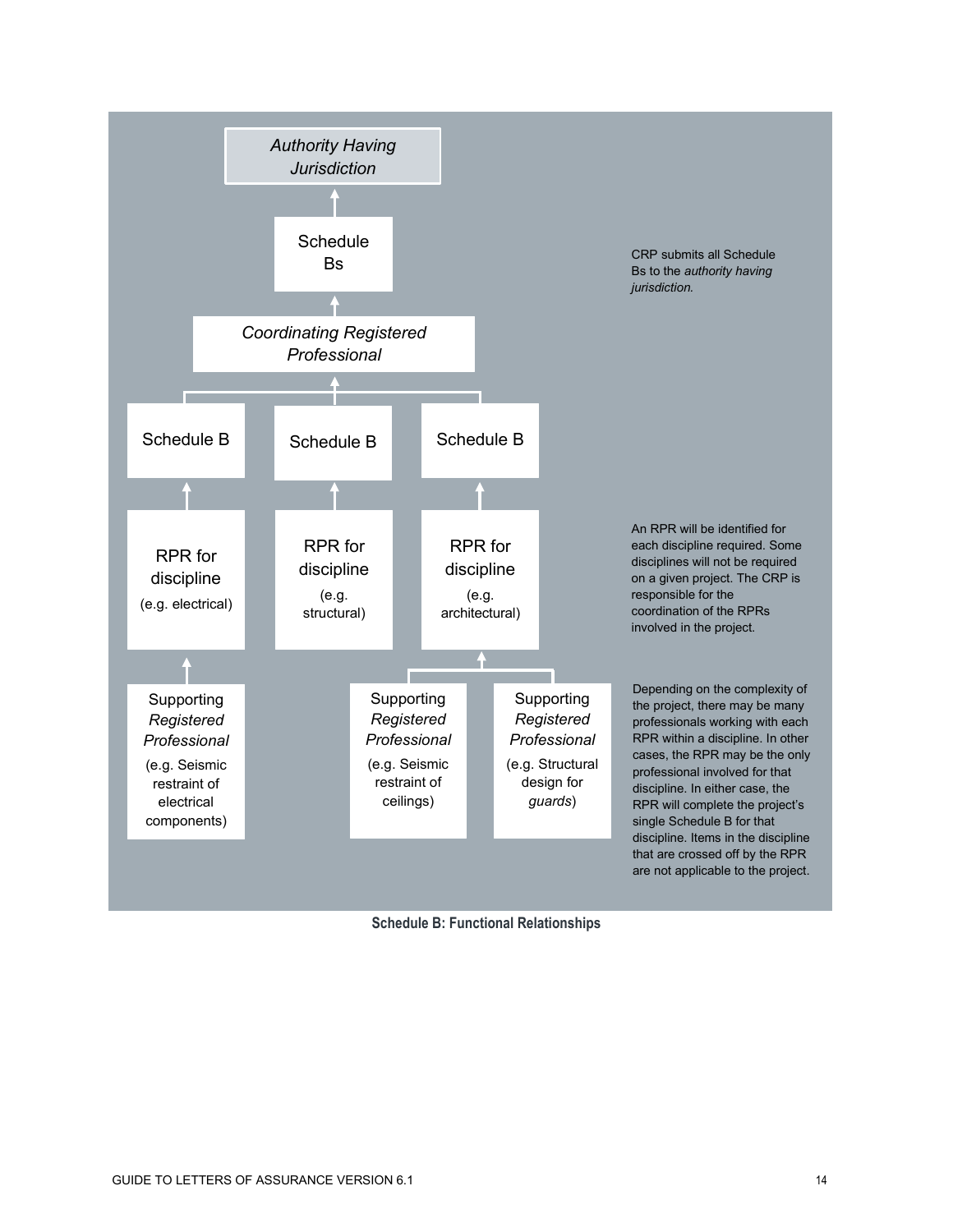

**Schedules C-A and C-B: Functional Relationships**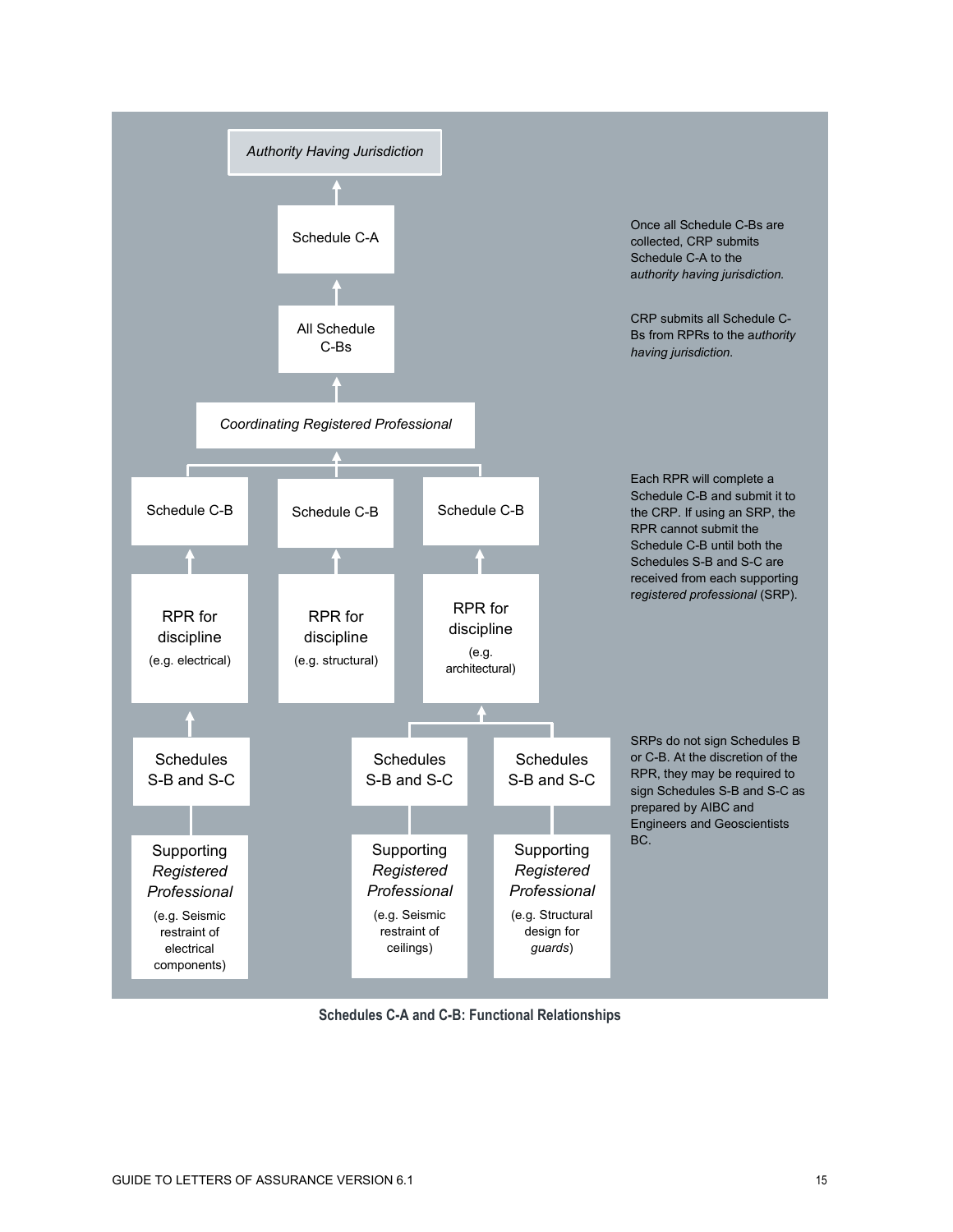#### <span id="page-16-0"></span>**6.2 Owner Responsibilities**

For projects regulated by BCBC 2018, the definition of owner is established by the *authority having jurisdiction*. Owner is intended to be the person, firm or corporation controlling the property during the time the Building Code is being applied. This could include a tenant.

For projects regulated by VBBL 2019, the definition of owner is in Article 1.4.1.2. of Division A.

See **19 [Application of Letters of Assurance to](#page-40-0)** *Building Alterations* **and Tenant [Improvements](#page-40-0)** for information on the tenant's roles and responsibilities during tenant improvements.

For any project that requires Letters of Assurance, the owner is responsible for retaining a *coordinating registered professional* and completing a Schedule A in order to apply for a *building* permit. There are a few exceptions to the requirement for an owner to retain a *coordinating registered professional* as follows:

- Some Part 9 *buildings* as described in Clause 2.2.7.1.(1)(c) may not require a *coordinating registered professional* if the extent of work is relatively simple and the designs of the various *registered professionals of record* have limited or no interaction.
- *Alterations* and tenant improvements may not require a *coordinating registered professional* if the work is relatively simple and the designs of the various *registered professionals of record* have limited or no interaction.

If an owner is unclear as to whether to retain a *coordinating registered professional* for their project, the owner should review the project specific requirements with the *authority having jurisdiction* to determine if a *coordinating registered professional* is required. Also see **[6.3.1](#page-18-0)  When is a** *[Coordinating Registered Professional](#page-18-0)* **Required** for further guidance.

By signing Schedule A, the owner confirms that they:

- are either the owner (which could be a tenant) of the property in question or the authorized agent of the owner, in which case an agent's letter of appointment must be attached;
- have retained a *coordinating registered professional* to coordinate the design work and *field reviews* of the project including coordination and integration of functional testing of fire protection and life safety systems;
- will notify the *authority having jurisdiction* immediately if that *coordinating registered professional* ceases to be retained on the project, even if the firm providing service to the owner does not change; and
- will ensure that work on the project ceases until another *coordinating registered professional* has been retained and a new Schedule A has been submitted.

The owner is responsible for ensuring that the *authority having jurisdiction* receives all Schedules A and B as part of the *building* permit application per Clause 2.2.7.2.(1)(b) and Schedules C-A and C-B after completion of the project and before the final inspection by the *authority having jurisdiction*, per Sentence 2.2.7.2.(2) in Part 2 of Division C. Typically, the *coordinating registered professional* collects all Schedules and submits them to the *authority*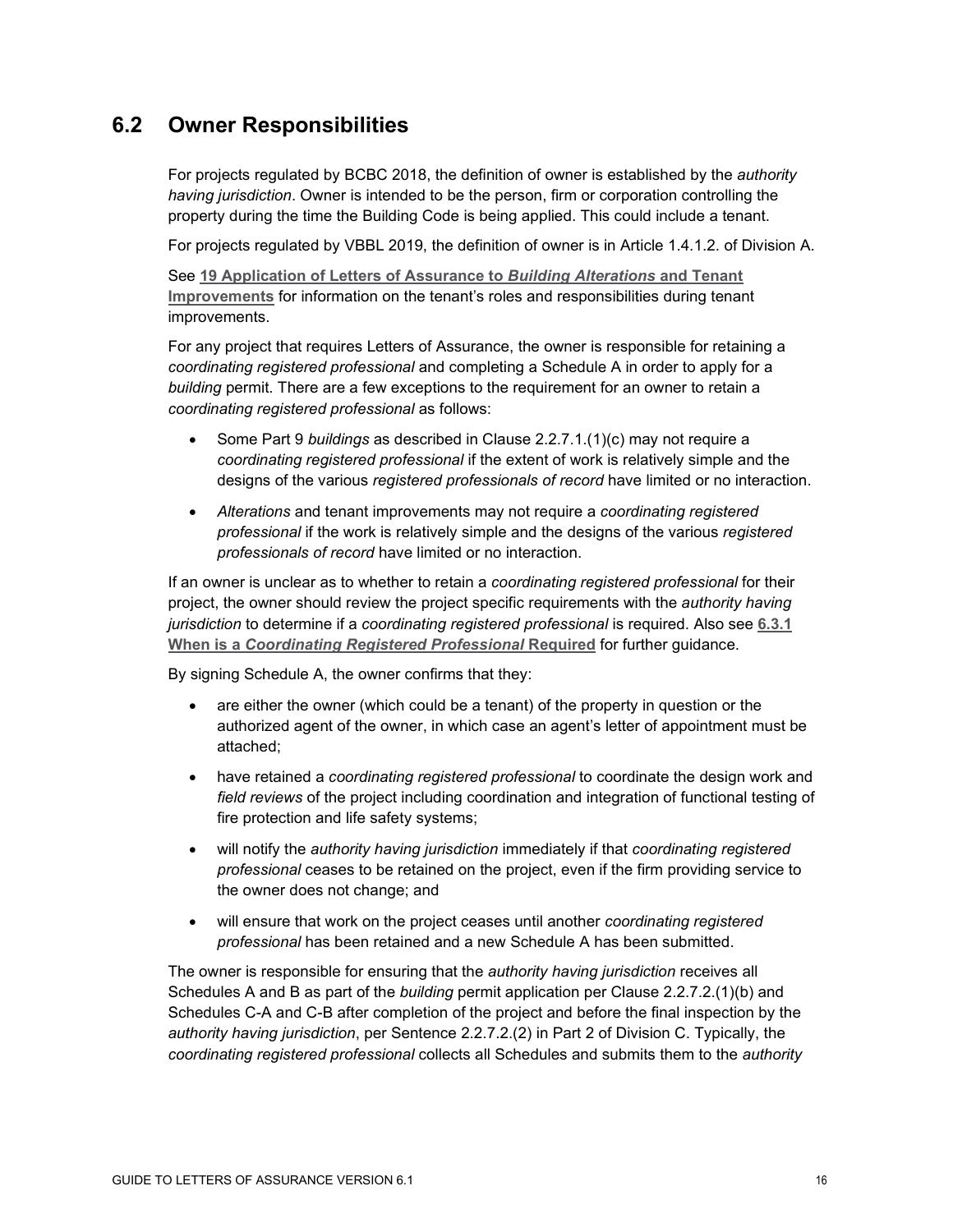*having jurisdiction* on the owner's behalf. If there is no *coordinating registered professional,* then this is the owner's obligation.

### <span id="page-17-0"></span>**6.3** *Coordinating Registered Professional* **Responsibilities**

The *coordinating registered professional* is responsible for coordinating all *registered professionals of record* for the project in order to substantially comply with the Building Code and other applicable enactments respecting safety except for construction safety aspects. This coordination must be undertaken throughout the design, construction, and occupancy phases. The *coordinating registered professional's* role is defined in Article 1.4.1.2. of Division A and is described in Division C - Notes to Part 2 Administrative Provisions, Clause A-2.2.7.2.(1)(a) and Article A-2.2.7.3. Item 3.2.1.

Generally, the *coordinating registered professional* is responsible for coordinating the work of each *registered professional of record*, and for the review and coordination of design documents prepared by the *registered professionals of record* throughout the duration of the project. The *coordinating registered professional* is the contact point among the *authority having jurisdiction*, the owner, and each *registered professional of record*, and, as such, is responsible for facilitating communication among the various parties.

*Registered professionals of record* are responsible for their own design and *field review*.

It is the *coordinating registered professional's* responsibility to determine that all Letters of Assurance for the project are completed correctly. The *coordinating registered professional* submits the completed Letters of Assurance to the *authority having jurisdiction* on the owner's behalf.

By signing Schedule A, the *coordinating registered professional* confirms that they:

- will coordinate the design work and *field reviews* of all *registered professionals of record* retained for the project in order to ascertain that the design substantially complies with the Building Code and other applicable enactments respecting safety except for construction safety aspects;
- will coordinate and integrate the functional testing of fire protection and life safety systems (see Article A-2.7.7.3. in Division C - Notes to Part 2 Administrative Provisions, Item 1.0 for further details);
- will notify the *authority having jurisdiction* immediately if they cease to be retained on the project;
- will provide the *authority having jurisdiction* with a Schedule B from each *registered professional of record* retained on the project; and
- will notify the *authority having jurisdiction* immediately if any *registered professional of record* ceases to be retained on the project, even if the firm employing the *registered professionals* is still on the project.

The *coordinating registered professional* is responsible for making sure that a *registered professional of record* for each discipline completes a Schedule B and a Schedule C-B at the appropriate times during the project. The *coordinating registered professional* must initial each of these Schedules and submit them, on behalf of the owner, to the *authority having jurisdiction*.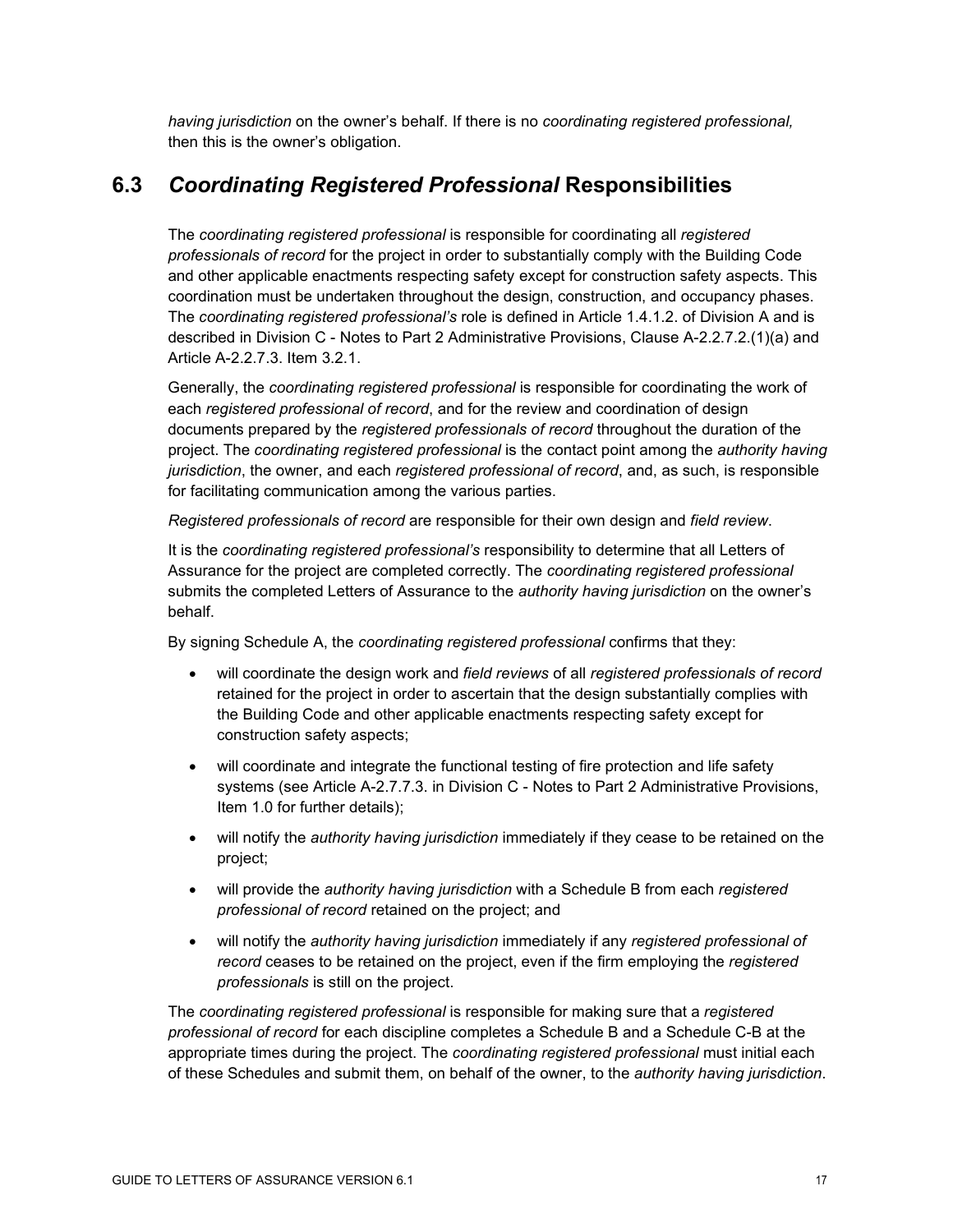By signing Schedule C-A at the end of the project, the *coordinating registered professional* confirms that they have:

- fulfilled their responsibilities for coordination of *field review* by all the *registered professionals of record*;
- coordinated the functional testing of fire protection and life safety systems (see Article A-2.7.7.3. in Division C - Notes to Part 2 Administrative Provisions, Item 1.0 for further details);
- coordinated the *field reviews* to ascertain that the project substantially complies in all material respects with the applicable requirements of Part 10 and the plans and supporting documents submitted in support of the application for the *building* permit; and
- collected and initialed the appropriate Schedules C-B from the *registered professionals of record* to confirm that these systems substantially comply with both the Building Code and with the plans and supporting documents that were submitted with the *building* permit application.

Article A-2.2.7.3 in Division C - Notes to Part 2 Administrative Provisions, Item 3.2.1 provides further guidance on the roles and responsibilities of the *coordinating registered professional*.

#### <span id="page-18-0"></span>**6.3.1 When is a Coordinating Registered Professional Required**

Clause 2.2.7.2.(1)(a) states that the owner must retain a *coordinating registered professional* on every project where *registered professionals of record* are required as determined by Article 2.2.7.1. The following examples illustrate when a *coordinating registered professional* may not be required:

- Some *authorities having jurisdiction* may not demand a *coordinating registered professional* when the project involves a single *registered professional of record*. Although this varies from the strict interpretation of Clause 2.2.7.2.(1)(a), AIBC and Engineers and Geoscientists BC consider this to be acceptable practice. It is advisable that the *registered professional of record* should confirm with the *authority having jurisdiction* that no *coordinating registered professional* is required if only one *registered professional of record* is required for a project.
- Some *authorities having jurisdiction* may not demand a *coordinating registered professional* for Part 9 *buildings* when the project involves more than one *registered professional of record*, provided the disciplines involved do not require coordination (e.g. a structural engineer and a fire suppression engineer). Although this varies from the strict interpretation of Clause 2.2.7.2.(1)(a), AIBC and Engineers and Geoscientists BC consider this to be acceptable practice provided the *registered professional*s *of record* undertake the necessary coordination between themselves (e.g. service penetrations through structural members).
- Some *authorities having jurisdiction* may not demand a *coordinating registered professional* for Part 9 *buildings* when the project involves more than one *registered professional of record* even though coordination is required of such disciplines (e.g. structural engineer and geotechnical engineer). Coordination between these disciplines is part of normal professional practice. Although this varies from the strict interpretation of Clause 2.2.7.2.(1)(a), AIBC and Engineers and Geoscientists BC consider this to be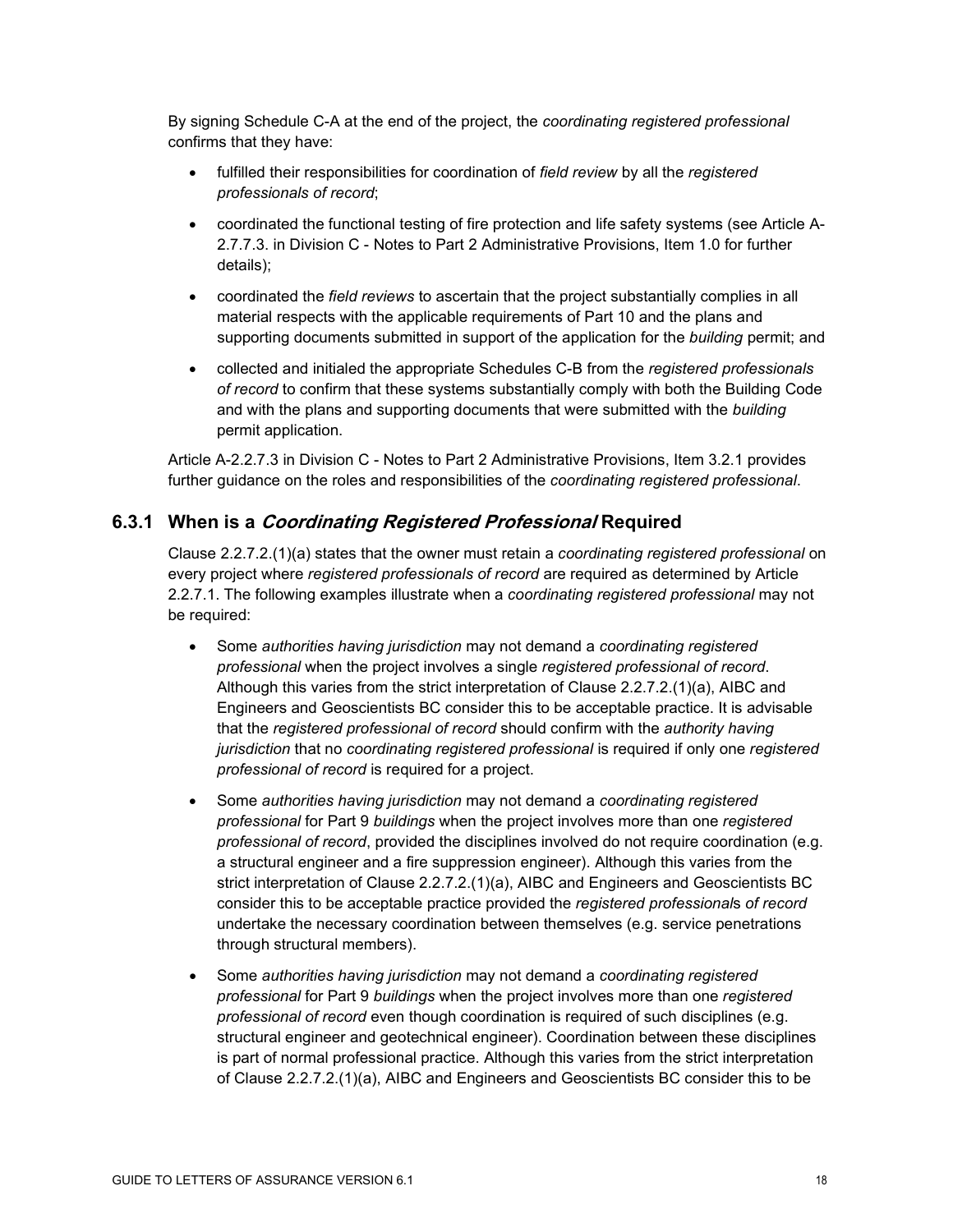acceptable practice provided the *registered professionals of record* undertake the necessary coordination between themselves.

• Some *authorities having jurisdiction* may not demand a *coordinating registered professional* for simple tenant improvement works within Part 3 or Part 9 *buildings* when the project involves more than one *registered professional of record*, provided the disciplines involved do not require coordination. Although this varies from the strict interpretation of Clause 2.2.7.2.(1)(a), AIBC and Engineers and Geoscientists BC consider this to be acceptable practice. Refer to **19 [Application of Letters of](#page-40-0)  Assurance to** *Building Alterations* **[and Tenant Improvements](#page-40-0)** for further discussion of tenant improvements.

### <span id="page-19-0"></span>**6.4** *Registered Professional of Record* **and Supporting** *Registered Professional* **Responsibilities**

The *registered professional of record* is the *registered professional* retained for the provision of the major part of the professional services within a particular discipline. The *registered professional of record* is also responsible for the review of the design documents prepared by any supporting *registered professionals* retained on the project within that discipline.

The *registered professional of record* for each discipline must complete a Schedule B as part of the *building* permit process. By signing Schedule B, the *registered professional of record*:

- Identifies the professional discipline (i.e., architectural, structural, mechanical, plumbing, fire suppression systems, electrical, or geotechnical) for which they are responsible (see Article A-2.2.7.3. of Division C - Notes to Part 2 Administrative Provisions, Item 3.0 for further details).
- Confirms that the design that they have prepared substantially complies with the requirements of the Building Code and other applicable enactments respecting safety except for construction safety aspects (see Article A-2.2.7.3. of Division C - Notes to Part 2 Administrative Provisions, Item 1.0 for further details).
- Confirms that they will take responsibility for the *field reviews* during construction within their respective disciplines.
- Confirms their responsibility for determining that *field reviews* have been undertaken on the work of any supporting *registered professionals* retained on the project within their discipline.
- Commits to notifying the *authority having jurisdiction* immediately if they cease to be retained on the project, even if the firm that retained that *registered professional* is still on the project.

Except under special circumstances, only one Schedule B and Schedule C-B should be completed and submitted by one *registered professional of record* for each discipline.

An example of a case where two Schedules B and C-B may be appropriate is pre-engineered steel *buildings*, which often have one *registered professional of record* who designs the steel superstructure and a second *registered professional of record* who designs the concrete *foundations*.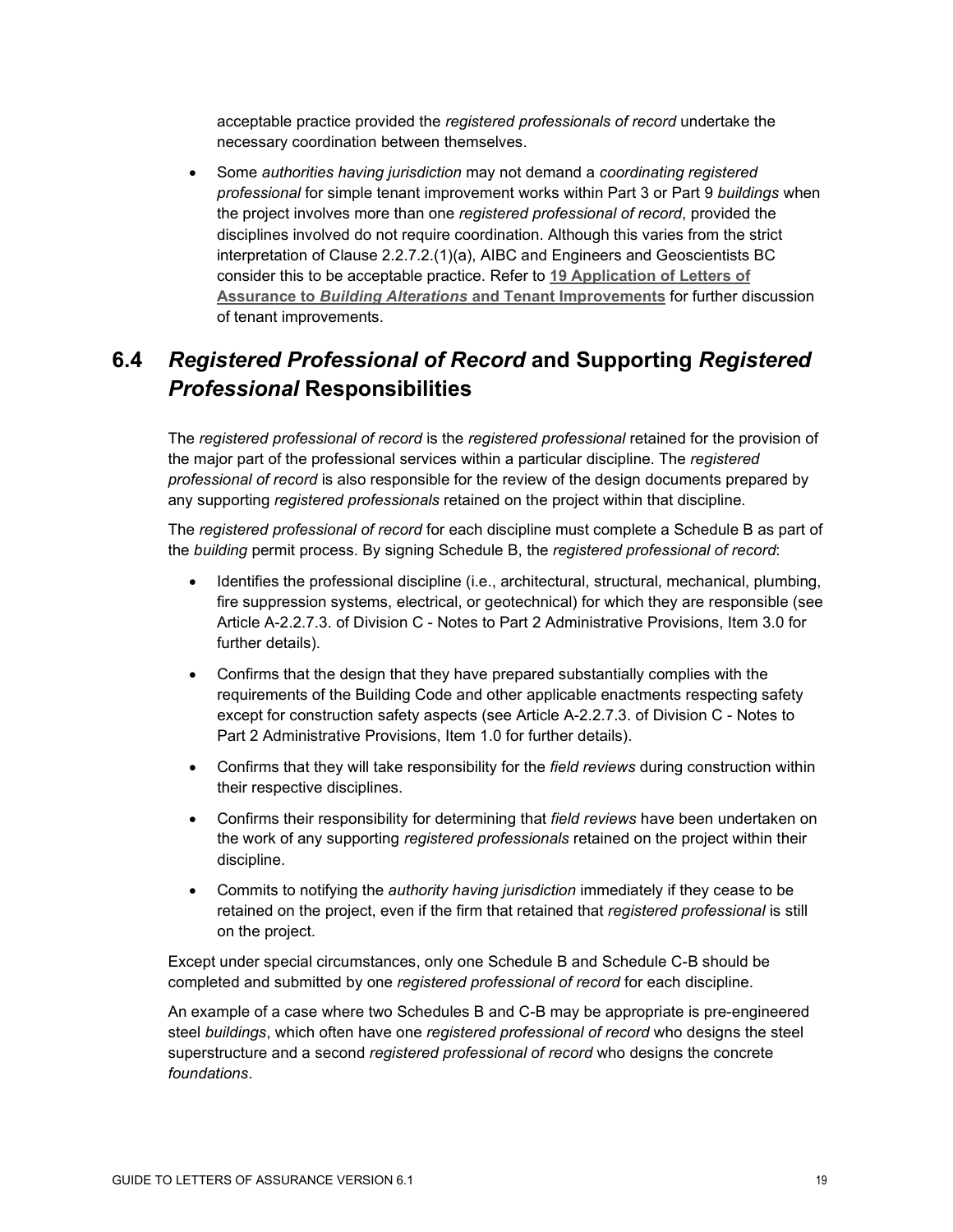A *registered professional of record* should only undertake design and *field review* for the items identified on the Letter of Assurance for their discipline based on their competency. As such, a *registered professional of record*, or owner, may require supplementary supporting engineering or architectural services for a particular component, or sub-component, of a discipline. In instances where supporting engineering or architectural services are required, it is recommended that appropriate assurances be obtained by the relevant *registered professional of record* from the supporting *registered professional* (who could be engaged by the *registered professional of record*; the owner; a contractor, sub-trade or supplier) providing the supporting design service and *field review*. Upon receipt of assurance from such supporting *registered professional* that a particular component or sub-component substantially complies, in all material respects, with the applicable requirements of the Building Code, the *registered professional of record* can confidently complete and submit the Letter of Assurance for their discipline. This allows the integrity of the Building Code scheme for Letters of Assurance to be maintained (one Letter of Assurance per discipline).

If an *authority having jurisdiction* asks for plans and supporting documents prepared by the supporting *registered professional*, these documents should be signed and sealed by the supporting *registered professional*. The professional seal on those documents indicates the appropriate assurance of the design. Refer to Schedule S-B and S-C for the commitment and execution of *field reviews*.

Refer to the Joint Professional Practice Guideline - Professional Design and Field Review by [Supporting Registered Professionals](https://www.egbc.ca/app/Practice-Resources/Individual-Practice/Guidelines-Advisories) (AIBC and Engineers and Geoscientists BC 2020b) for further information on the role of the supporting *registered professional*.

Clause A-2.2.7.2.(1)(b) in Division C - Notes to Part 2 Administrative Provisions of the Building Code provides further guidance on the roles and responsibilities of *registered professionals of record.*

### <span id="page-20-0"></span>**6.5** *Authority Having Jurisdiction* **Responsibilities**

The *authority having jurisdiction* receives signed and sealed Letters of Assurance from the *coordinating registered professional* at the appropriate times during the *building* project. Although, in the first instance, the *coordinating registered professional* is responsible for delivering the Letters of Assurance appropriately and correctly completed, the *authority having jurisdiction* should confirm that they have been completed properly - i.e., that no information is missing; items have not been crossed out unless they do not apply to the project; and that they do not contain inappropriate notations or qualifications, such as 'interim', 'partial', with 'expiration dates' or noting of deficiencies. Refer to **[20 Application of Letters of Assurance to](#page-41-0) Phased (Staged)** *Building* **[Permits and Phased](#page-41-0) (Staged) Occupancies** for appropriate annotations for phased *building* permits or phased occupancies.

An *authority having jurisdiction* must not request or accept Building Code Letters of Assurance on projects that are outside the scope of Subsection 2.2.7. in Part 2 of Division C. Note that the Vancouver Building By-law lists some additional circumstances where Letters of Assurance are required.

When a *coordinating registered professional* or *registered professional of record* ceases to work on a project, they must notify the *authority having jurisdiction* and the *authority having*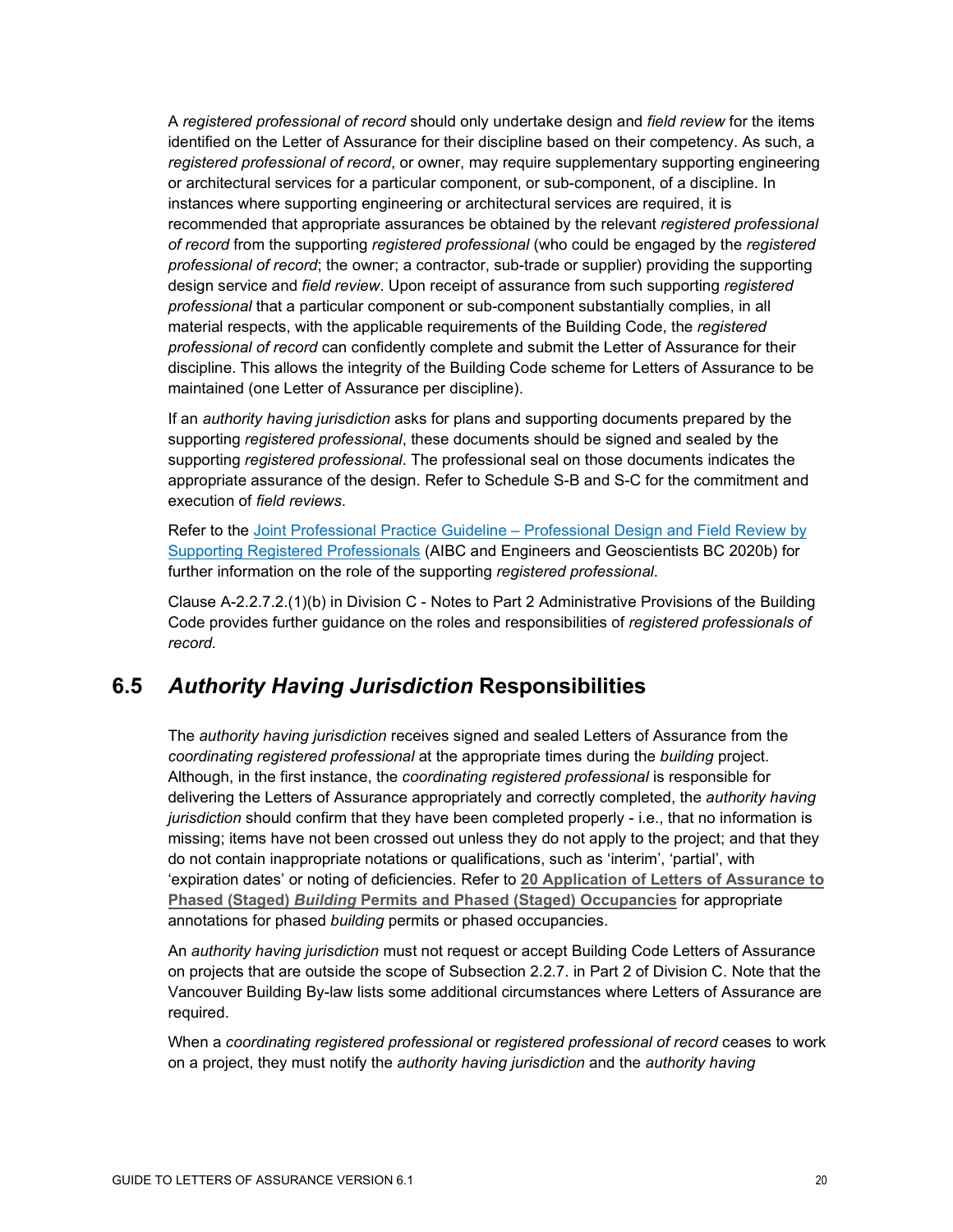*jurisdiction* must not allow them to retract their Schedule A or B or the plans and supporting documents in support of those Schedules that were previously submitted in support of a *building* permit application. As outlined in **[8.4.1 Responsibilities of the Outgoing](#page-26-2)**  *[Coordinating Registered Professional](#page-26-2)* **or** *Registered Professional of Record*, the *coordinating registered professional* or *registered professional of record* retains responsibility for their design compliance assurances and they retain *field review* obligations up until the date of their work terminating on the project.

For information regarding *Building Act* requirements related to local *authorities having jurisdiction* and building officials, see the [building official qualifications](https://www2.gov.bc.ca/gov/content/industry/construction-industry/building-codes-standards/building-act/building-official-qualifications) page on the provincial government website.

# <span id="page-21-0"></span>7. How to Complete and Submit Letters of Assurance

Letters of Assurance are legal documents, and as such, carry legal implications for the owners and *registered professionals* who complete them. The Letters of Assurance and this Guide were developed in close consultation with the Union of BC Municipalities, the Building Officials' Association of BC, the Architectural Institute of BC and Engineers and Geoscientists BC, to confirm appropriate accountability in protecting public safety while not imposing inappropriate risks or liabilities on the *registered professionals* who submit them. The precise wording of the Schedules is critical. **The Building Code Letters of Assurance must not be altered or used for purposes for which they are not intended**.

Each Schedule contains precise instructions for its completion. Schedules must be completed according to these instructions.

*Registered professionals of record* completing Schedule B may cross out and initial any items that do not apply to **that project**. For example, a *registered professional of record* could cross out 'deep foundations' on a project which does not have any deep foundations. The *registered professional of record* will determine which components are required and which are not required for a project to substantially comply with the Building Code.

An item must not be crossed out if it applies to the project. The applicable items are those indicated on the plans and supporting documents prepared by the *registered professional of record*. A *registered professional of record* will have to submit a Schedule B and C-B to accept responsibility for each item applicable to the project, arranging for supporting *registered professionals* as required. No other items on Letters of Assurance may be crossed out, and their language must not be altered or qualified in any way, except as noted below:

- Refer to **8 Dealing with Changes in** *[Registered Professionals of Record](#page-22-0)* **Before and After a** *Building* **[Permit is Issued](#page-22-0)** for modifications that may be appropriate when there are changes to the *coordinating registered professional* or *registered professional of record*.
- Refer to **[10 Application of Letters of Assurance to Part 9](#page-34-1)** *Buildings* for modifications that may be appropriate to identify the applicable portions of Part 9 *buildings*.
- Refer to **[12 Application of Letters of Assurance to Part 6 HVAC](#page-33-0)** for modifications that may be appropriate for NFPA 96 – Commercial Cooking Operations.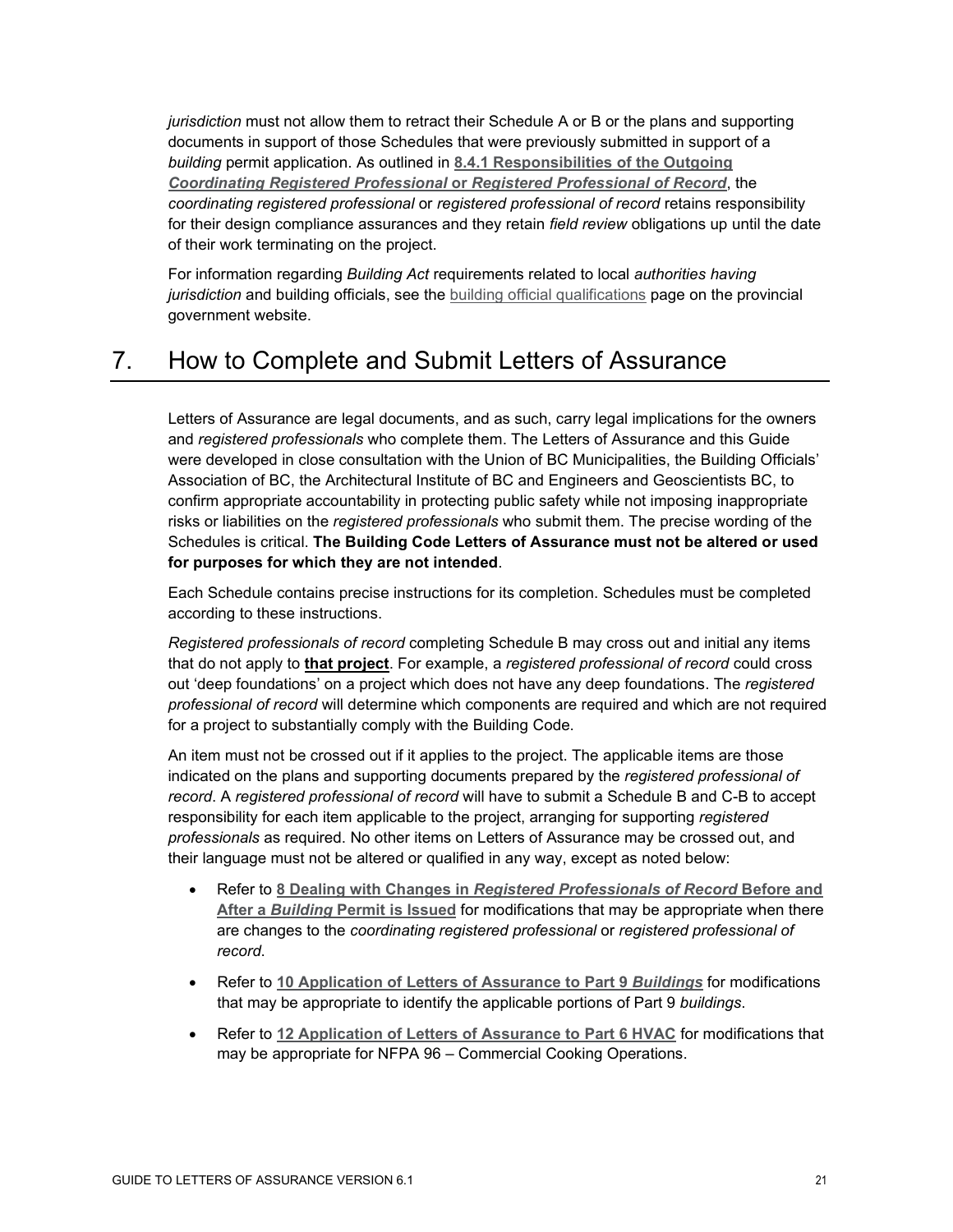- Refer to **[13 Application of Letters of Assurance to Part 7 Plumbing Services](#page-34-0)** for modifications that may be appropriate when both a plumbing engineer and a civil engineer provide design and *field review* of on-site plumbing services.
- Refer to **[19 Application of Letters of Assurance to](#page-40-0)** *Building Alterations* **and Tenant [Improvements](#page-40-0)** for modifications that may be appropriate to identify the applicable portions of a *building* for *alterations* or tenant improvements to existing *buildings*.
- Refer to **[20 Application of Letters of Assurance to Phased](#page-41-0) (Staged)** *Building* **[Permits and Phased](#page-41-0) (Staged) Occupancies** for modifications that may be appropriate for phased (staged) *building* permits and phased (staged) occupancies.
- Refer to **[21 Application of Letters of Assurance for Civil Works](#page-44-0)** for modifications that may be appropriate when a civil engineer undertakes the design and *field review* of onsite civil works.

Letters of Assurance must be submitted to the *authority having jurisdiction* by the *coordinating registered professional* in accordance with note (i) at the top of each Letter of Assurance (i.e. prior to commencement of construction activities of the components identified in Schedule B). In jurisdictions that issue *building* permits, Letters of Assurance are generally submitted with the *building* permit application.

• Refer to **8.3 When an Additional** *[Registered Professional of Record](#page-26-0)* **Becomes [involved after Issuance of a](#page-26-0)** *Building* **Permit** for guidance on that situation.

An exception to the submission of Schedule B with the *building* permit application is the detailed design of fire suppression systems. Refer to Division C - Notes to Part 2 Administrative Provisions Article A-2.2.7.3. Item 3.2.4. Scenario 1 or Scenario 2 for submission of Schedule B for fire suppression systems.

In such cases, the *registered professional of record* who is responsible for the fire suppression design and *field review* must arrange to have the *coordinating registered professional* provide coordination and apply their *coordinating registered professional* initials to the Schedule B and submit it to the *authority having jurisdiction* with the sprinkler drawings as soon as possible. The *coordinating registered professional* will also coordinate the design by this *registered professional of record* with the other disciplines.

Refer to the *authority having jurisdiction* on their requirements for sprinkler permit application processes.

For other exceptions, including cases where work has commenced prior to issuance of a *building* permit, contact the *authority having jurisdiction* and the **[professional regulators](#page-4-0)** for guidance on the proper use and submission of Letters of Assurance.

# <span id="page-22-0"></span>8. Dealing with Changes in *Registered Professionals of Record* Before and After a *Building* Permit is Issued

The Letters of Assurance were developed on the basis that the *coordinating registered professional* and *registered professionals of record* would maintain their involvement throughout the entire design and *field review* process. It was contemplated that the *coordinating registered*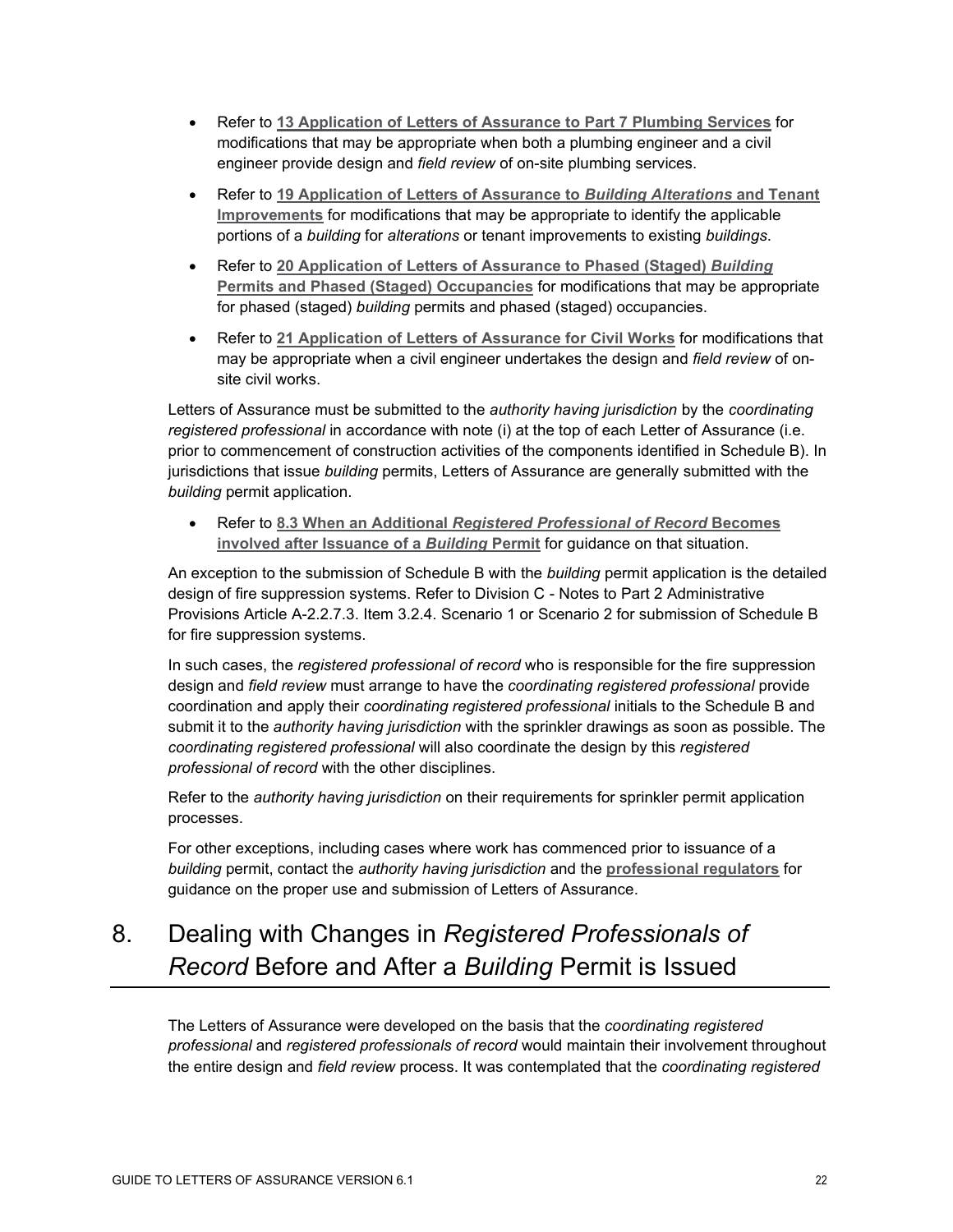*professional* who signed the Schedule A would be the same *coordinating registered professional* who signed the Schedule C-A. It was also contemplated that the *registered professional of record* who signed a Schedule B would be the same *registered professional of record* who signed the Schedule C-B for that discipline. Although the most common approach is to have the same *coordinating registered professional* and *registered professionals of record* throughout the design and *field review* process in order to maintain clear allocations of responsibility and to avoid coordination and accountability gaps, there are many circumstances where transitions to other *coordinating registered professional*s or *registered professionals of record* are perfectly acceptable and can be in the best interest of the project.

In some instances, it may be beneficial for the project in terms of delivery efficiencies to have different *registered professionals of record* for design and *field review*. In this case, refer to **[9](#page-30-0)  Design and** *Field Review* **Conducted by Different** *[Registered Professionals of Record](#page-30-0)*. For most projects, continuity of the *coordinating registered professional* is preferred. The following circumstances are examples when it is appropriate to transition to other *coordinating registered professional*s or *registered professionals of record*:

- The original *coordinating registered professional* or *registered professional of record* is no longer available due to personal circumstances, retirement, illness or death.
- The original *coordinating registered professional* or *registered professional of record* is no longer available due to significant geographic relocation.
- The professional services contract with the original *coordinating registered professional* or *registered professional of record* is terminated.
- The original *coordinating registered professional* or *registered professional of record* transfers to a different firm and the owner maintains the professional services contract with the original firm. This original firm must then assign an incoming *coordinating registered professional* or *registered professional of record* to continue with the coordination or *field review* services.

If any one of the above examples or a similar circumstance occurs, Article 2.2.7.4. in Part 2 of Division C requires that work on the project site must stop, and before work can resume:

- for a change in *coordinating registered professional*, the owner and the *outgoing coordinating registered professional* must both notify the *authority having jurisdiction* in writing, clarifying and documenting the transition of responsibilities to the incoming *coordinating registered professional*; or
- for a change in *registered professional of record*, the *coordinating registered professional* and the outgoing *registered professional of record* must both notify the *authority having jurisdiction* in writing, clarifying and documenting the transition of responsibilities of the outgoing *registered professional of record* to the incoming *registered professional of record*.

In some of the circumstances noted above, the outgoing *coordinating registered professional* or *registered professional of record* may remain available for consultation with the incoming *coordinating registered professional* or *registered professional of record*. In this case, the continuity of information flow is maintained and there is less likelihood of any accountability gaps in the project. This is the preferred approach to dealing with changes of the *coordinating registered professional* or *registered professional of record* during construction.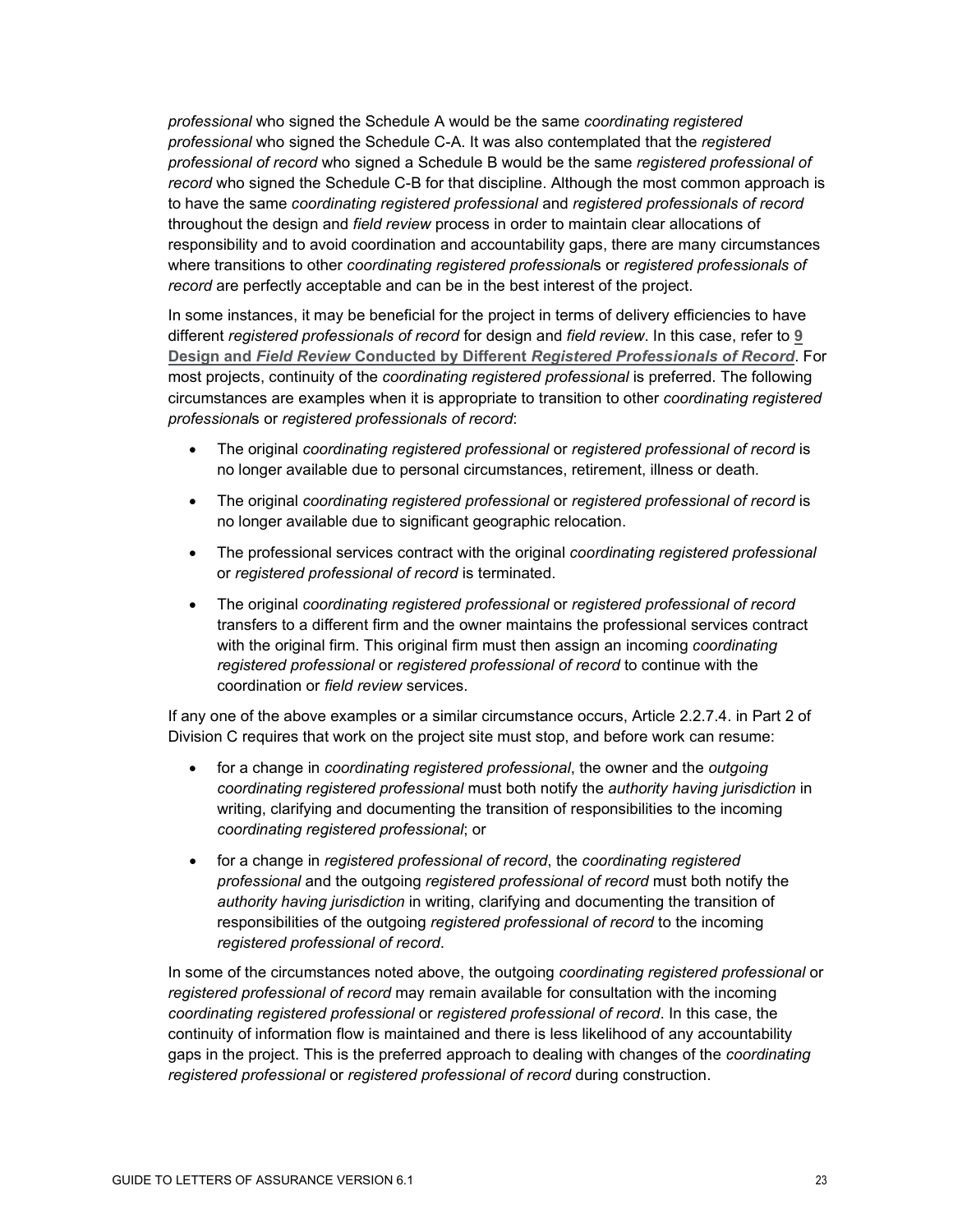On the other hand, there will be circumstances where the outgoing *coordinating registered professional* or *registered professional of record* is not available for consultation with the incoming *coordinating registered professional* or *registered professional of record*. In this case, it is much more challenging to address the division of responsibilities between the outgoing and incoming *coordinating registered professional* or *registered professional of record*.

Regardless of the circumstance, anytime there is a change of either the *coordinating registered professional* and *registered professionals of record*, the outgoing *coordinating registered professional* or *registered professional of record* remains responsible for the services they provided up to the date of their departure. The incoming *coordinating registered professional* or *registered professional of record* takes responsibility for the services starting on the date of their retention. The incoming *coordinating registered professional* or *registered professional of record* must provide a new Schedule A or B effective on the date of their retention. The date of transfer must be clearly indicated on the new Schedule A or B. Since AIBC and Engineers and Geoscientists BC do not permit backdating of professional seals, the date when the professional seal is applied to the Letter of Assurance may be different from the date of transfer.

There are potentially three separate dates that are related to the transition from one *coordinating registered professional* or *registered professional of record* to another:

- 1. Transition date when the outgoing *coordinating registered professional* or *registered professional of record* is no longer working on the project.
- 2. Retention date when the owner retains the incoming *coordinating registered professional* or *registered professional of record.*
- 3. Date when the incoming *coordinating registered professional* applies their professional seal to the Schedule A, or when the incoming *registered professional of record* applies their professional seal to the Schedule B.

Ideally all three dates should be the same, but in practice this is often not feasible, particularly since AIBC and Engineers and Geoscientists BC do not permit backdating when applying a professional seal.

When there is no gap in transition between the outgoing and incoming *coordinating registered professional* or *registered professional of record*, the following procedure for indicating the appropriate dates on Schedules A and B is as follows:

- The line labelled "Date" on each page of the Schedules A & B should be filled in as the "Transition" date.
- When the *coordinating registered professional* or *registered professional of record* applies their professional seal to Schedule A or Schedule B respectively, the date of application of the professional seal should be indicated within the "Professional Seal and Signature" box on each page of Schedule A or Schedule B.

If there is a gap in the transition between the outgoing and incoming *coordinating registered professional* or *registered professional of record* and work occurred during the gap period in contravention of Article 2.2.7.4. in Part 2 of Division C, the incoming *coordinating registered professional* or *registered professional of record* must take steps necessary to determine, in their professional discretion, that any work undertaken during the gap substantially complies with the Building Code. These steps would be in the form of a due diligence review related to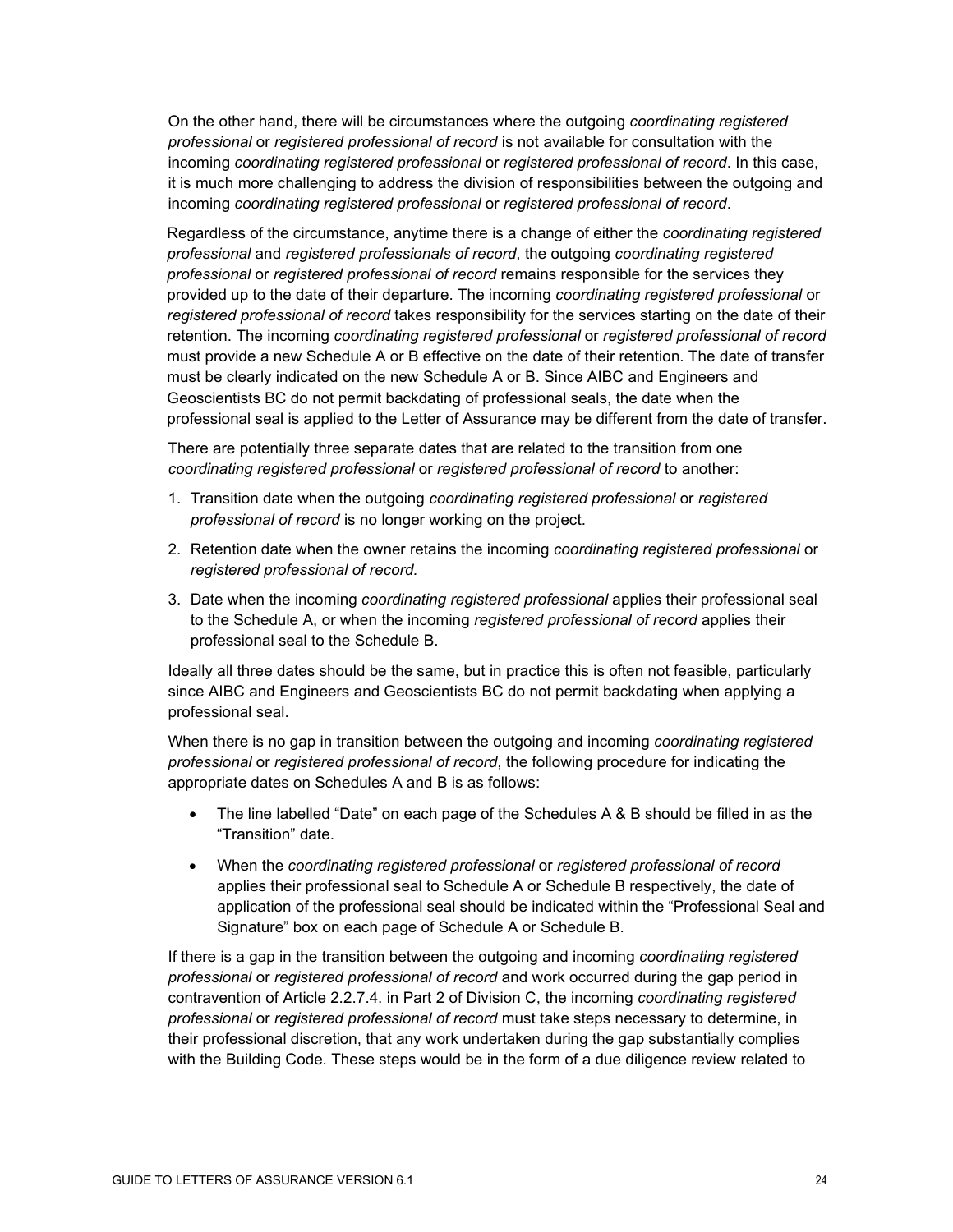the complexity and extent of the work rather than a *field review*. If this type of review is feasible, the application of dates on Schedules A & B as described above would apply.

Each project will have unique requirements depending upon the circumstances of the change in *coordinating registered professional* or *registered professional of record*. The incoming *coordinating registered professional* or *registered professional of record* should consult with the *authority having jurisdiction* to determine the appropriate course of action with respect to the submission of the additional Schedules A, B, C-A and/or C-B.

### <span id="page-25-0"></span>**8.1 When There is a Change of a** *Registered Professional of Record* **Just Prior to a** *Building* **Permit Application**

*Registered professionals of record* must review, with *authorities having jurisdiction,* the process within their jurisdiction for changing *registered professionals of record* prior to a *building* permit application. Some *authorities having jurisdiction* may not permit a change in *registered professional* prior to *building* permit application.

Changing *registered professionals of record* must be done in a fashion that is consistent with the policies and procedures of AIBC and Engineers and Geoscientists BC.

Only AIBC and Engineers and Geoscientists BC have the legal authority to regulate the practice of *registered professionals of record*.

AIBC and Engineers and Geoscientists BC guidelines for use of professional seals state that a *registered professional of record* should only seal a document that they have prepared or that was prepared under their direct supervision.

Direct supervision means that the *registered professional of record* has responsibility for the control and conduct of the work of a subordinate.

The *registered professional of record* who prepares the design of the project, or who provides direct supervision of the preparation of the design of the project, is the appropriate person to sign and seal the Schedule B for the *building* permit application.

If such *registered professional of record* leaves the firm (outgoing *registered professional of record*) just prior to the *building* permit application, and another *registered professional* takes over the role of *registered professional of reco*r*d* for that discipline (incoming *registered professional of record*), the transition to the incoming *registered professional of record* must follow the process described in **9 Design and** *Field Review* **[Conducted by Different](#page-30-0)**  *[Registered Professionals of Record](#page-30-0)*.

# <span id="page-25-1"></span>**8.2 When There is a Change of a** *Registered Professional of Record* **after the** *Building* **Permit Application but Prior to Issuance of the** *Building* **Permit**

*Registered professionals of record* must review, with *authorities having jurisdiction,* the process within their jurisdiction for changing *registered professionals of record* after the *building* permit application but prior to *building* permit issuance. Some *authorities having jurisdiction* may not permit a change in *registered professional* prior to *building* permit issuance.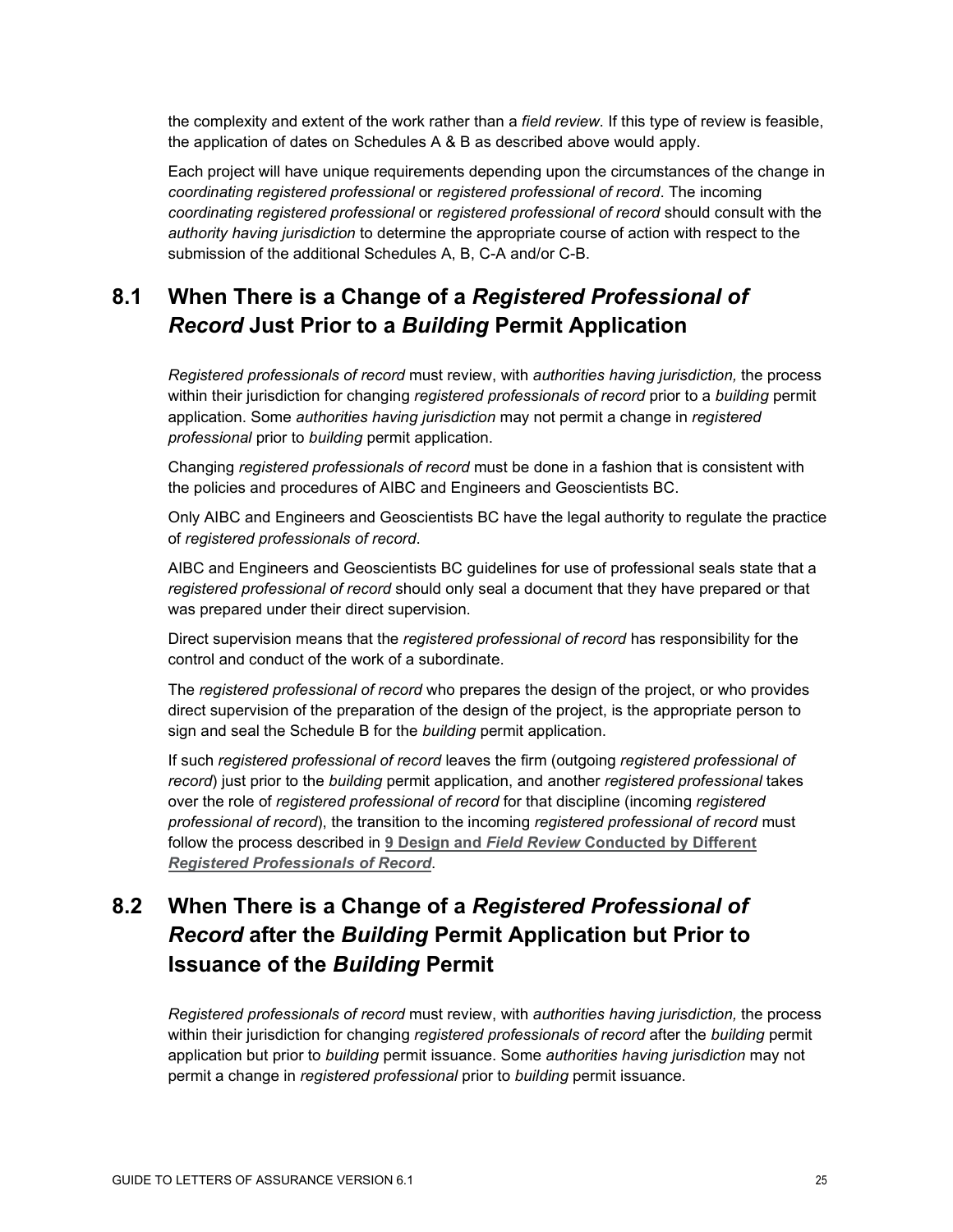For this scenario, the outgoing *registered professional of record* has already submitted their *building* permit documents with their professional seal for the *building* permit application.

The transition process described in **[8.1 When There is a Change of a](#page-25-0)** *Registered [Professional of Record](#page-25-0)* **Just Prior to a** *Building* **Permit Application** and **9 [Design and](#page-30-0)**  *Field Review* **Conducted by Different** *[Registered Professionals of Record](#page-30-0)* would apply.

### <span id="page-26-0"></span>**8.3 When an Additional** *Registered Professional* **Becomes Involved after Issuance of the** *Building* **Permit**

The *coordinating registered professional* must immediately advise the owner and the *authority having jurisdiction* if a new *registered professional of record* becomes involved in a project after the *building* permit has been issued. For example, structural *alterations* might not be anticipated in a renovation project and the *building* permit issued as such, but then construction activities reveal the need for structural *alterations* and a *registered professional of record* in the structural discipline provides design and *field review* services.

If a new *registered professional of record* is retained by the owner after the *building* permit is issued, the *coordinating registered professional* will obtain plans and supporting documents, including a completed Schedule B, from the new *registered professional of record*, and submit them to the *authority having jurisdiction* on the owner's behalf.

If the additional *registered professional* is a supporting *registered professional* within a discipline, they do not complete Letters of Assurance. Rather, the *registered professional of record* for that discipline shall obtain appropriate alternate documentation from the new supporting *registered professional* specifying their design and *field review* responsibilities (e.g. Schedules S-B and S-C). The *registered professional of record* must keep this documentation available for the *coordinating registered professional* and the *authority having jurisdiction* to review upon request.

# <span id="page-26-1"></span>**8.4 When There is a Change of** *Coordinating Registered Professional* **or** *Registered Professional of Record* **During Construction**

The following principles will be used to determine the appropriate allocation of responsibilities between the outgoing and incoming *coordinating registered professional* or *registered professional of record*, and the appropriate annotations on the additional Schedules A, B, C-A and C-B:

#### <span id="page-26-2"></span>**8.4.1 Responsibilities of the Outgoing** *Coordinating Registered Professional* **or**  *Registered Professional of Record*

The outgoing *coordinating registered professional* or *registered professional of record*:

• cannot retract the design compliance assurances in their Schedules A or B or the plans and supporting documents in support of those Schedules that were previously submitted;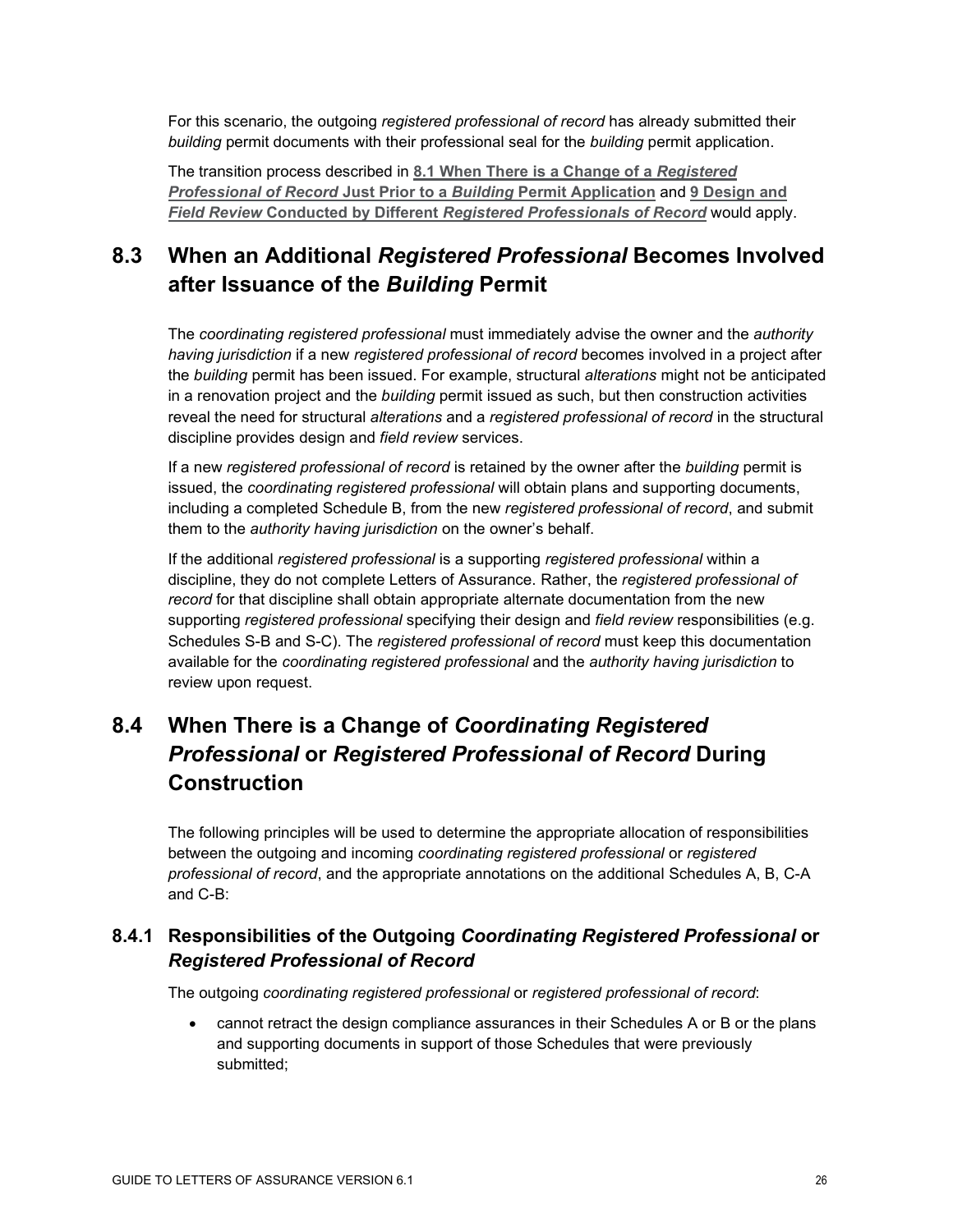- retains responsibility for all of the *field review* obligations in their Schedule A or B until the date of termination;
- except when not possible due to death or incapacity, will provide the incoming *coordinating registered professional* or *registered professional of record* with all of the completed *field review* reports and other relevant documents (see Sentence 2.2.7.3.(2) in Part 2 of Division C of the Building Code);
- except when not possible due to death or incapacity, will provide a letter to the *authority having jurisdiction* confirming that they have fulfilled the obligations described in their Schedule A or B from the start of construction to the date of termination; and
- will not provide a Schedule C-A or C-B.

#### <span id="page-27-0"></span>**8.4.2 Responsibilities of the Incoming** *Coordinating Registered Professional*

Although the incoming *coordinating registered professional* is not responsible for the work done by the outgoing *coordinating registered professional*, the incoming *coordinating registered professional* is expected to:

- Review the relevant documents provided by the outgoing *coordinating registered professional* to ascertain the extent of coordination of design and *field review* that has been provided to date.
- If the incoming *coordinating registered professional* determines that the documentation and/or coordination from the outgoing *coordinating registered professional* is inadequate, they should discuss with the *authority having jurisdiction* the proposed course of action to address the inadequacy.
- If it is not possible to obtain the above-mentioned letter and other relevant documents from the outgoing *coordinating registered professional* (e.g. due to death, illness or other legitimate cause), the incoming *coordinating registered professional* should discuss with the *authority having jurisdiction* the proposed course of action for the transfer of responsibilities.
- The incoming *coordinating registered professional* must provide the *authority having jurisdiction* with a new Schedule A by crossing off and initialling the word "design" and replace it with the words "design changes during construction". The date that is applied to this new Schedule A represents the date when their role as a *coordinating registered professional* commenced. This date may be different from the date when they applied their professional seal to the Schedule. Refer to the beginning of this chapter for the procedure for applying dates on Schedule A.
- Ideally, the start date of the incoming *coordinating registered professional* should match the termination date of the outgoing *coordinating registered professional*. In the event that there is a gap between these two dates, the incoming *coordinating registered professional* should discuss with the *authority having jurisdiction,* in consultation with AIBC and Engineers and Geoscientists BC, regarding the appropriate course of action, which may vary depending upon the length of the gap and the construction activities on the project site during such gap.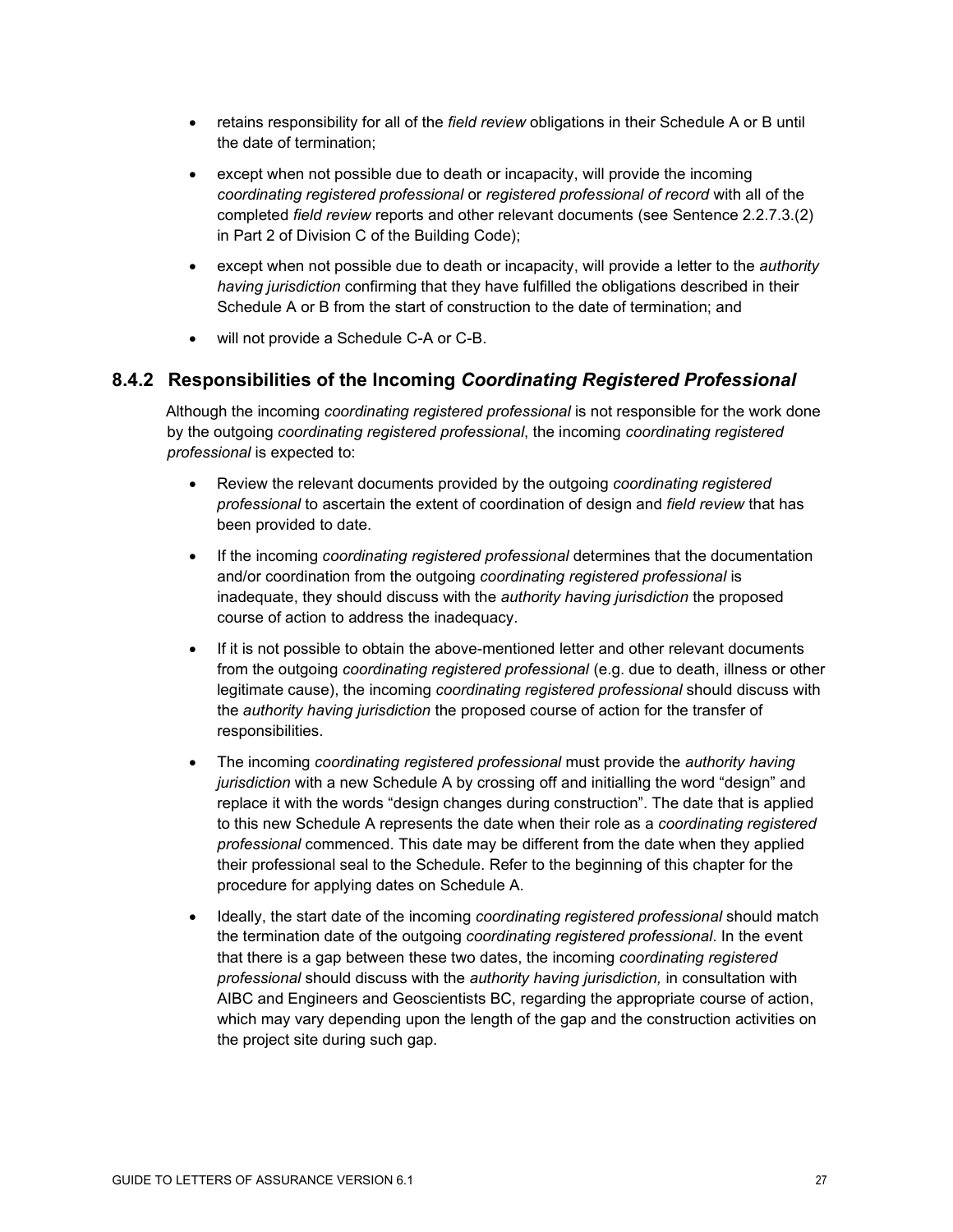• Upon completion of the project, the incoming *coordinating registered professional* must provide a Schedule C-A to the *authority having jurisdiction*. By signing the Schedule C-A, the incoming *coordinating registered professional* takes responsibility for coordination of design changes during construction and coordination of the *field reviews* of the *registered professionals of record* associated with both the original design as well as the design changes during construction.

Since the Schedule C-A from the incoming *coordinating registered professional* confirms that they have fulfilled the obligations described in their Schedule A, the submission of the Schedule C-A to the *authority having jurisdiction* covers all coordination of *field review* that was undertaken after the date which is indicated on the Schedule A. The only modification necessary to the incoming *coordinating registered professional's* Schedule C-A is to replace the word "the" with the word "my" in the following phrase:

I have fulfilled my obligations for coordination of *field review* of the *registered professionals required* for the project as outlined in Subsection 2.2.7. Division C of the British Columbia Building Code and in the **my** previously submitted Schedule A, "CONFIRMATION OF COMMITMENT BY OWNER AND BY COORDINATING REGISTERED PROFESSIONAL"

#### <span id="page-28-0"></span>**8.4.3 Responsibility of the Incoming** *Registered Professional of Record*

Although the incoming *registered professional of record* cannot be responsible for the work done by the outgoing *registered professional of record*, the incoming *registered professional of record* is expected to:

- Review the plans and supporting documents, including *field review* reports, provided by the outgoing *registered professional of record* to ascertain the extent to which the outgoing *registered professional of record* has fulfilled the obligations of their Schedule B to date.
- If it is not possible to obtain the resignation letter to the *authority having jurisdiction*, *field review* reports and other relevant documents from the outgoing *registered professional of record* (e.g. due to death, illness or other legitimate cause), the incoming *registered professional of record* should discuss with the *authority having jurisdiction* the appropriate course of action for the transfer of responsibilities.
- Conduct a review of the project site to determine if there are any substantial Building Code deficiencies in the work to date and to recommend any appropriate remedial actions. The incoming *registered professional of record* cannot take responsibility for concealed elements in the construction.
- If the incoming *registered professional of record* determines that the documentation from the outgoing *registered professional of record* is inadequate, or there are a significant number of Building Code deficiencies in the work to date, they should discuss with the *authority having jurisdiction* the appropriate course of action. Depending upon the severity of the concerns, there may be a need for an in-depth review and investigation of the construction to date, which may include non-destructive or destructive testing, removal of *building* components to expose hidden construction and concealed elements, or other actions at the discretion of the incoming *registered professional of record* in consultation with the *authority having jurisdiction*.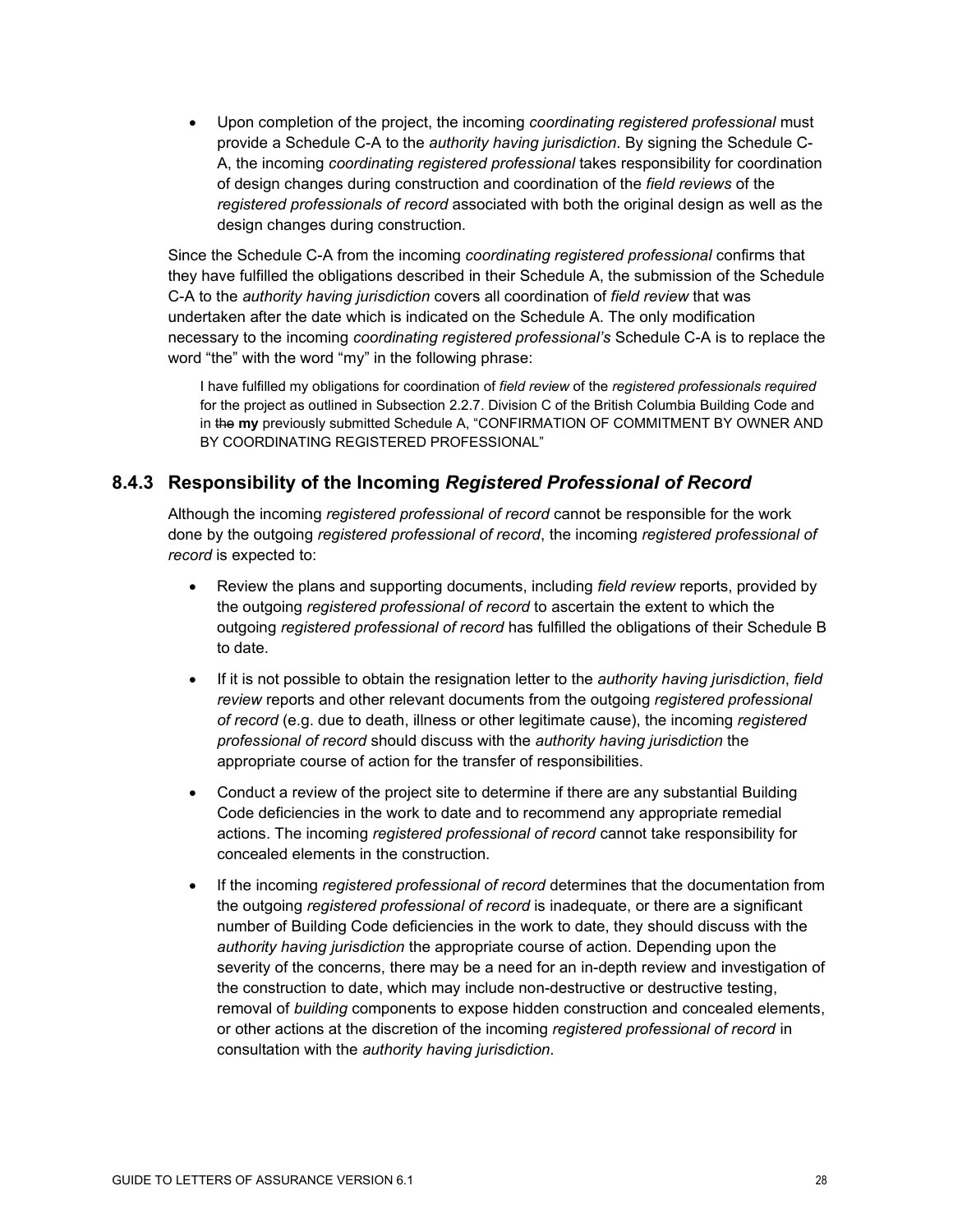- The incoming *registered professional of record* must provide the *authority having jurisdiction* with a new Schedule B by crossing off and initialling the word "design" and replacing it with the words "design changes during construction". The date that is applied to this new Schedule B represents the date when their role as a *registered professional of record* commenced. The incoming *registered professional* should clearly indicate the date when their role commenced, which may be different from the date when they applied their professional seal to the Schedule. Refer to the beginning of this chapter for the procedure for applying dates on Schedule B.
- Ideally, the commencement date of the incoming *registered professional of record* should match the termination date of the outgoing *registered professional of record*. In the event that there is a gap between these two dates, the incoming *registered professional of record* should discuss with the *authority having jurisdiction,* in consultation with AIBC and Engineers and Geoscientists BC, the appropriate course of action, which may vary depending upon the length of the gap and the activities on the project site during such gap. Refer to the beginning of this chapter for the *registered professional of record*'s responsibility during the gap.
- Upon completion of the project, the incoming *registered professional of record* must provide a Schedule C-B to the *authority having jurisdiction*. By signing the Schedule C-B, the incoming *registered professional of record* takes responsibility for *field reviews* of both the original design, as well as the design changes during construction, for those components within their discipline that were constructed after the transition date between the outgoing and incoming *registered professional of record*.

Since the Schedule C-B from the incoming *registered professional of record* confirms that they have fulfilled the obligations described in Schedule B, the submission of the Schedule C-B to the *authority having jurisdiction* covers all *field reviews* that were undertaken after the transition date which is indicated on the Schedule B (refer to **8 [Dealing with Changes in](#page-22-0)** *Registered [Professionals of Record](#page-22-0)* **Before and After a** *Building* **Permit is Issued** for "transition date"). The only modification necessary to the incoming *coordinating registered professional's* Schedule C-B is to replace the word 'the' with the word 'my' in the following phrase:

I have fulfilled my obligations for *field review* as outlined in Subsection 2.2.7. Division C of the British Columbia Building Code and in the **my** previously submitted Schedule B, "ASSURANCE OF PROFESSIONAL DESIGN AND COMMITMENT FOR FIELD REVIEW"

### <span id="page-29-0"></span>**8.5 Change of Supporting** *Registered Professional* **During Construction**

The same principles and processes as those that apply to changes of *registered professionals of record* apply to changes of supporting *registered professionals* during the course of the project, except that supporting *registered professionals* within a discipline do not complete Letters of Assurance, and their changes are not of concern to *authorities having jurisdiction*. It will be the responsibility of the relevant *registered professional of record* to see that the same process is followed when there is a change of a supporting *registered professional*.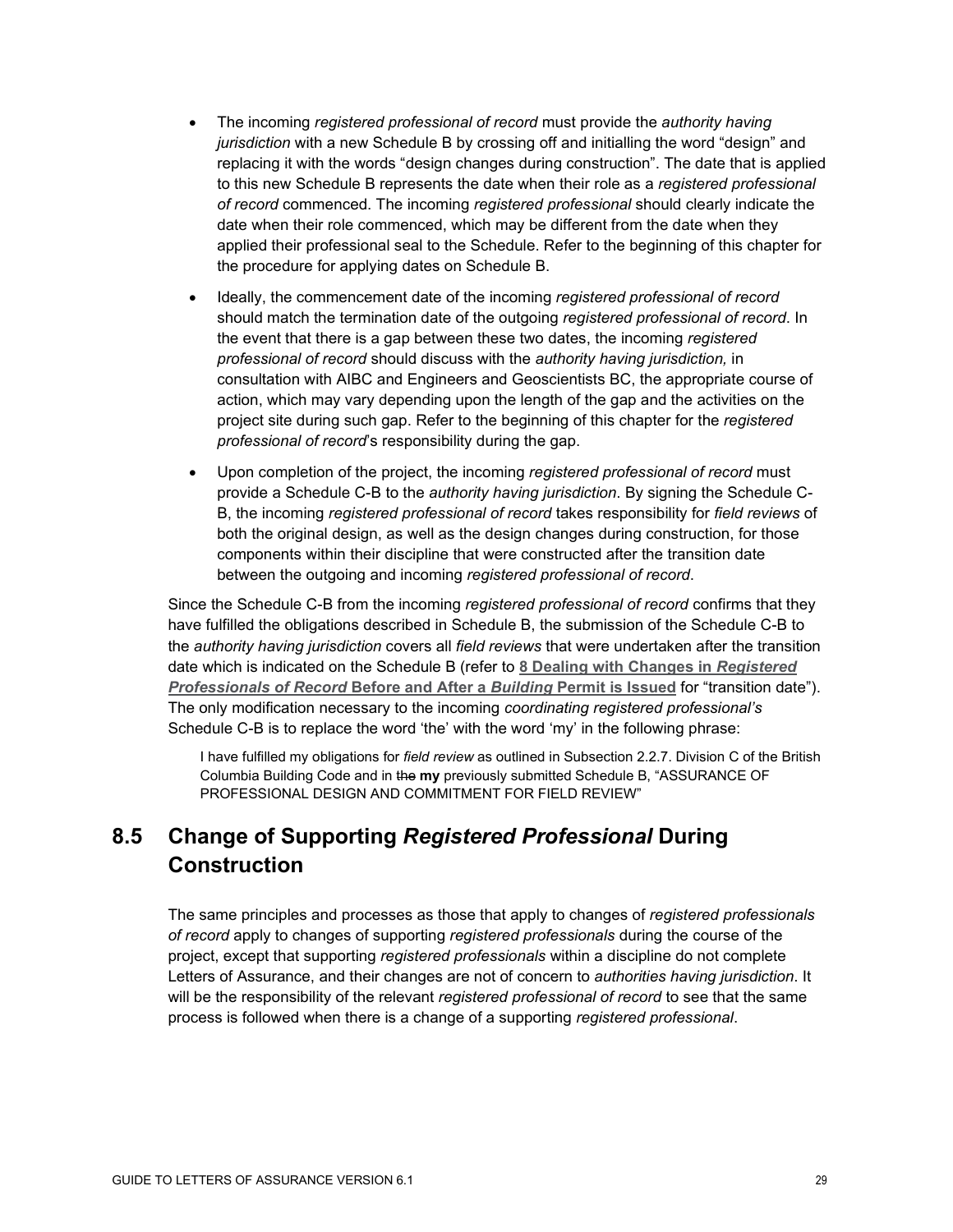# <span id="page-30-0"></span>9. Design and *Field Review* Conducted by Different *Registered Professionals of Record*

The Letters of Assurance are based on the preferred and most common concept that there is a single *registered professional of record* within each discipline who is responsible for both the design and *field review* associated with that discipline. The division of responsibilities for design and *field review* to two separate *registered professionals of record* is generally undesirable and should be avoided. However, there are instances where a single, continuing *registered professional of record* within a discipline may not be possible, and design and *field review* are performed by different *registered professionals of record*. The *registered professional of record* providing *field reviews* may or may not be from within the same firm as the *registered professional of record* providing the design. In either case, the Letters of Assurance must be amended to reflect these two different *registered professionals of record*.

The *registered professional of record* providing the design maintains responsibility for substantial compliance of the original design with the Building Code, and possibly any changes to the design during construction. The *registered professional of record* providing *field reviews* takes on the responsibility for *field reviews* during construction and possibly substantial compliance with the Building Code of any design changes during construction. Depending on when the transfer of responsibility happens in the *building* permit application process, the *registered professional of record* providing *field reviews* may also take on responsibility for some design changes prior to construction.

Since the purpose of *field review* is to confirm that the construction substantially complies with the Building Code and the submitted plans and supporting documents, it is imperative that close coordination and communication exist between the *registered professional of record* providing design and the *registered professional of record* providing *field review*.

The *registered professional of record* providing design must amend their Schedule B as follows:

- Cross out and initial "and Commitment for Field Review" from the title on page 1
- Cross out and initial the last 2 lines on page 1 regarding field review
- Cross out and initial the top 2 lines on page 2 regarding notification to the *authority having jurisdiction*
- Cross out and initial "and Field Review" from the title on page 3

The *registered professional of record* providing *field review* must amend their Schedule B as follows:

- If the *registered professional of record* providing *field review* is taking responsibility for design changes during construction, revise the word "design" throughout to read "design changes during construction".
- If the *registered professional of record* providing *field review* is taking responsibility for design changes that occur prior to issuance of the *building* permit as well as design changes during construction, revise the word "design" throughout to read "design changes before and during construction".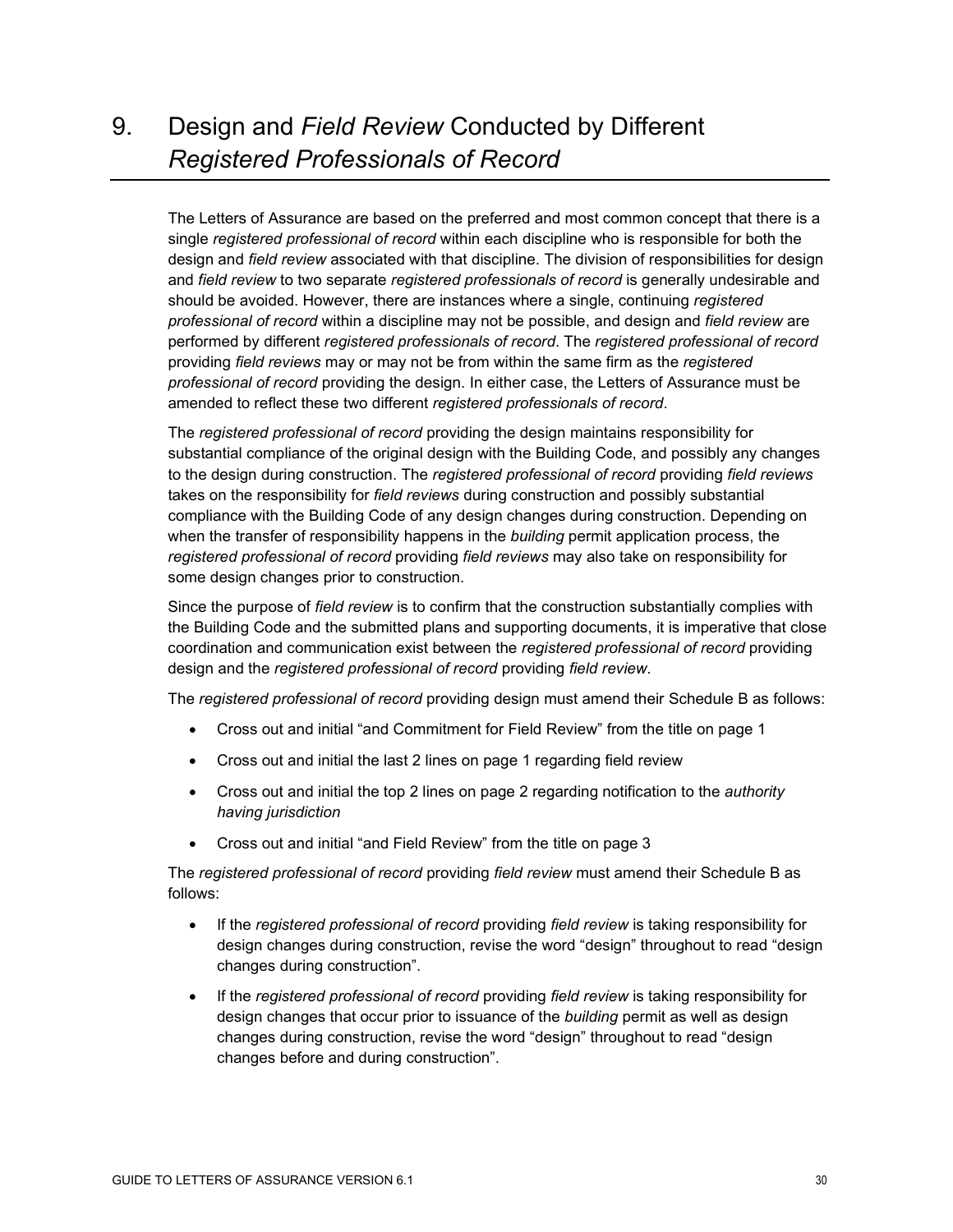- If the *registered professional of record* providing *field review* is not taking responsibility for design changes during construction and this responsibility remains with the *registered professional of record* providing design, amend their Schedule B as follows:
	- o cross out and initial "Assurance of Professional Design and" from the title on page 1;
	- $\circ$  cross out and initial all but the last 2 lines on page 1 regarding design; and
- cross out and initial "Design and" from the title on page 3.

In any case, the *registered professional of record* providing design is not required to submit a Schedule C-B. If the *registered professional of record* providing design is taking responsibility for all design changes both prior to and during construction, then their Schedule B covers the substantial Building Code compliance of such design changes.

The *registered professional of record* providing *field review* need not make any annotations on their Schedule C-B since the wording of Schedule C-B refers back to the commitments in Schedule B (i.e. the substantial Building Code compliance only relates to the design changes during construction, or before and during construction, if that work is included in the scope).

The *coordinating registered professional* is responsible for coordinating the design and *field review* by the *registered professionals of record* and for verifying that the Letters of Assurance are appropriately annotated to suit the project specific requirements.

# <span id="page-31-0"></span>10. Project Abandonment

If the owner decides to abandon a project prior to completion of construction, the process of notifying the *authority having jurisdiction* will vary depending upon the status of the project, as outlined in the following scenarios.

#### **Scenario 1:** *Building* **permit application has been submitted to the** *authority having jurisdiction***, but** *building* **permit has not been issued**

- The owner notifies the *coordinating registered professional* of the project abandonment.
- The *coordinating registered professional* notifies the *registered professionals of record* of the project abandonment.
- The owner and the *coordinating registered professional* notify the *authority having jurisdiction* that the project has been terminated and advise the date of termination.
- The owner or the *coordinating registered professional* fill out the applicable forms required by the *authority having jurisdiction* to verify the termination and request a refund of the surplus *building* permit fees, if applicable.

#### **Scenario 2:** *Building* **permit has been issued, but construction on site has not yet commenced**

• All procedures described in Scenario 1 would apply; and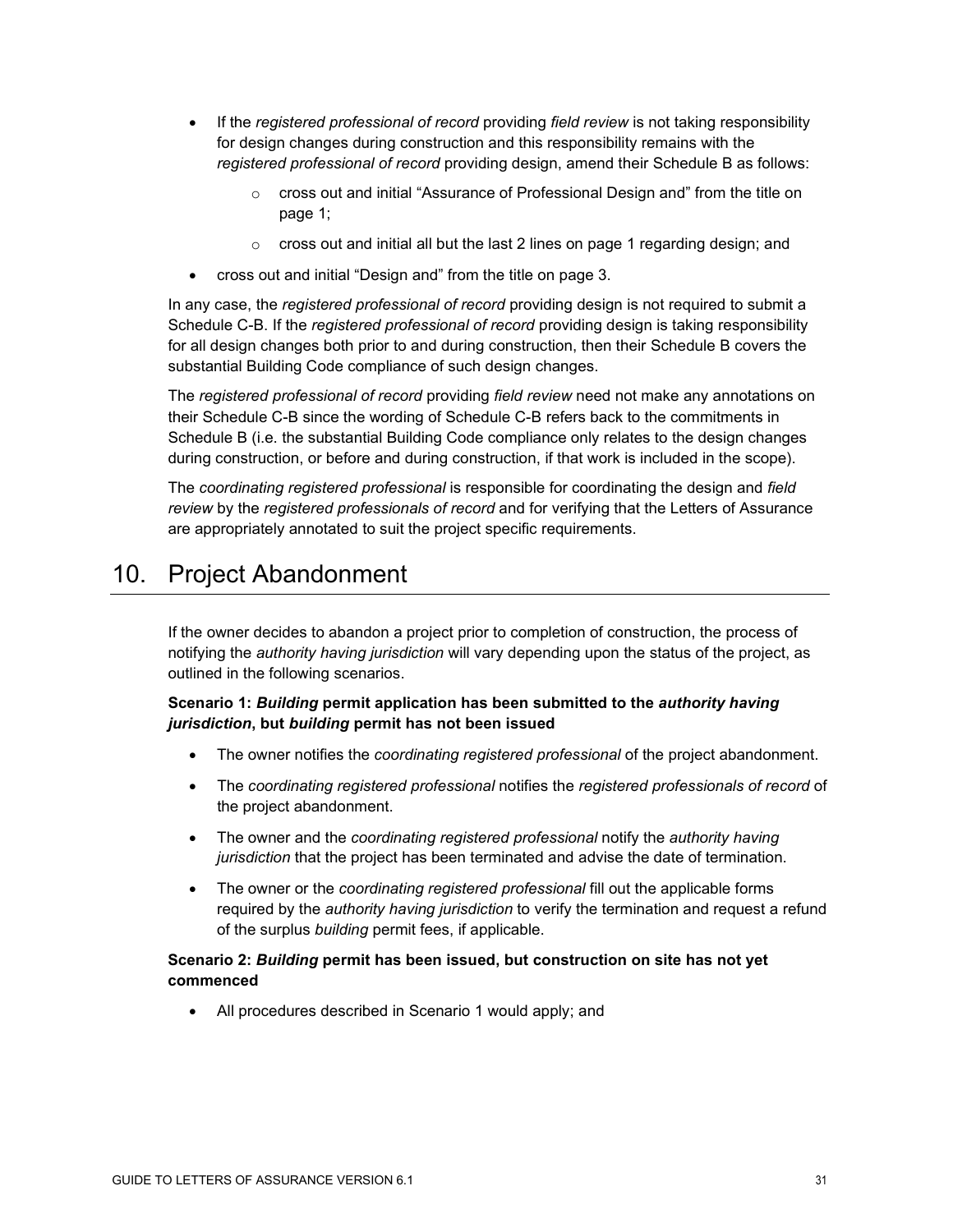- The owner or the *coordinating registered professional* notifies the *authority having jurisdiction of the termination date and* that no work has commenced on site under the *building* permit.
- The Schedules and plans and supporting documents cannot be retracted and the *authority having jurisdiction* may retain them on file.

#### **Scenario 3:** *Building* **permit has been issued, and construction on site is partially complete**

- All procedures described in Scenario 1 would apply; and
- The *coordinating registered professional* provides written notification to the *authority having jurisdiction* that the ongoing obligations of their Schedule A are terminated for all work after the date of project termination.
- Each *registered professional of record* provides written notification to the *authority having jurisdiction* that the ongoing obligations of their Schedule B are terminated for all work after the date of project termination.
- The owner is responsible to ensure that the abandoned project is left in a safe condition to the satisfaction of the *authority having jurisdiction*.

# <span id="page-32-0"></span>11. Application of Letters of Assurance to Part 5 Environmental Separation

As indicated in Schedule B, the *registered professional of record* who signs and seals for architectural components is the one that takes overall responsibility for substantial compliance to Part 5 of the Building Code.

It is common industry practice in complex projects for *building* envelope professionals to assist the architect with enhanced *building* envelope services. This *building* envelope professional acts as a supporting *registered professional* to the architect for design review and enhanced *field reviews*.

The following resources are guidance documents for professionals working in Part 5 of the Building Code.

#### **Bulletin 34: Building Envelope Services – Appropriate Professional Practice**

AIBC and Engineers and Geoscientists BC have jointly published [Bulletin 34: Building Envelope](https://aibc.ca/about/regulatory-authority/bulletins/)  Services – [Appropriate Professional Practice](https://aibc.ca/about/regulatory-authority/bulletins/) (AIBC and Engineers and Geoscientists BC 2011) which clarify the roles and responsibilities of the architect and the *building* envelope professional. This Bulletin includes model Schedules D and C-D that could be used by *building* envelope professionals for their role as a supporting *registered professional* to the architect.

#### **Bulletin 68: Building Envelope**

AIBC has published [Bulletin 68: Building Envelope](https://aibc.ca/about/regulatory-authority/bulletins/) (AIBC 2017) with respect to the architect's core knowledge, competency and scope of responsibilities as related to *building* envelope. When enhanced *field review* is being provided by a *building* envelope professional, the architect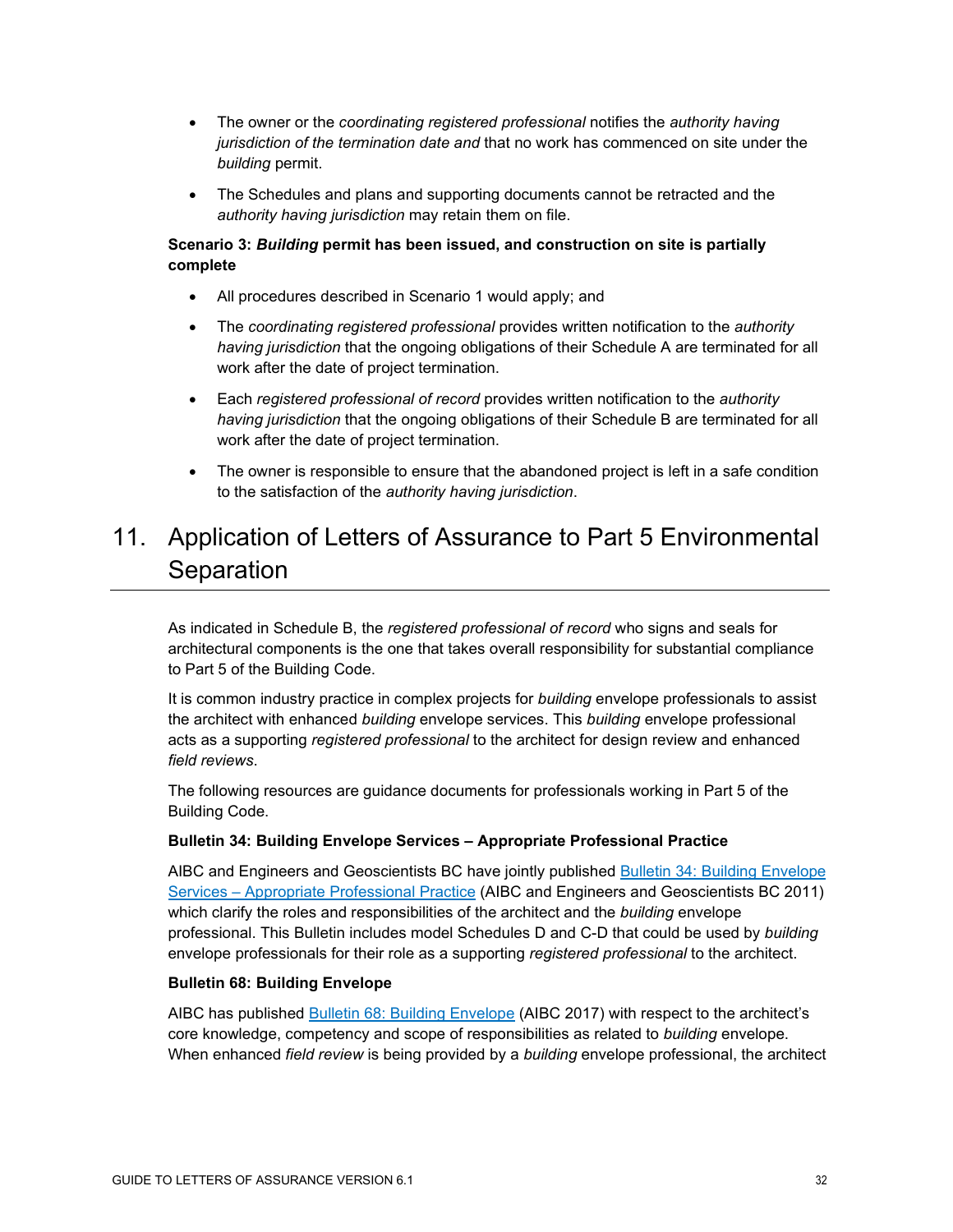remains responsible for design and *field review* of the *building* envelope. Such responsibility is primary and not transferable.

#### **Professional Practice Guideline – Building Enclosure Engineering Services**

Engineers and Geoscientists BC has published a [Professional Practice Guidelines –](https://www.egbc.ca/app/Practice-Resources/Individual-Practice/Guidelines-Advisories) Building [Enclosure Engineering Services](https://www.egbc.ca/app/Practice-Resources/Individual-Practice/Guidelines-Advisories) (Engineers and Geoscientists BC 2020a) to guide professional practice related to *building* enclosure engineering services for *building* projects.

# <span id="page-33-0"></span>12. Application of Letters of Assurance to Part 6 Heating, Ventilating and Air-conditioning

As indicated in Schedule B, the *registered professional of record* who signs and seals for mechanical components is the one that takes overall responsibility for substantial compliance to Part 6 of the Building Code for Heating, Ventilating and Air-Conditioning (HVAC). For more information see [Engineers and Geoscientists BC's Professional Practice Guidelines -](https://www.egbc.ca/app/Practice-Resources/Individual-Practice/Guidelines-Advisories) [Mechanical Engineering Services for Building Projects](https://www.egbc.ca/app/Practice-Resources/Individual-Practice/Guidelines-Advisories) (Engineers and Geoscientists BC 2021).

There are certain components of the HVAC system that may involve specialty *registered professionals*. Such components that are governed by the Building Code may include the following:

- Commercial Kitchen Exhaust Systems per NFPA 96 (see below)
- Chemical fire suppression systems for commercial kitchen exhaust hoods
- HVAC requirements for paint spray booths
- Structural capacity of mechanical components, including anchorage and seismic restraint

If specialty *registered professionals* are required for components that are regulated by the Building Code, the appropriate mechanism to deal with assurances is with the use of Schedules S-B and S-C for supporting *registered professionals* as described in **4.3 [What Letters of](#page-10-0)  [Assurance are Not](#page-10-0)** and **[6.1 Key Participants](#page-11-2) in Design and** *Field Review*. The supporting *registered professional* submits the Schedules S-B and S-C to the *registered professional of record* within the relevant discipline.

### <span id="page-33-1"></span>**12.1 NFPA 96 – Ventilation Control and Fire Protection of Commercial Cooking Operations**

The design and *field review* of commercial kitchen exhaust systems per NFPA 96 – Standard for Ventilation Control and Fire Protection of Commercial Cooking Operations and of fire suppression systems for commercial exhaust hoods are areas of practice that may include multiple disciplines (architectural, structural, mechanical, fire suppression, electrical) and therefore coordination is crucial. An example is coordination with the architect regarding the location of exterior windows in relation to the exterior discharge louvre, clearances to combustibles and limited combustibles, and *fire-resistance ratings* of shafts.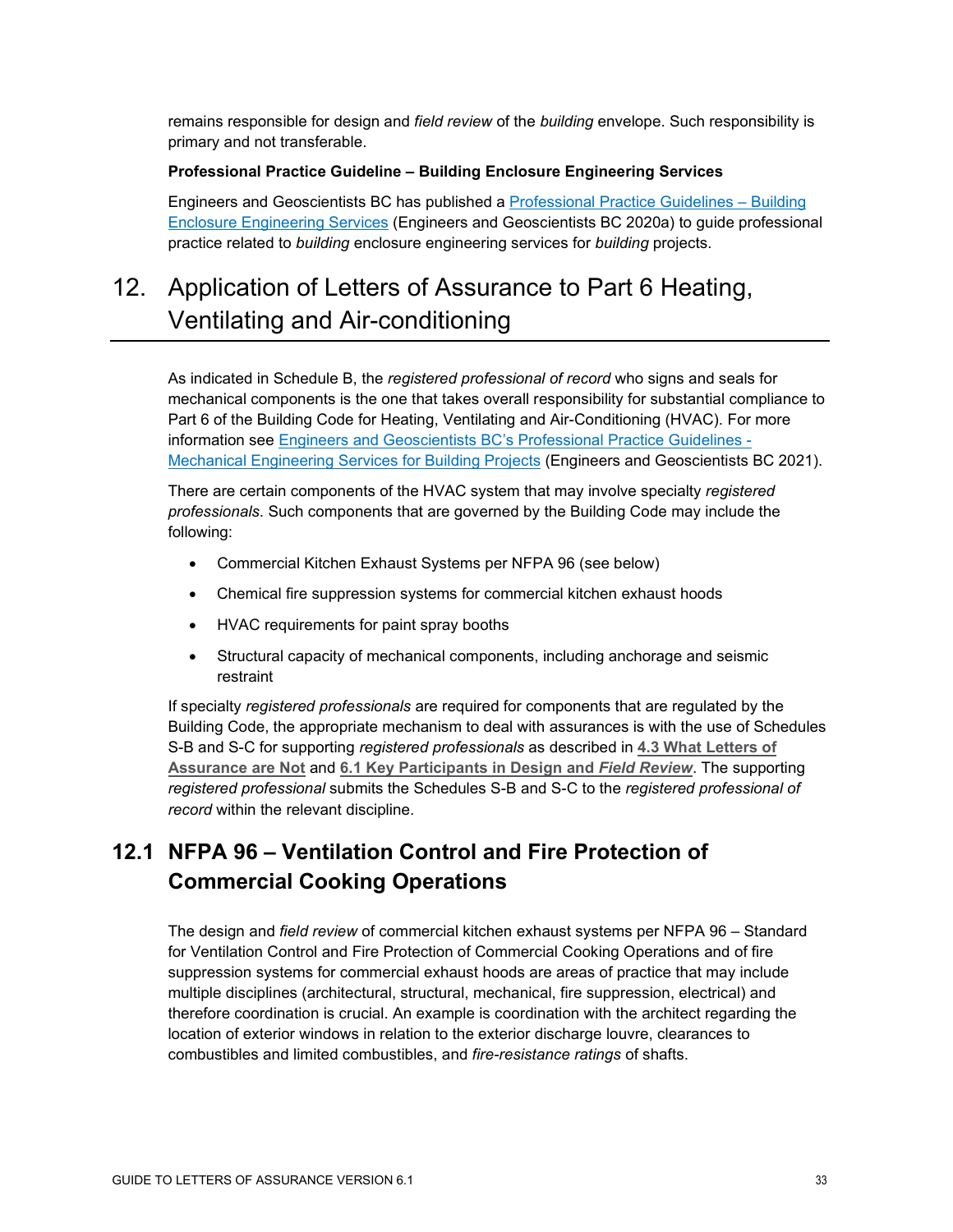If the design of a commercial kitchen exhaust system per NFPA 96 is undertaken by a supporting *registered professional*, the appropriate mechanism to deal with assurances from the supporting or specialty *registered professional* is by using Schedules S-B and S-C, which are submitted to the *registered professional of record* within the relevant discipline.

For the case of a chemical fire suppression system for the commercial kitchen exhaust hood, it is best to discuss appropriate assurances with the *authority having jurisdiction*. If there are no special requirements from the *authority having jurisdiction*, Schedules S-B and S-C may be utilized by the professionals.

# <span id="page-34-0"></span>13. Application of Letters of Assurance to Part 7 Plumbing **Services**

As stated in Article 1.3.3.1. of Division A, Part 7 Plumbing Services applies to all *buildings*, whereas Letters of Assurance are only required for projects described in Subsection 2.2.7. of Division C.

On projects that are subject to Subsection 2.2.7. of Division C and where the owner retains a civil engineer to undertake the design and *field review* of site drainage systems, refer to **[21.2](#page-44-2) Civil** *Plumbing Systems* **[for On-Site Services](#page-44-2)** for the procedures for filling out the Schedule B by both the plumbing engineer and the civil engineer.

In addition, refer to the following Engineers and Geoscientists BC professional practice guidelines for more information:

- [Mechanical Engineering Services for Building Projects](https://www.egbc.ca/app/Practice-Resources/Individual-Practice/Guidelines-Advisories) (Engineers and Geoscientists BC 2021)
- [Geotechnical Engineering Services for Building Projects](https://www.egbc.ca/app/Practice-Resources/Individual-Practice/Guidelines-Advisories) (Engineers and Geoscientists BC 2020b)

# <span id="page-34-1"></span>14. Application of Letters of Assurance to Part 9 Housing and Small *Buildings*

Letters of Assurance are generally not intended to apply to Part 9 *buildings*, although *authorities having jurisdiction* often elect to utilize them. Only those Part 9 *buildings* or their components that fall within the scope of Subsection 2.2.7. in Part 2 of Division C are required to be subject to Letters of Assurance.

Clause 2.2.7.1.(1)(c) describes the parameters when *registered professionals* and Letters of Assurance are required for certain components within Part 9 *buildings* (e.g. structural, geotechnical, sprinkler systems and standpipe systems).

Note that Article 2.2.7.1. of the VBBL 2019 includes many additional conditions when *registered professionals* are required on a *building* projects, including Part 9 *buildings.*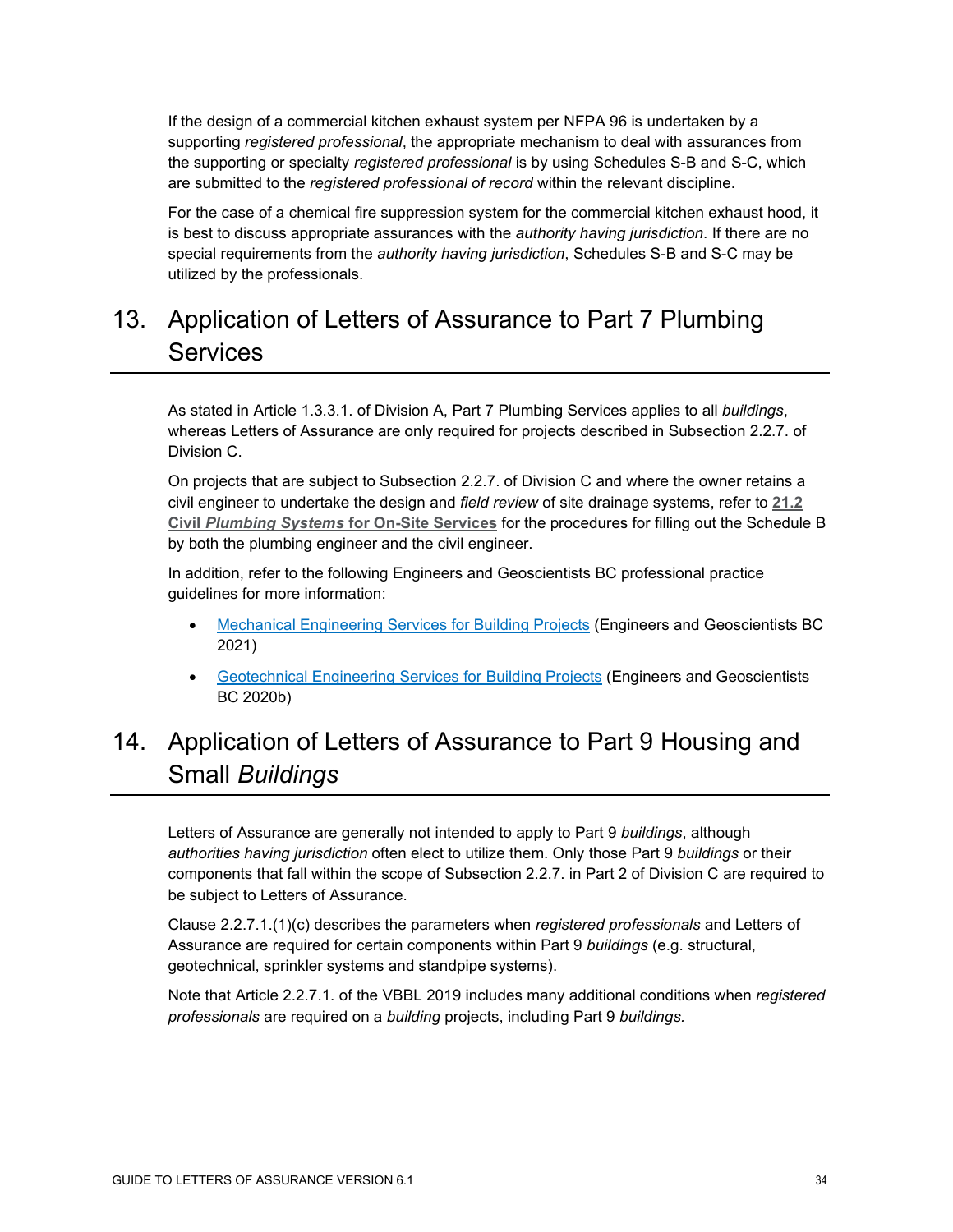Refer to the Joint Professional Practice Guidelines – [British Columbia Building Code Letters of](https://www.egbc.ca/app/Practice-Resources/Individual-Practice/Guidelines-Advisories)  [Assurance Requirements for Part 9 Buildings](https://www.egbc.ca/app/Practice-Resources/Individual-Practice/Guidelines-Advisories) (AIBC and Engineers and Geoscientists BC 2021) for further information.

For example, Letters of Assurance are required for a structural component (in a Part 9 *building)* that falls within the scope of Part 4 of Division B. Letters of Assurance are required for that structural component only. Beams with point loads, girder trusses, trusses with spans greater than 12.2 meters and proprietary engineered products are some examples of structural components that may exceed the scope of Part 9 of Division B and will require a *registered professional* to assume responsibility for the substantial Building Code compliance of such components.

If a Part 9 *building* contains numerous Part 4 components, many *authorities having jurisdiction* require that the scope of the Letter of Assurance include the integrated structural design and *field review* for the entire *building*. The *registered professional of record* should review with the *authority having jurisdiction* the local requirements for such circumstances.

If a registered professional is taking responsibility for specific components within a Part 9 *building*, the Schedule B should be clearly annotated to describe the applicable components.

### <span id="page-35-0"></span>**14.1 Factory-Built Roof Trusses**

Factory-built roof trusses that are designed under Article 9.23.14.11. in Part 9 of Division B of the Building Code do not require Letters of Assurance from the truss designer. However, in some cases *authorities having jurisdiction* request a written commitment from a *registered professional* that the girder reactions and loads are satisfactory. These written commitments are not required under the Building Code and must not take the form of Building Code Letters of Assurance.

Factory-built roof trusses that do not fall within the limits defined in Article 9.23.14.11. in Part 9 of Division B are within the scope of Part 4 of Division B and do require Letters of Assurance.

#### <span id="page-35-1"></span>**14.2 Beams**

Uniformly loaded steel beams which can be sized from Table 9.23.4.3. in Part 9 of Division B, and for uniformly loaded glulam beams which can be sized from Table 9.23.4.2.-K of the Part 9 Span Tables do not require Letters of Assurance from the beam designer. In some cases, *authorities having jurisdiction* request a written commitment from a *registered professional* that the beams have been designed according to Tables 9.23.4.3. and 9.23.4.2.-K. These written commitments are not required under the Building Code and must not take the form of Building Code Letters of Assurance.

Beams with non-uniform or concentrated loads fall within the scope of Part 4 of Division B and require Letters of Assurance.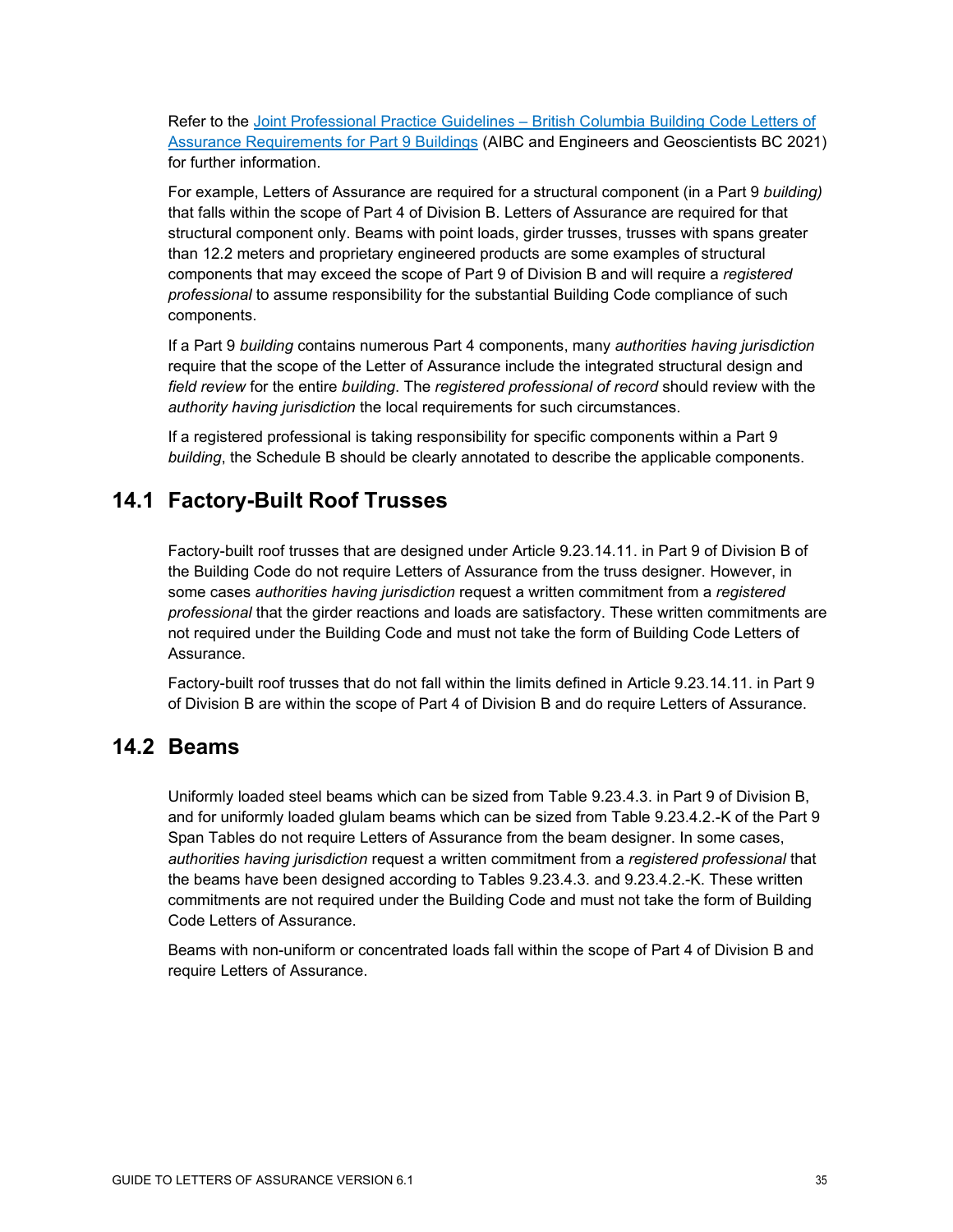### <span id="page-36-0"></span>**14.3** *Alterations*

*Alterations* to Part 9 *buildings*, particularly to commercial *buildings* that are subject to changes of use or *occupancy*, may sometimes trigger the need for Letters of Assurance. More information on the possible implications of *building alterations* is provided in **19 [Application of](#page-40-0)  Letters of Assurance to** *Building Alterations* **[and Tenant Improvements](#page-40-0)**.

# <span id="page-36-1"></span>15. Application of Letters of Assurance to Part 10 Energy **Efficiency**

The successful application of Part 10 of Division B energy efficiency requirements will mean that a range of *registered professionals* will have accountability for design, *field review* and testing.

Ongoing coordination between the *coordinating registered professional* and the *registered professionals of re*cord will be necessary. The Letters of Assurance are worded to explicitly reference the Part 10 provisions. *Registered professionals of record* must indicate that the *building* substantially complies with the Part 10 of Division B requirements, just as any other Part of the Building Code.

# <span id="page-36-2"></span>16. Application of Letters of Assurance to Requirements for Existing *Buildings*

Letters of Assurance apply to the design and *field review* associated with the work that is indicated on the plans and supporting documents prepared by the *registered professionals of record.* While existing *buildings* are expected to have met the applicable code at the time of their permitting, they often do not meet the requirements of the current Building Code.

For projects located within the City of Vancouver, when renovations, additions or changes of *major occupancy* are undertaken, Part 11 of the VBBL 2019 provides prescriptive requirements for the appropriate level of upgrade to the existing *building*. All new work must substantially comply with the current VBBL 2019 and all existing conditions must be upgraded in accordance with Part 11 of the VBBL 2019. The Letters of Assurance only apply to the new work and the upgrades as required by Part 11 of the VBBL 2019. They do not apply to other aspects of the existing *building,* even in situations when those other aspects include existing nonconforming conditions.

For projects located outside the City of Vancouver, all new work must substantially comply with the BCBC 2018. Refer to Division A - Notes to Part 1 Compliance Sentence A-1.1.1.2.(1) regarding *alterations*, additions or changes of *major occupancy* to existing *buildings*.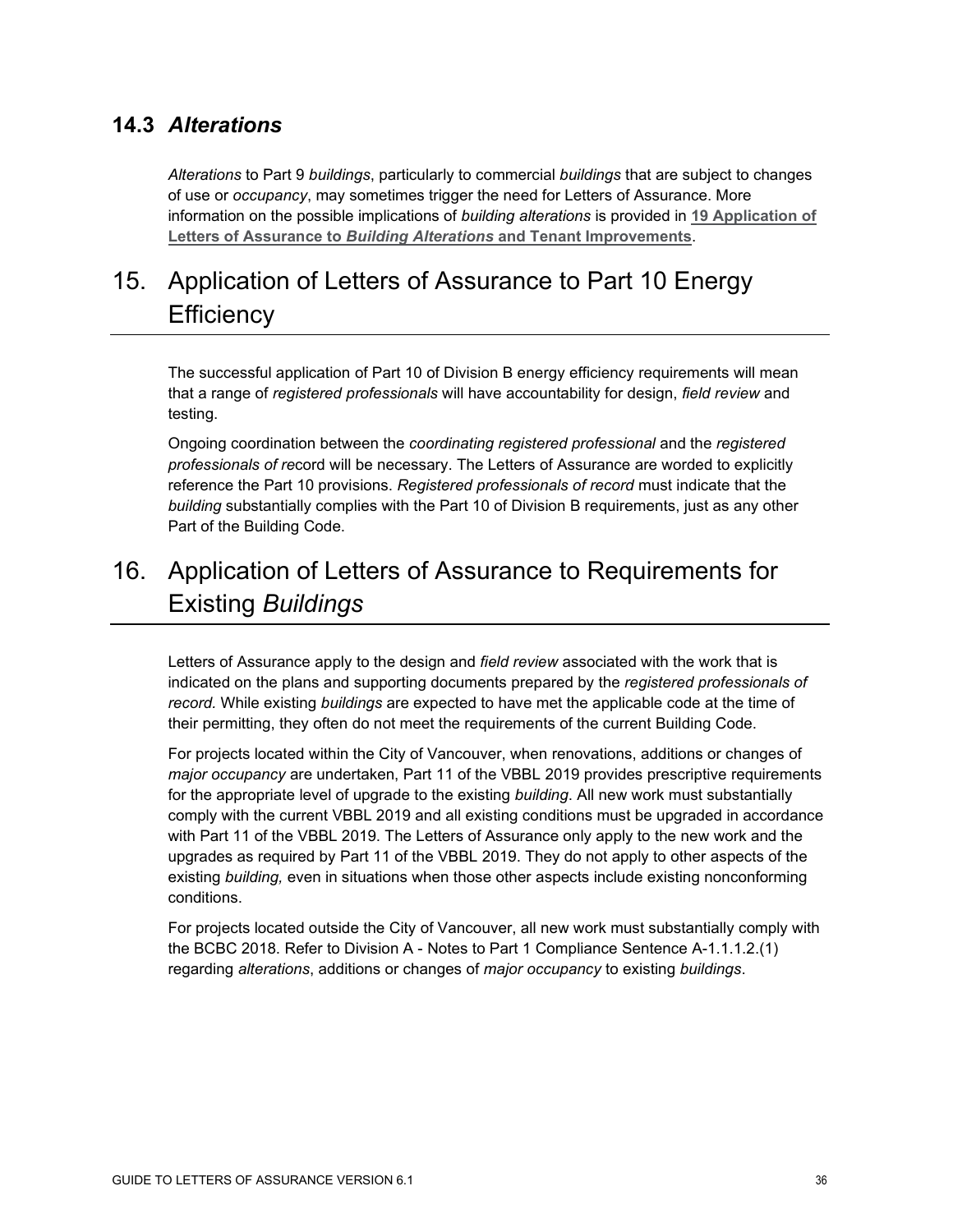# <span id="page-37-0"></span>17. Application of Letters of Assurance to Geotechnical **Components**

For Part 3 *buildings*, a subsurface investigation by a *registered professional of record* is mandated by Sentence 4.2.2.1.(1) in Part 4 of Division B. The *coordinating registered professional* will submit to the *authority having jurisdiction* a Schedule B from the *registered professional of record* for the geotechnical discipline at the time of *building* permit application.

Due to the variable nature of geotechnical conditions, the geotechnical design will be based upon the subsurface investigation, however, during *field review* the geotechnical design may have to be altered to suit the site conditions found during *field reviews*. The geotechnical *registered professional of record* should advise the owner and the *coordinating registered professional* of any significant modifications that are required.

For Part 9 *buildings*, in accordance with Subclause 2.2.7.1.(1)(c)(ii) in Part 2 of Division C, a subsurface investigation by *a registered professional of record* is only required when the geotechnical conditions at the *building* site fall outside the scope of Part 9 in Division B. This could include any of the following conditions:

- the allowable bearing pressure is less than 75 kPa
- *foundations* that are supported on permafrost
- *foundations* that may be subject to slope instability (see reference to Article 8.2.2.2. below)
- shoring (see reference to Article 8.2.2.2. below)
- underpinning
- *deep foundations*
- *foundation* walls that exceed the criteria of Subsection 9.15.4. in Part 9 of Division B, or
- retaining walls, other than *foundation* walls, that are critical for the support of *building foundations* and are considered to be structural elements of the *building* as described in the Division B - Notes to Part 9 Housing and Small Buildings, Sentence A-9.3.2.9.(4)

As described in Division B - Notes to Part 9 Housing and Small Buildings, Sentence A-9.3.2.9.(4), some projects include site retaining walls that are not critical for the support of *building foundations*. Although such site retaining walls are not regulated by the Building Code for either Part 3 and Part 9 *buildings* and are not subject to Letters of Assurance, professional design of such walls is important for public safety, particularly when the height of retained soil exceeds 1.2 metres. Refer to [Engineers and Geoscientists BC Professional Practice Guidelines](https://www.egbc.ca/app/Practice-Resources/Individual-Practice/Guidelines-Advisories) - [Retaining Wall Design](https://www.egbc.ca/app/Practice-Resources/Individual-Practice/Guidelines-Advisories) (Engineers and Geoscientists BC 2020c) for the appropriate method to demonstrate professional assurance using the "Assurance Statement" found in Appendix A of the retaining wall guideline. Also note that Clause 1.1.1.1.(1)(r) of Division A of the Vancouver Building By-law requires all retaining structures greater than 1.2m in height be designed to the requirements of the "Assurance Statement" found in Appendix A of the retaining wall guideline.

Due to the variable nature of geotechnical conditions, the conditions noted above for Part 9 *buildings* may not become apparent until after the *excavation* has commenced. In such a case,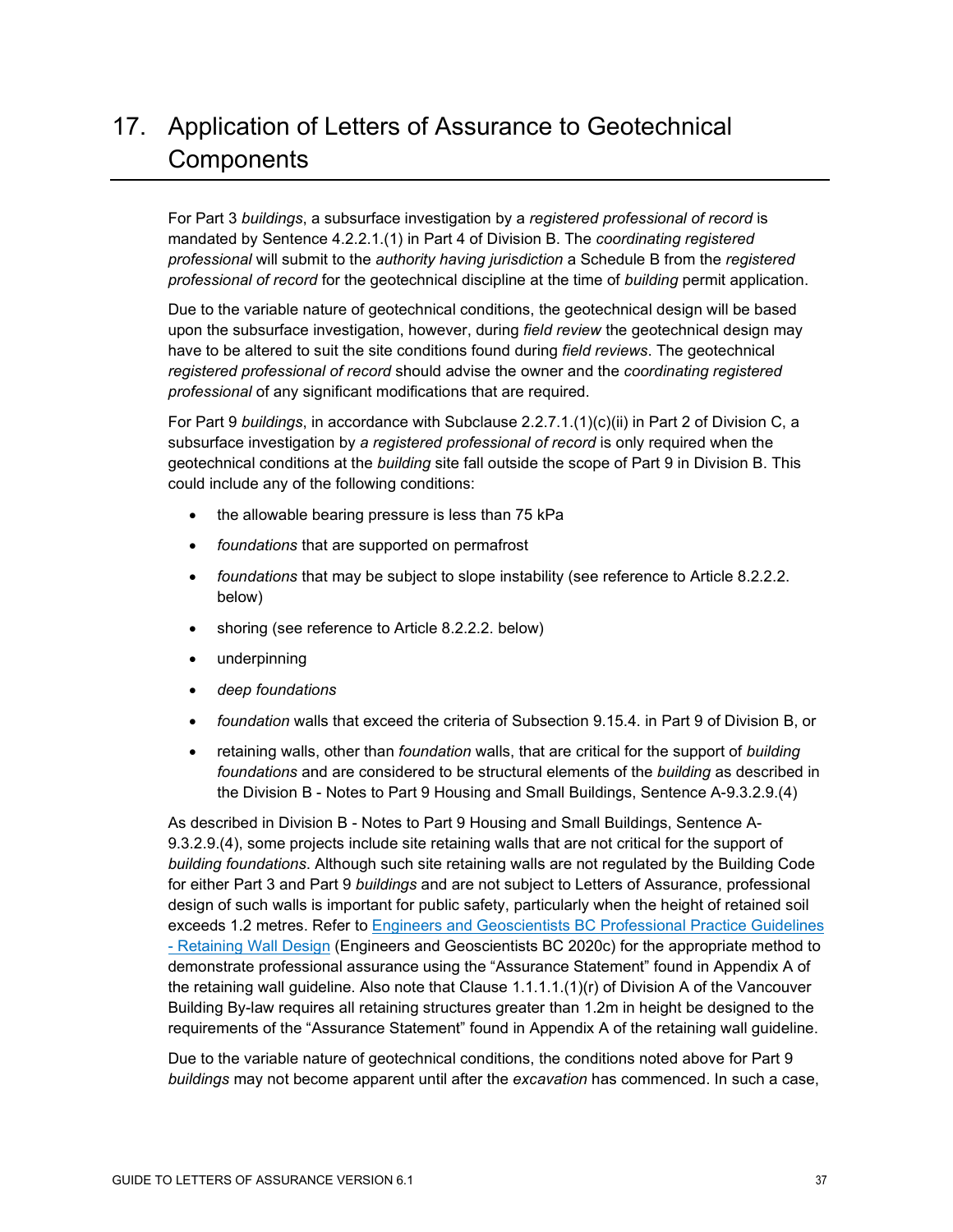the *excavation* should cease, and the owner must retain a *registered professional of record* for the geotechnical discipline to provide direction to stabilize the partially completed *excavation*, undertake subsurface investigation, provide geotechnical design and submit a Schedule B to the *authority having jurisdiction* upon completion of their design. The geotechnical *registered professional of record* may cross out the items on Schedule B that are not applicable to the project. The geotechnical *registered professional of record* will conduct *field reviews* during construction and submit a Schedule C-B to the owner for submission to the *authority having jurisdiction* prior to occupancy.

Although the Letters of Assurance specifically exclude "construction safety aspects", which is the sole responsibility of the *constructor*, there is one specific requirement in Part 8 of the Building Code which can significantly affect both public safety and worker safety and may warrant the involvement of a geotechnical *registered professional* for both Part 3 and Part 9 *buildings.*

#### **Article 8.2.2.2. Protection of Adjoining Property**

1) If the stability of adjoining *buildings* may be endangered by the work of excavating, adequate underpinning, shoring and bracing shall be provided to prevent

a) damage to, or movement of, any part of the adjoining *building*, and

b) the creation of a hazard to the public.

With respect to Geotechnical (Temporary) for Part 3 *buildings*, the responsibility for slope stability of the site rests with the geotechnical engineer of record and stability of the adjoining *buildings* required by Article 8.2.2.2. is generally addressed with the *excavation* and shoring drawings prepared by geotechnical engineer and is included in their Schedule B.

With respect to Geotechnical (Temporary) for Part 9 *buildings*, although there is no requirement for the plans and supporting documents submitted in support of the *building* permit application to specify *excavation*, shoring, underpinning and temporary dewatering systems, these systems should still be designed so that requirements of Article 8.2.2.2 are met. It is the responsibility of the owner and the contractor to engage qualified persons to fulfill this obligation.

Schedule B is not the appropriate mechanism to demonstrate professional assurance for protection of adjoining property for Part 9 *buildings* because it is not within the scope of Article 2.2.7.1. of Division C. The owner or the contractor should discuss with the *authority having jurisdiction* the appropriate means to protect the adjoining property during construction.

# <span id="page-38-0"></span>**17.1 Terms Used in Letters of Assurance for Geotechnical Components**

Refer to [Engineers and Geoscientists BC Professional Practice Guidelines -](https://www.egbc.ca/app/Practice-Resources/Individual-Practice/Guidelines-Advisories) Geotechnical [Engineering Services for Building Projects](https://www.egbc.ca/app/Practice-Resources/Individual-Practice/Guidelines-Advisories) (Engineers and Geoscientists BC 2020b) for a detailed description of the terms used in Schedule B for Items 7.1 to 7.4 and Items 8.1 to 8.7.

There are two terms that are commonly misunderstood in the industry, so they warrant clarification in this guide.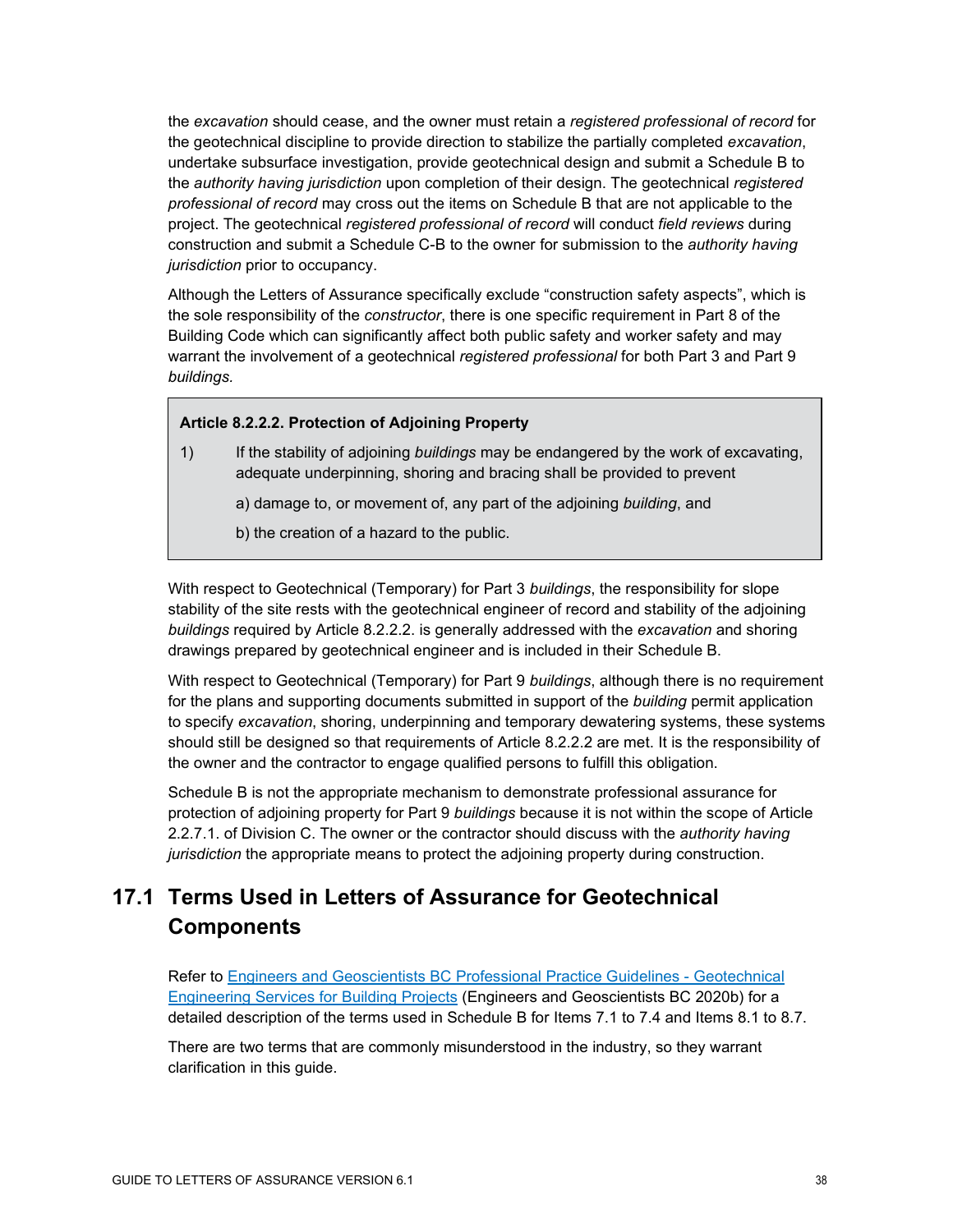Schedule B Item 7.4 under Geotechnical (Temporary) is titled Temporary Construction Dewatering and is defined in the aforementioned guidelines as:

"…the installation of well and/or pumping systems and/or temporary cut-off structures to maintain stability of the excavation and partially constructed buildings (i.e., due to buoyancy) by control of groundwater levels or flow. This normally is related to the pumping and drainage of groundwater, including consideration of measures to reduce temporary and long-term (i.e., if subject structure will not be removed) off-site impacts such as settlement/subsidence due to raising or lowering the water table."

Schedule B Item 8.6 under Geotechnical (Permanent) is titled Permanent Dewatering and is defined in the aforementioned guidelines as:

"…the geotechnical aspects of the installation of well, drainage, and/or groundwater cut-off systems. This normally is related to the pumping, drainage, and/or cut-off structures that are required to limit hydrostatic pressures acting on the building. Considerations should include seismic load and performance, soil and structure interaction, measures to reduce off-site impacts such as settlement or subsidence due to raising or lowering the water table. This item also includes specification of design hydraulic conductivities, and seepage estimates. This should include setting or affirming an appropriate maximum design groundwater elevation, which incorporates a 'freeboard' or factor of safety, and potentially relates to a specific return period, if available."

In both definitions, temporary cut-off structures can include sheet pile walls or secant pile walls.

It should be noted that there is a distinction between "groundwater" and "surface water". Engineers and Geoscientists BC's definitions of both Temporary Construction Dewatering and Permanent Dewatering relate only to "groundwater".

Erosion and sediment control drawings are primarily an environmental issue and are not covered under the Letters of Assurance with the exception of erosion control as it relates to the stability of temporary slope cuts during *excavation*.

Schedule B Item 7.1 under Geotechnical (Temporary) is titled *Excavation* and is defined in the aforementioned guidelines to include the stability of temporary cut slopes during *excavation* and the potential influence of changing weather conditions on slope stability.

# <span id="page-39-0"></span>18. Application of Letters of Assurance to Landscape Design and *Field Review* and Development Permits and Conditions

Item 1.8 of Schedule B indicates that the responsibility for design and *field review* of "landscaping, screening and site grading" rests with the architect.

Item 1.13 of Schedule B indicates that the responsibility for design and *field review* of "Development Permit and conditions therein" also rests with the architect.

All items listed in Schedule B relate to "Components of the plans and supporting documents prepared by this *registered professional*" and must be shown on the architect's drawings.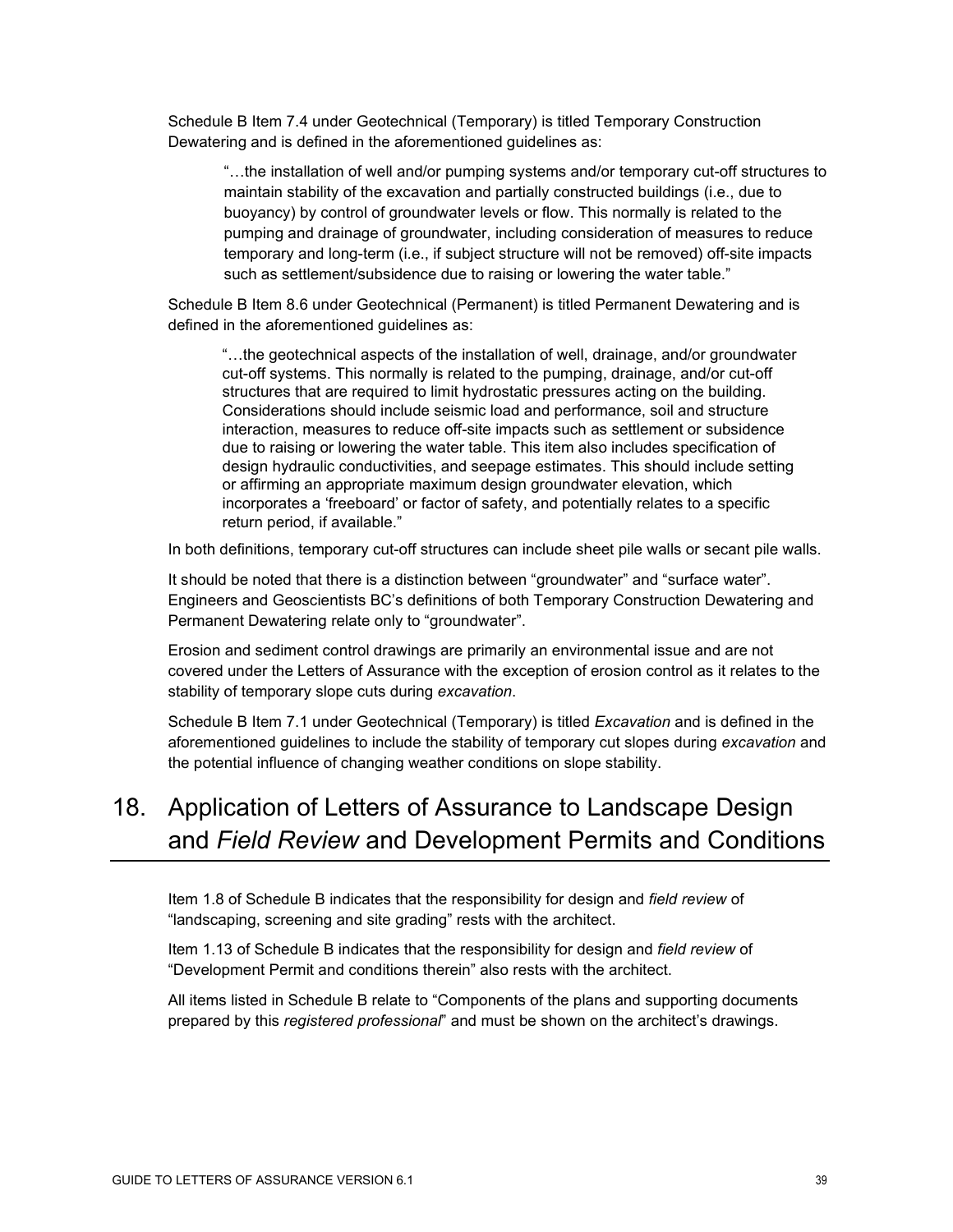For Item 1.8 of Schedule B, the architect is taking responsibility for landscaping that is shown on their drawings and for aspects of the landscaping that are regulated by the Building Code (e.g. firefighter access, accessibility, stairs, ramps, handrails, *guards*, *grade*, etc.).

The architect may not have the training and experience in other aspects of landscape design such as plant species, growing medium or site irrigation. These items are not regulated by the Building Code and are not covered by the architectural Schedules B and C-B.

For Item 1.13 of Schedule B, when the architect confirms responsibility for the "Development Permit and conditions therein", it could imply that the architect is taking responsibility for all aspects of landscape design because the landscape drawings, which are usually prepared by an independent landscape architect, form part of the development permit.

An architect cannot provide assurance on drawings prepared by a landscape architect. The development conditions that the architect is providing the assurance on are the development permit conditions as described in the architect's drawings. If *authorities having jurisdiction* require someone to take responsibility for the design *and field reviews* of landscape development permit conditions that go beyond the scope of the Building Code, then assurance for such responsibility should be provided by the designer of the landscaping, using appropriate accountability documents, not by the architect using the Letters of Assurance.

For Item 1.13 of Schedule B, when the architect confirms responsibility for the "Development Permit and conditions therein", it could imply that the architect is taking responsibility for all aspects of the development permit and its conditions. However, the assurance only covers the development permit matters and conditions that are documented in the drawings prepared by the architect.

<span id="page-40-0"></span>19. Application of Letters of Assurance to *Building Alterations* and Tenant Improvements

While it is difficult to make definitive statements about when the Letters of Assurance are required for *alterations* to existing *buildings*, the Building Code requirements for Letters of Assurance are not intended to apply to simple *building alterations* or simple tenant improvements. Only when a *building alteration* or tenant improvement falls within the scope of Subsection 2.2.7. in Part 2 of Division C are Letters of Assurance required.

Simple *building alterations* that meet both of the following criteria typically do not require Letters of Assurance:

- The improvements involve no structural, mechanical or electrical components that require the retention of a *registered professional* under the Building Code.
- The improvements involve no *alterations* to fire and life safety components or *access* requirements for *persons with disabilities*.

Letters of Assurance are typically required for:

- Situations when either of the two above noted conditions is present.
- *Alterations*, including tenant improvements, to Part 3 *buildings* that involve changes to *fire separations*, or significant changes to egress systems.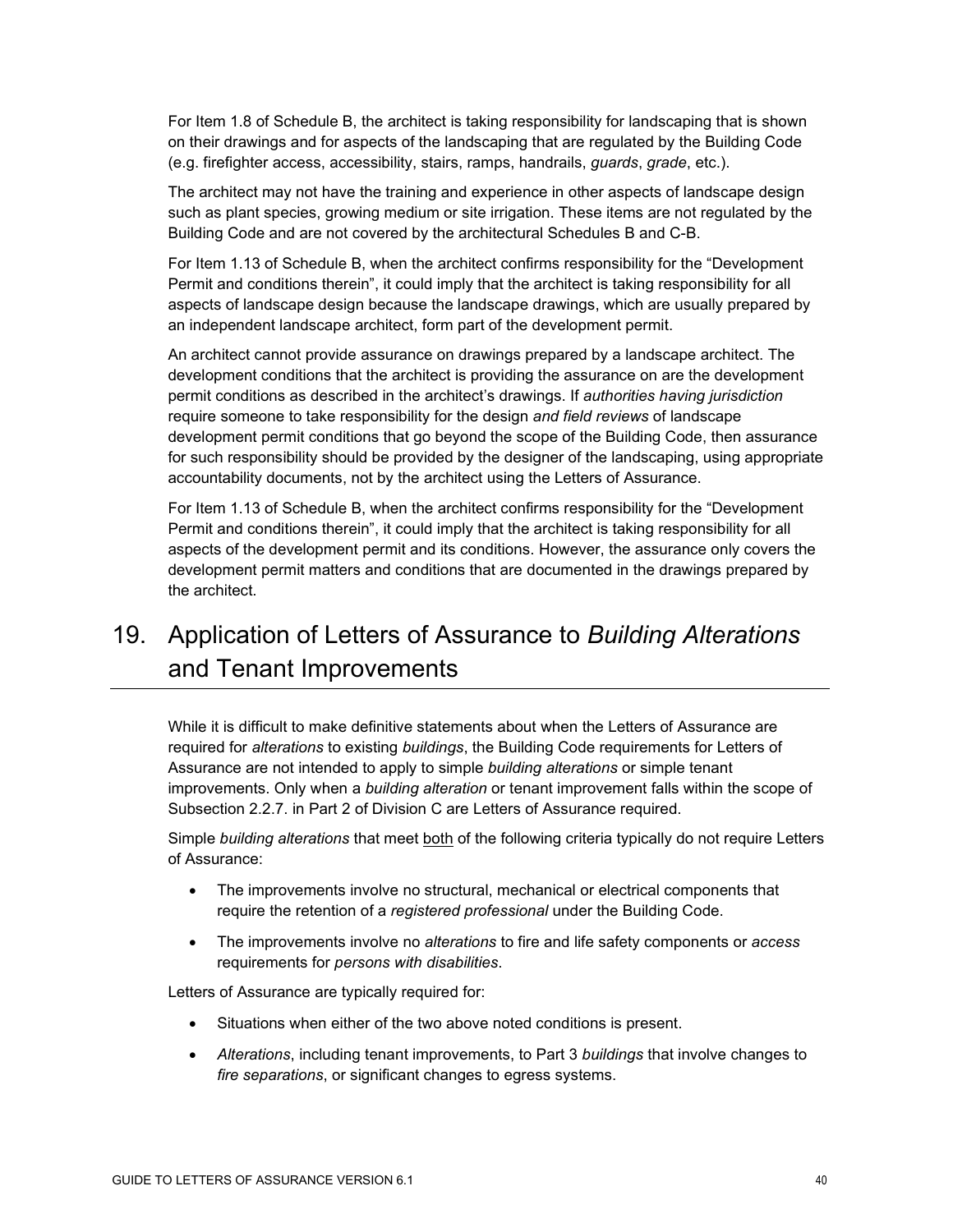- *Alterations,* including tenant improvements, to Part 3 *buildings* that involve significant changes to the energy efficiency of the *building*.
- *Alterations*, including tenant improvements to Part 9 *buildings* that involve components that fall outside the scope of Part 9 of the Building Code as described in Clause 2.2.7.1.(1)(c) in Part 2 of Division C.
- *Alterations* that involve additions to floor space, including mezzanines, or interconnected floor spaces.

*Building alterations* or tenant improvements that are associated with a change of use or *occupancy*, such as *alterations* to a Part 3 *building*, or change of use or *occupancy* to a Part 9 *building* which will make it a Part 3 *building*, might trigger significant Building Code requirements not only for the *alteration* itself but also for the upgrading of the base *building*. This should be determined at the earliest opportunity in consultation with the *authority having jurisdiction* and will require Letters of Assurance from a *coordinating registered professional* and from each *registered professional of record*.

For the purposes of tenant improvements, the tenant is the appropriate entity to sign the Schedule A, rather than the property owner as per the records of the Land Title Office. Some *authorities having jurisdiction* may require additional accountability documentation from the property owner with respect to tenant improvement works (e.g. Owner's Undertaking Letter).

By signing and sealing a Letter of Assurance with respect to a *building alteration* or tenant improvement, a *registered professional* is providing assurance that for their discipline the *alteration* substantially complies with the Building Code, and has not created a non-conformity or substantially increased the level of non-conformity of the existing *building*.

It is fairly common for tenant improvement work to be underway at the same time that the base *building* is still under construction (e.g. shopping malls). Very often the tenant improvement *registered professionals of record* and *constructors* are different from the base *building registered professionals of record* and *constructors*. If the tenant improvement work commences prior to completion of the base *building* shell, there can be many complications with overlapping responsibilities between the base *building* and tenant improvement *registered professionals of record* and *constructors*. The *coordinating registered professional* should discuss with the owner, the tenants and the *authority having jurisdiction* the most appropriate method for undertaking the tenant improvement work to minimize confusion with respect to the responsibilities of the different *registered professionals of record*.

<span id="page-41-0"></span>20. Application of Letters of Assurance to Phased (Staged) *Building* Permits and Phased (Staged) Occupancies

### <span id="page-41-1"></span>**20.1 Acceptable Use of Letters of Assurance for Phased (Staged)** *Building* **Permits**

Some *authorities having jurisdiction* allow phased or staged *building* permit applications in order to accommodate fast-tracked projects (e.g. *excavation* and shoring phase, *foundation* phase,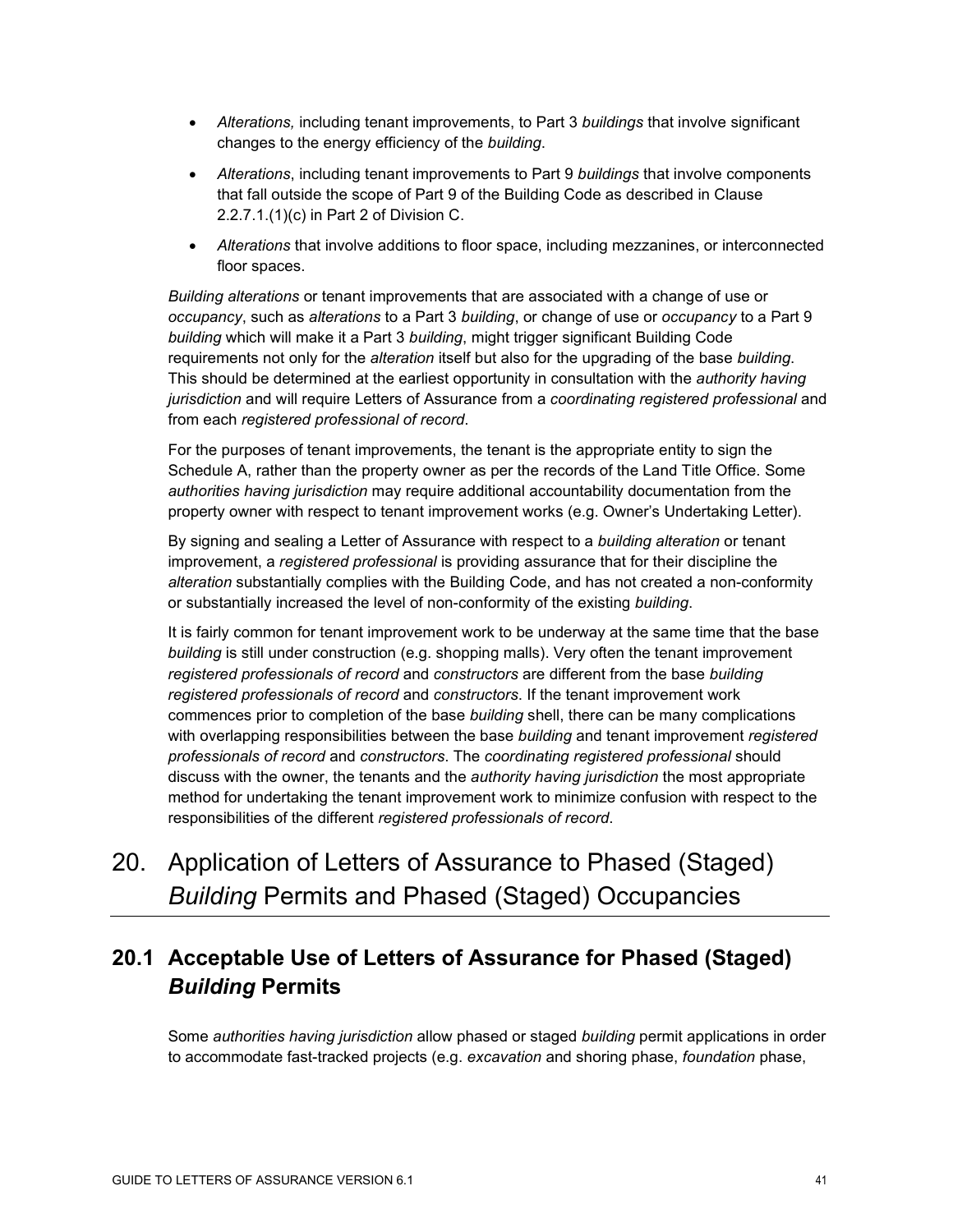full *building* permit phase). In this instance the design of the full project may not be complete at the time of *building* permit application for the initial phases or stages.

Since Schedule B refers to "plans and supporting documents prepared by this *registered professional of record*", it is appropriate that Schedules B only be submitted to the *authority having jurisdiction* once the plans and supporting documents are complete.

For example, for an *excavation* and shoring phase, the only Letters of Assurance that should be submitted for the *building* permit would be the Schedule A from the owner and *coordinating registered professional*, and the Schedule B from the *registered professional of record* for the geotechnical discipline.

For a subsequent *foundation* permit phase, the only additional Letter of Assurance that should be submitted for the *building* permit is the Schedule B from the *registered professional of record* for the structural discipline. This Schedule B should be clearly annotated "For Foundations Only", since the only plans and supporting documents that accompany this permit application are the structural *foundation* drawings.

For the subsequent full *building* permit, the *registered professional of record* for the structural discipline will submit another Schedule B with no annotations.

The *coordinating registered professional* should review with the *authority having jurisdiction* the appropriate procedures for phased (staged) *building* permit applications. Some *authorities having jurisdiction* require the submission of plans and supporting documents for the entire project before considering the issuance of phased (staged) *building* permits. There is some risk associated with proceeding with pouring concrete *foundations* prior to having a complete set of plans and supporting documents and Letters of Assurance from all disciplines that demonstrate substantial Building Code compliance for the entire project.

### <span id="page-42-0"></span>**20.2 Acceptable Use of Letters of Assurance for Phased (Staged) Occupancies**

Phased (staged), or partial, occupancy sometimes occurs when a discrete or stand-alone portion of a *building* or project has been completed with respect to the plans and supporting documents that were submitted in support of the *building* permit application.

Owners*, coordinating registered professionals* and *authorities having jurisdiction* need to discuss the potential for project occupancy phasing early in the design process to ensure that the *coordinating registered professional* and *registered professionals of record* will be able to issue Schedules C-A and C-B for discrete or stand-alone portions of the project.

There are two possible approaches regarding *building* permits to accommodate phased or staged occupancies:

1. If the discrete portions of the project for which phased (staged) occupancies are requested are known at the *building* permit application stage, then the *authority having jurisdiction* could issue discrete *building* permits for each portion of the project to match the phased (staged) occupancies. The *coordinating registered professional* and *registered professionals of record* could then provide separate Schedules A, B, C-A and C-B for each discrete portion of the project. In this case the Schedules would not require any amendments.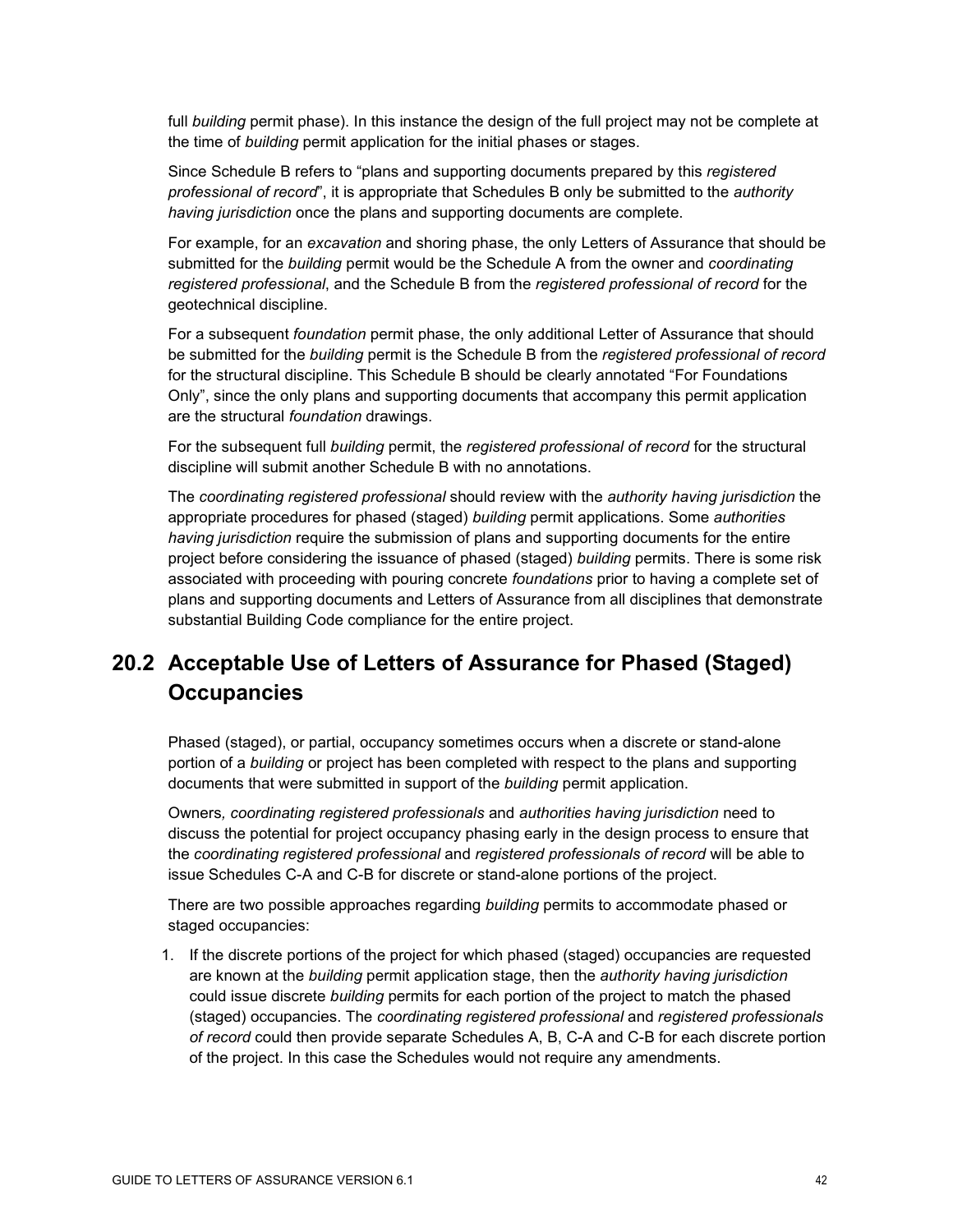2. If the discrete portions of the project are not known at the *building* permit application stage, and a single *building* permit is issued for the entire project, then the Schedules C-A and C-B could be amended to clearly identify the portion of the project that is to be included in the phased (staged) occupancy.

For this second approach, if phased or staged or partial occupancy is sought for portions of a project under a single *building* permit, Schedules C-A and C-B may only be issued where:

- the architectural *registered professional of record* will prepare a set of drawings which clearly indicates the portion of the project that will be occupied, and these drawings will be submitted with the Schedules C-A and C-B for the phased (staged) or partial occupancy;
- the portion of the project for which occupancy is sought is clearly defined in the 'Address of Project' section of the Schedules C-A and C-B with the annotation "Partial occupancy for the portion of the project indicated on the attached drawings";
- the work for the portion of the project for which occupancy is sought substantially complies in all material respects with the Building Code and other applicable enactments respecting safety except for construction safety aspects and with the drawings and supporting documents that were submitted in support of the *building* permit application;
- the portion of the project for which occupancy is sought has complete and inherent integrity with respect to fire and life safety; and
- any project portions that are excluded from the Schedules C-A and C-B are clearly protected from premature use and will have no adverse effect on the safe occupancy of the completed portion of the project.

Once all work on the project has been completed and before the final occupancy permit is issued, final Schedules C-A and C-B must be submitted, with no annotations, covering the entire project to which the single *building* permit applied.

### <span id="page-43-0"></span>**20.3 Unacceptable Use of Letters of Assurance for Phased (Staged) Occupancies**

Letters of Assurance must not be issued for any portion of a project that does not substantially comply with Building Code requirements or with the plans and supporting documents that were submitted in support of the *building* permit application. **If deficiencies remain in the portion to be occupied, the Letters of Assurance cannot be issued**. Deficiencies under a construction contract are not necessarily deficiencies with respect to compliance with Building Code.

### <span id="page-43-1"></span>**20.4 Delayed Completion of Landscaping and Other Development Permit Conditions**

Landscaping that is a development permit condition is only covered by the Letters of Assurance insofar as it appears in the drawings of the various *registered professionals of record*, primarily those of the architectural *registered professional of record*. If the landscaping element is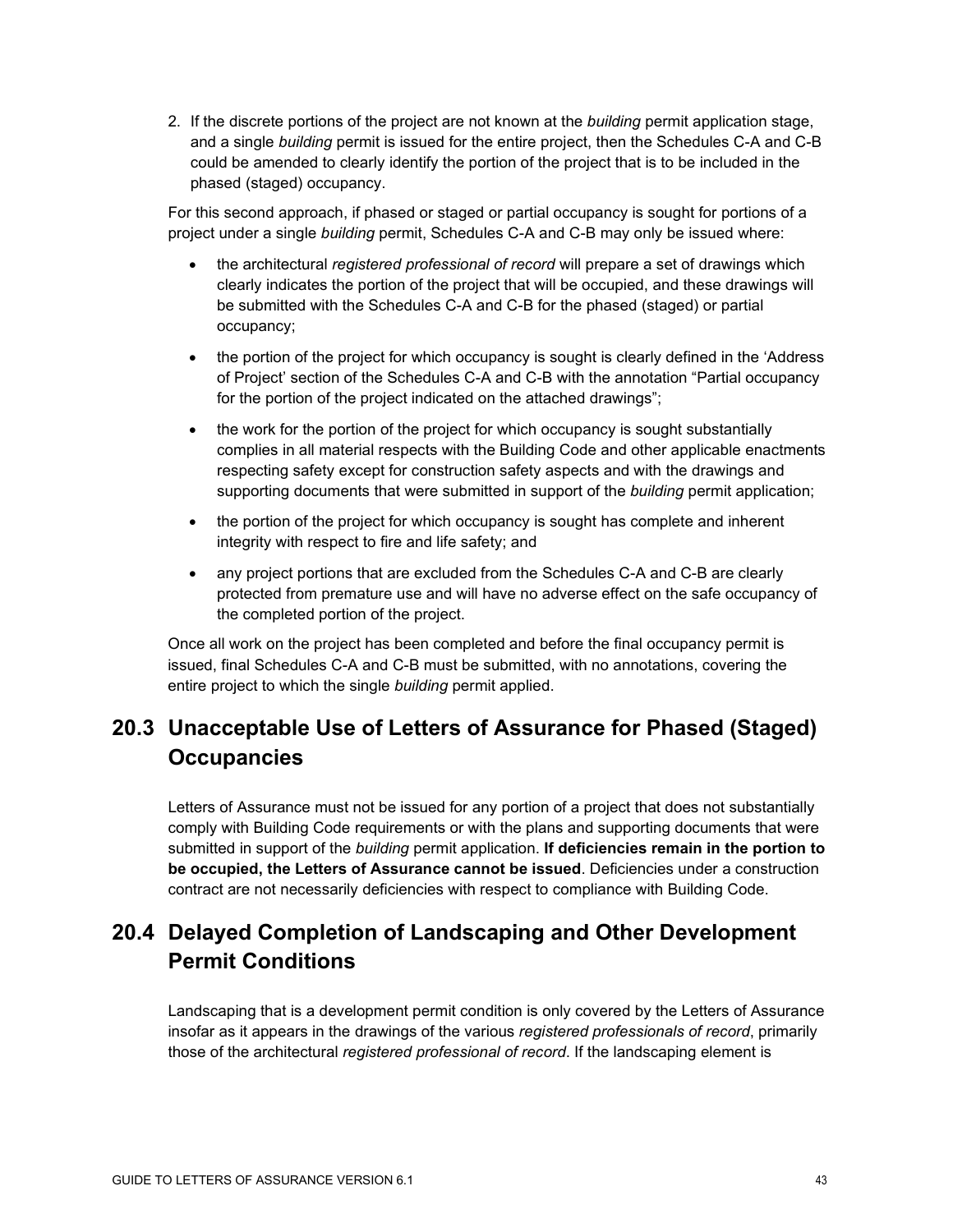fundamental to substantial compliance with the Building Code, the Letter of Assurance cannot be amended to note deficiencies due to incomplete landscaping.

There may be other development permit conditions that may not be completed at the time of occupancy which should be discussed with the *authority having jurisdiction*.

### <span id="page-44-0"></span>21. Application of Letters of Assurance to Civil Works

Schedule B does not include a specific discipline for civil works within private property. Since some projects have a separate *registered professional* who undertakes the design and *field review* of civil works, the following guidance outlines the appropriate approach for the use of Letters of Assurance for civil works.

#### <span id="page-44-1"></span>**21.1 Roadways, Sidewalks, Fire Access Routes**

Since the item "Provisions for firefighting access" is included in Item 1.9 of Schedule B under the architectural discipline, if the design and *field review* of such components is undertaken by a civil *registered professional*, this *registered professional* will be considered to be a supporting *registered professional* to the architectural *registered professional of record*. For these components, the civil *registered professional* should provide a Schedule S-B and S-C to the architectural *registered professional of record.*

#### <span id="page-44-2"></span>**21.2 Civil** *Plumbing Systems* **for On-Site Services**

For some projects, the plumbing *registered professional of record* provides the design *and field review* of *plumbing systems* within the *building*, and a separate civil *registered professional of record* provides the design and *field review* of on-site services that extend from the property line to the *building*. The on-site services could include such items as sanitary piping, storm piping, drainage piping for site retaining walls, fire suppression water supply piping, domestic water supply piping and fire hydrants on private property. In most cases *plumbing systems* that are located on private property are subject to the requirements of Part 7 in Division B of the Building Code. If a separate civil *registered professional of record* provides design and *field review* services for such on-site *plumbing systems*, then such work is considered to be a primary discipline, and the civil *registered professional of record* should submit Schedules B and C-B for the relevant items in Schedule B.

Although **6.4** *[Registered Professional of Record](#page-19-0)* **and Supporting** *Registered Professional* **[Responsibilities](#page-19-0)** states "Except under special circumstances, only one Schedule B and Schedule C-B should be completed and submitted by one *registered professional of record* for each discipline", civil plumbing works for on-site services are an exception to this rule.

Since Schedule B states that the *registered professional of record* "gives assurance that the design of the components of the plans and supporting documents prepared by this *registered professional of record*" (emphasis added) substantially comply with the Building Code, by signing a Schedule B, the civil *registered professional of record* is only taking responsibility for the work that is indicated on their drawings. This provides a clear delineation of the scope of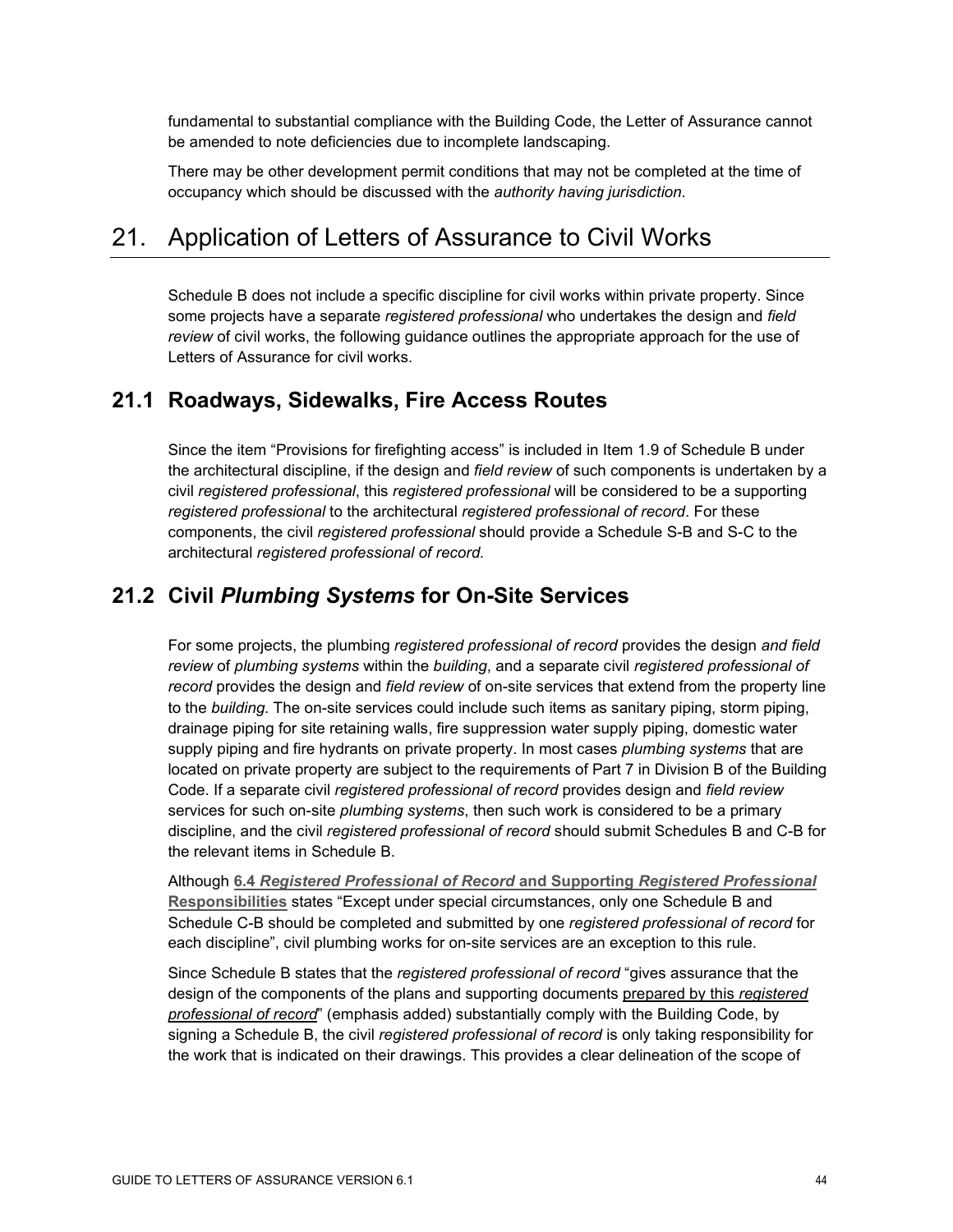services between the plumbing *registered professional of record* and the civil *registered professional of record*.

It is appropriate for the civil *registered professional of record* to cross out and initial those items on Schedule B that do not apply to their scope.

The following items may be included in the civil *registered professional of record* list for civil works:

| Component                                                                                                                                                                 | Appropriate Item on Schedule B                                                                                                                                                                                                                                                                                             |  |  |
|---------------------------------------------------------------------------------------------------------------------------------------------------------------------------|----------------------------------------------------------------------------------------------------------------------------------------------------------------------------------------------------------------------------------------------------------------------------------------------------------------------------|--|--|
| Storm water piping<br>Drainage for site retaining walls<br>Sanitary piping<br>Domestic water piping<br>Fire suppression water piping<br>Fire hydrants on private property | 4.2 Site and foundation drainage systems services<br>4.2 Site and foundation drainage systems services<br>4.2 Site and foundation drainage systems services<br>4.2 Site and foundation drainage systems services<br>4.2 Site and foundation drainage systems services<br>4.2 Site and foundation drainage systems services |  |  |
|                                                                                                                                                                           |                                                                                                                                                                                                                                                                                                                            |  |  |

All other items on Schedule B should be crossed out and initialed.

Some plumbing services may be located on private property but may not be subject to the requirements of Part 7 in Division B of the Building Code (e.g. site services located under private roadways in a new subdivision). Such installations are commonly designed to the requirements of the local jurisdiction's municipal servicing bylaw and are not subject to Part 7 of Division B of the Building Code or to Letters of Assurance.

#### <span id="page-45-0"></span>**21.3 Off-Site Civil Works**

The Building Code only applies to work within a *building*, or work located on private property to service a *building*. Off-site civil works are not regulated by the Building Code so Letters of Assurance do not apply.

### <span id="page-45-1"></span>22. Anchorage and Seismic Restraint

Schedule B includes a requirement for anchorage and seismic restraint of non-structural elements in *buildings*, including architectural, mechanical, plumbing, fire suppression and electrical components. Since the *registered professionals of record* for these disciplines may not be experienced in structural design, they commonly require the involvement of supporting *registered professionals* to undertake the structural design and *field review* of the subject anchorage and seismic restraint. The recommended practice by AIBC and Engineers and Geoscientists BC is for these supporting *registered professionals* to submit Schedules S-B and S-C, to the *registered professional of record* for that particular discipline.

The supporting *registered professional* can only take responsibility for the anchorage and seismic restraint of components that they design. They are responsible for the structural capacity of the seismic restraint bracing and the attachment of this bracing to the base *building* structure. They are also responsible for verifying with the *registered professional of record* of the structural discipline that the base *building* structure can adequately support the seismic loads induced by this bracing. They are not responsible for the structural capacity of the internal components within a piece of equipment that is being braced. For example, the structural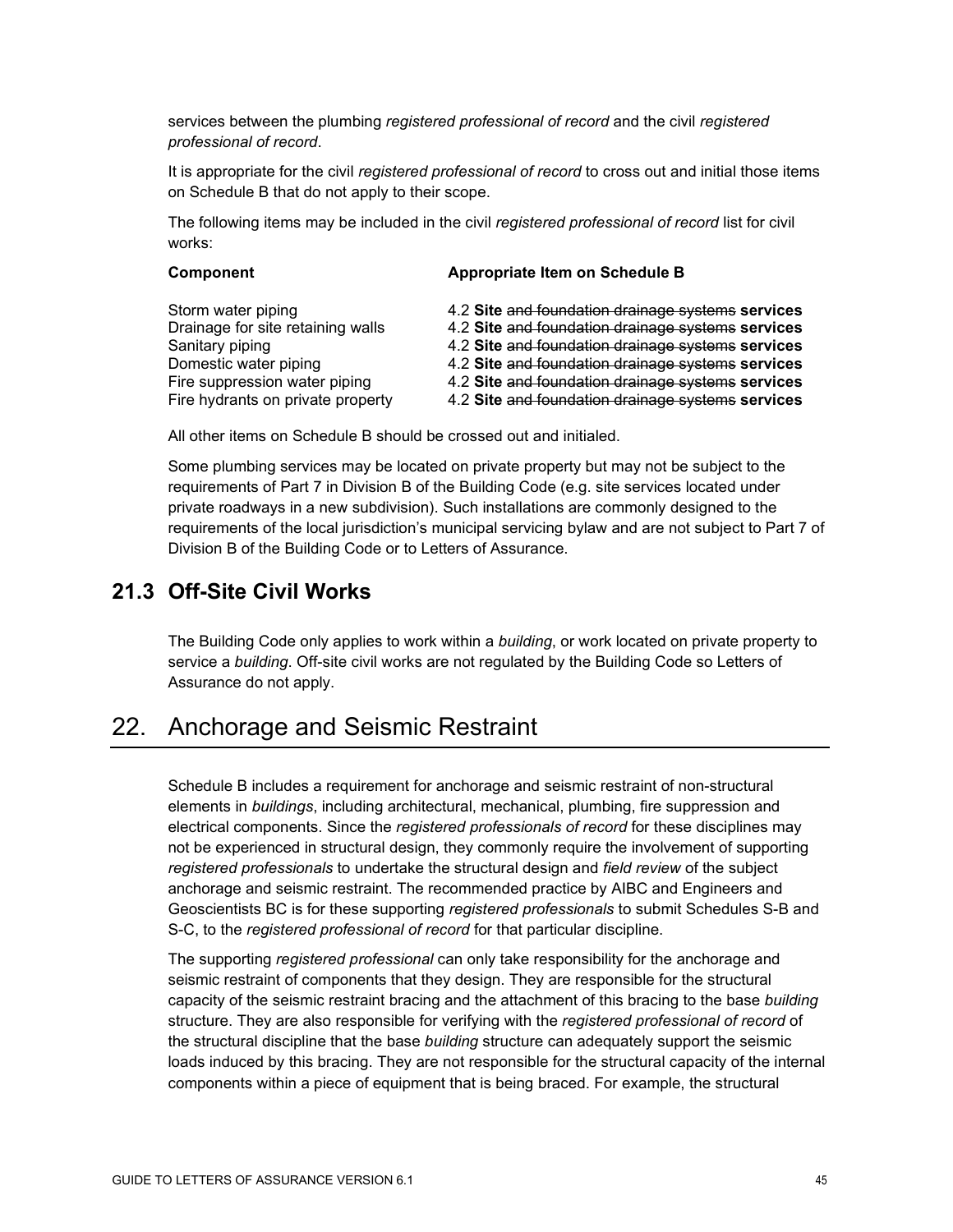integrity of the internal components of an air handling unit is the responsibility of the manufacturer of that piece of equipment, not the supporting *registered professional* who designs the anchorage and seismic restraint systems.

### <span id="page-46-0"></span>23. Alternative Solutions

### <span id="page-46-1"></span>**23.1 What the Building Code Requires**

As described in Article 1.2.1.1. in Part 1 of Division A, compliance with the Building Code can be achieved by either complying with the acceptable solutions described in Division B, or by alternative solutions that achieve at least the minimum level of performance required by Division B in the areas defined by the objectives and functional statements referenced in Subsection 1.1.2. of Division B.

Section 2.3. of Division C of the Building Code describes the requirements for alternative solutions as follows:

- Article 2.3.1.1. describes how an *authority having jurisdiction* is obligated to accept an alternative solution if they are satisfied that the alternative solution demonstrates that the level of performance required by Clause 1.2.1.1.(1)(b) of Division A will be achieved.
- Article 2.3.1.2. states than an *authority having jurisdiction* may require the person requesting the use of an alternative solution to provide documentation to demonstrate that the level of performance required by Clause 1.2.1.1.(1)(b) of Division A will be achieved. This documentation shall include the following:
	- $\circ$  A Building Code analysis outlining the analytical methods and rationales used to determined that the required level of performance is achieved.
	- $\circ$  Information concerning any special maintenance or operational requirements that are necessary to achieve the required level of performance after the *building* is constructed.
	- $\circ$  Identification of applicable objectives, functional statements and acceptable solutions, and any assumptions, limiting or restricting factors, testing procedures, engineering studies or performance parameters that will support a Building Code compliance assessment.
	- $\circ$  Information about the qualifications, experience and background of the person or persons taking responsibility for the alternative solution.
	- o Provision of sufficient detail to convey the design intent and to support the validity, accuracy, relevance and precision of the Building Code analysis.
- Sentence 2.3.1.2.(6) discusses the situation where more than one person is responsible for the design of a *building* or facility that includes a proposed alternative solution, stating that in this instance, the person requesting the use of the alternative solution shall identify a single person to coordinate the preparation of the design, Building Code analysis and documentation referred to in Article 2.3.1.2.

Refer to Section 2.3. of Division C of the VBBL 2019 for additional alternative solution requirements for projects located within the City of Vancouver.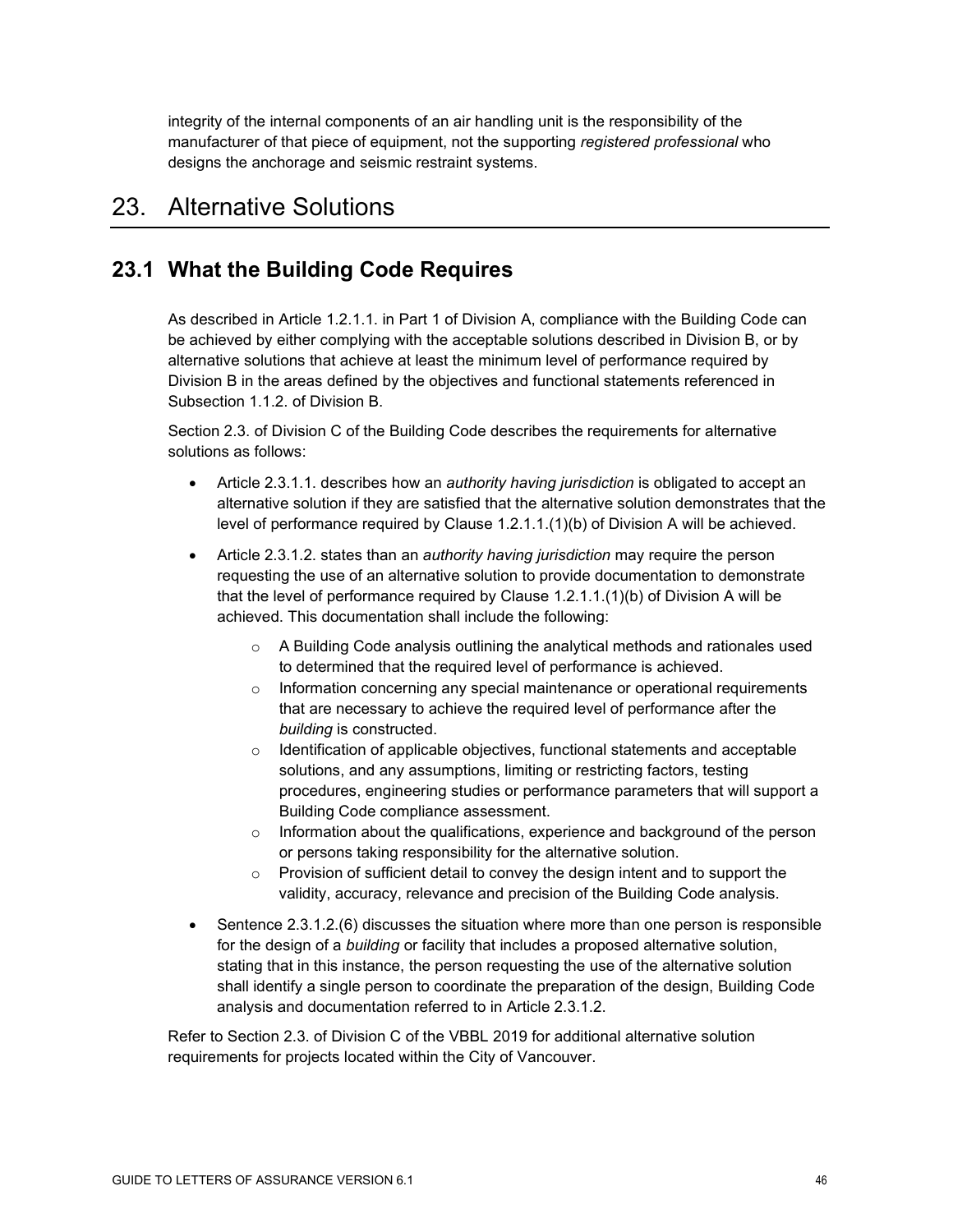### <span id="page-47-0"></span>**23.2 How do Letters of Assurance Apply to Alternative Solutions?**

The Building Code Letters of Assurance have been developed to address the design approach using the acceptable solutions described in Division B. These letters are not an appropriate form of accountability for alternative solutions.

The assurance that the alternative solution demonstrates a level of performance required by Clause 1.2.1.1.(1)(b) of Division A has been achieved should be demonstrated through an alternative assurance mechanism.

### <span id="page-47-1"></span>24. Use of Professional Seal

Both AIBC and Engineers and Geoscientists BC have guidance documents on the proper use of a professional seal as noted in **[24.1 Professional Seals Using AIBC or Engineers and](#page-47-2)  [Geoscientists BC Digital Certificates](#page-47-2)**.

In accordance with the *Architects Act* and the *Professional Governance Act* and Engineers and Geoscientists BC bylaws, all plans, supporting documents, and Letters of Assurance that are prepared by an *registered professional of record* and submitted to an *authority having jurisdiction* must bear the *registered professional's* seal, signature and date. For engineering *registered professionals*, any document submitted with seal, signature, and date must also have the firm's permit to practice number visibly applied. For more information, see the Firm Practice [page](https://www.egbc.ca/Practice-Resources/Firm-Practice/Firm-Practice) of the Engineers and Geoscientists BC website.

Except as described in **8 Dealing with Changes in** *[Registered Professionals of Record](#page-22-0)* **[Before and After a](#page-22-0)** *Building* **Permit is Issued** and **[9 Design and](#page-30-0)** *Field Review* **Conducted by Different** *[Registered Professionals of Record](#page-30-0)*, the *registered professional of record* who applies their professional seal to their own drawings that form part of a *building* permit application must be the same *registered professional of record* who applies their professional seal to the Schedule B and Schedule C-B.

If a *registered professional of record* prepares plans and supporting documents for *buildings* or *building* components that do not require professional design and *field review* per Article 2.2.7.1. in Part 2 of Division C, such plans and supporting documents also must bear the *registered professional's* seal, signature and date. The application of a professional seal to such documents does not trigger a requirement for Letters of Assurance.

Letters of Assurance are only required for projects or *building* components that fall within the scope of Article 2.2.7.1. in Part 2 of Division C, and for the City of Vancouver as otherwise required by the Vancouver Building By-Law.

# <span id="page-47-2"></span>**24.1 Professional Seals Using AIBC or Engineers and Geoscientists BC Digital Certificates**

Some *authorities having jurisdiction* are accepting professional seals using AIBC or Engineers and Geoscientists BC digital certificates. *Registered professionals* should consult with the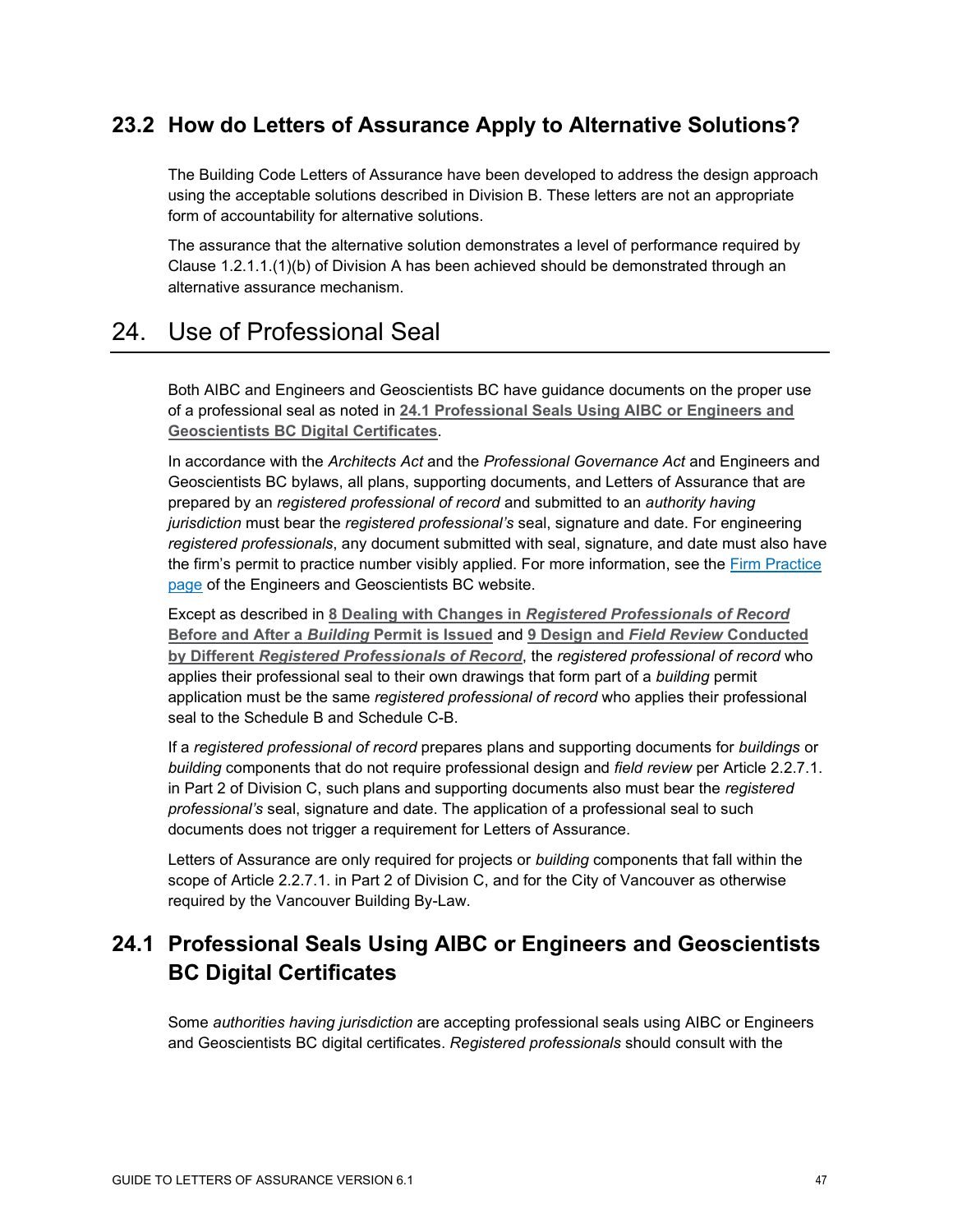*authority having jurisdiction* to obtain their policy for use of AIBC or Engineers and Geoscientists BC digital certificates.

For *authorities having jurisdictions* that accept the use of Notarius digital certificates, the following applies:

• Letters of Assurance may be sealed by a *registered professional* using a valid AIBC or Engineers and Geoscientists BC digital certificate for the professional seals, as well as a valid AIBC or Engineers and Geoscientists BC digital certificate for the *coordinating registered professional*'s initials on Schedules B and C-B.

Refer to the following documents and links for further information on the use of professional seals and Notarius digital certificates:

- AIBC's Bulletin 60: Signature, Seal and Delivery of Electronic Documents (AIBC 2020)
	- o [https://aibc.ca/wp-content/uploads/files/2020/06/Bulletin-60-Signature-Seal](https://aibc.ca/wp-content/uploads/files/2020/06/Bulletin-60-Signature-Seal-and-Delivery-of-Electronic-Documents.pdf)[and-Delivery-of-Electronic-Documents.pdf](https://aibc.ca/wp-content/uploads/files/2020/06/Bulletin-60-Signature-Seal-and-Delivery-of-Electronic-Documents.pdf)
- AIBC's Bulletin 61: Seal of an Architect (AIBC 2013)
	- o [https://aibc.ca/wp-content/uploads/files/2018/10/Bulletin-61-Seal-of-an-](https://aibc.ca/wp-content/uploads/files/2018/10/Bulletin-61-Seal-of-an-Architect.pdf)[Architect.pdf](https://aibc.ca/wp-content/uploads/files/2018/10/Bulletin-61-Seal-of-an-Architect.pdf)
- Engineers and Geoscientists BC's Guide to the Standard for the Authentication of Documents (Engineers and Geoscientists BC 2021)
	- o [https://www.egbc.ca/getmedia/bf1c2174-de3b-45b2-812f](https://www.egbc.ca/getmedia/bf1c2174-de3b-45b2-812f-cceb6958e1e8/EGBC-Authentication-of-Documents-V3-0.pdf.aspx)[cceb6958e1e8/EGBC-Authentication-of-Documents-V3-0.pdf.aspx](https://www.egbc.ca/getmedia/bf1c2174-de3b-45b2-812f-cceb6958e1e8/EGBC-Authentication-of-Documents-V3-0.pdf.aspx)
- Digital Seals <https://notarius.com/en/>
	- o AIBC's Notarius Webpage <https://notarius.com/en/certifio/professionals/aibc/>
	- o Engineers and Geoscientists BC's Notarius Webpage <https://notarius.com/en/certifio/professionals/engineers-geoscientists-bc/>

# <span id="page-48-0"></span>**24.2 Delegation of Signing Authority**

Refer to the reference documents listed in **[24.1 Professional Seals Using AIBC or Engineers](#page-47-2)  [and Geoscientists BC Digital Certificates](#page-47-2)**.

In general terms, a *registered professional* cannot delegate their signing authority to another *registered professional* when it relates to applying their professional seal.

If a *registered professional* is on vacation, the only acceptable methods for applying their professional seal to a document are as follows:

- Have the original hard copy document sent to the *registered professional* for application of their professional seal, or
- The *registered professional* can apply their professional seal using their Notarius digital certificate and email the document to their office or to the *authority having jurisdiction*.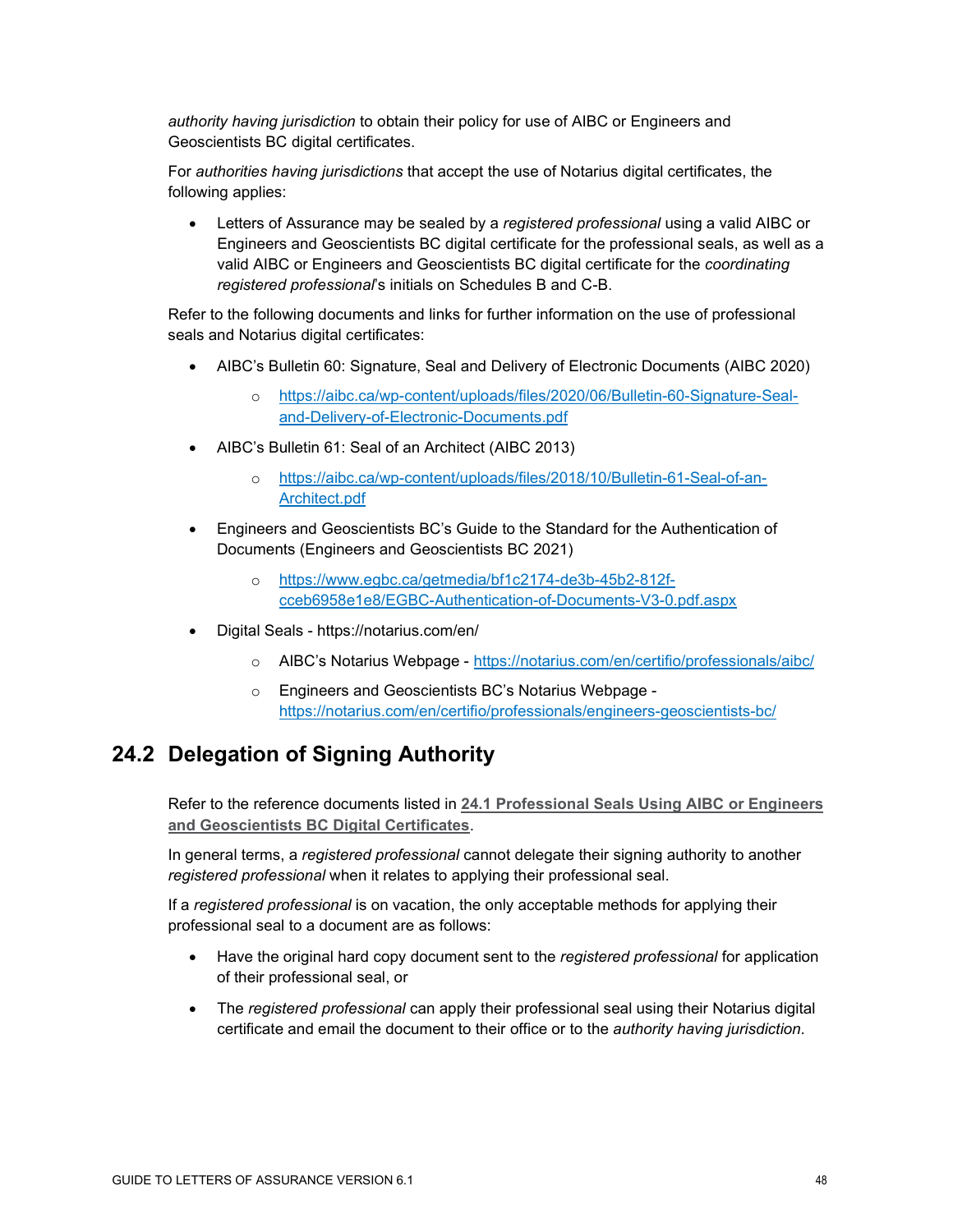### <span id="page-49-0"></span>25. References

*Architects Act* [RSBC 1996], Chapter 17 *Community Charter* [SBC 2003], Chapter 26 *Local Government Act* [RSBC 2015], Chapter 1 *Professional Governance Act* [SBC 2018], Chapter 47 *Vancouver Charter* [SBC 1953], Chapter 55

Architectural Institute of British Columbia (AIBC) and Engineers and Geoscientists BC. 2011. Bulletin 34: Building Envelope Services – Appropriate Professional Practice. AIBC: Vancouver, BC. [accessed: 2020 Dec 16].<https://aibc.ca/about/regulatory-authority/bulletins>

Architectural Institute of British Columbia (AIBC) and Engineers and Geoscientists BC. 2021. Joint Professional Practice Guidelines – British Columbia Building Code Letters of Assurance Requirements for Part 9 Buildings. Vancouver and Burnaby, BC: AIBC and Engineers and Geoscientists BC. [accessed: 2021 Sept. 28]. [https://www.egbc.ca/Practice-](https://www.egbc.ca/Practice-Resources/Individual-Practice/Guidelines-Advisories)[Resources/Individual-Practice/Guidelines-Advisories](https://www.egbc.ca/Practice-Resources/Individual-Practice/Guidelines-Advisories)

Architectural Institute of British Columbia (AIBC) and Engineers and Geoscientists BC. 2020b. Joint Professional Practice Guidelines – Professional Design and Field Review by Supporting Registered Professionals. Vancouver and Burnaby, BC: AIBC and Engineers and Geoscientists BC. [accessed: 2021 Jan 12]. [https://www.egbc.ca/Practice-Resources/Individual-](https://www.egbc.ca/Practice-Resources/Individual-Practice/Guidelines-Advisories)[Practice/Guidelines-Advisories](https://www.egbc.ca/Practice-Resources/Individual-Practice/Guidelines-Advisories)

Architectural Institute of British Columbia (AIBC). 2020. Bulletin 60: Signature, Seal and Delivery of Electronic Documents. AIBC: Vancouver, BC. [accessed: 2020 Dec 16]. <https://aibc.ca/about/regulatory-authority/bulletins>

Architectural Institute of British Columbia (AIBC). 2013. Bulletin 61: Seal of an Architect. AIBC: Vancouver, BC. [accessed: 2020 Dec 16].<https://aibc.ca/about/regulatory-authority/bulletins>

Architectural Institute of British Columbia (AIBC). Bulletin 68: Building Envelope. AIBC: Vancouver, BC. [accessed: 2020 Dec 16].<https://aibc.ca/about/regulatory-authority/bulletins>

Architectural Institute of British Columbia (AIBC). Notarius Digital Signature. AIBC: Vancouver, BC. [accessed: 2021 Oct 05].<https://www.notarius.com/en/certifio/pro/aibc>

Architectural Institute of British Columbia (AIBC). 2019. Practice Guideline: "Qualified" Letters of Assurance. AIBC: Vancouver, BC. [accessed: 2021 Oct. 05]. [https://aibc.ca/wp](https://aibc.ca/wp-content/uploads/files/2019/10/Practice-Guidelines_Qualified-Letters-of-Assurance.pdf)[content/uploads/files/2019/10/Practice-Guidelines\\_Qualified-Letters-of-Assurance.pdf](https://aibc.ca/wp-content/uploads/files/2019/10/Practice-Guidelines_Qualified-Letters-of-Assurance.pdf)

Architectural Institute of British Columbia (AIBC). 2019. Practice Guideline: Letters of Assurance for Phased (or Partial) Occupancies. AIBC: Vancouver, BC. [accessed: 2021 Oct. 05]. [https://aibc.ca/wp-content/uploads/files/2020/04/Practice-Guidelines\\_Letters-of-Assurance-for-](https://aibc.ca/wp-content/uploads/files/2020/04/Practice-Guidelines_Letters-of-Assurance-for-Phased-or-Partial-Occupancies.pdf)[Phased-or-Partial-Occupancies.pdf](https://aibc.ca/wp-content/uploads/files/2020/04/Practice-Guidelines_Letters-of-Assurance-for-Phased-or-Partial-Occupancies.pdf)

British Columbia (BC) Building and Safety Standards Branch. 2018. BC Building Code. [accessed: 2020 Dec 15]. [http://www.bccodes.ca](http://www.bccodes.ca/)